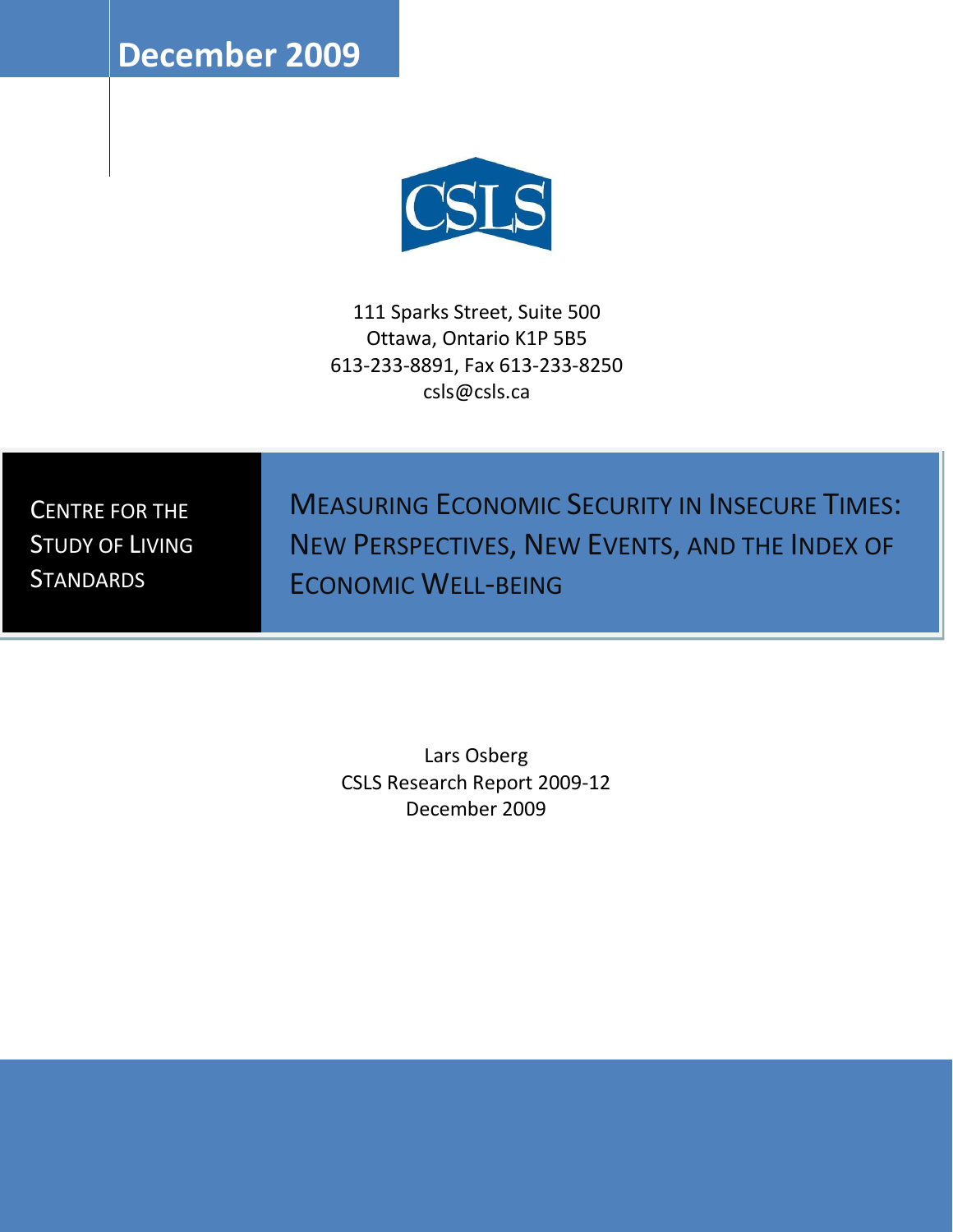## <span id="page-1-0"></span>**Abstract**

This report has two main objectives. The first is to outline the development of the methodology for the measurement of economic security in the Index of Economic Wellbeing (IEWB) and to provide updated estimates of the Index of Economic Security over the 1980-2007 period for seven developed countries: Canada, Australia, Germany, Norway, Sweden, the United Kingdom and the United States. The four components of the economic security domain of the IEWB – security from unemployment, illness, singleparent poverty, and old-age poverty – are discussed.

The second objective is to consider the adequacy of our framework for the discussion and measurement of economic security during times as tumultuous as the present. Since 2008, the global economy has fallen into recession and anxiety about the economic future has dramatically increased. In this context, how should one measure trends in economic security? Projections of the Index to 2010, computed on the basis of OECD unemployment forecasts, indicate that the global recession will lead to a substantial decrease in economic security as the recession continues.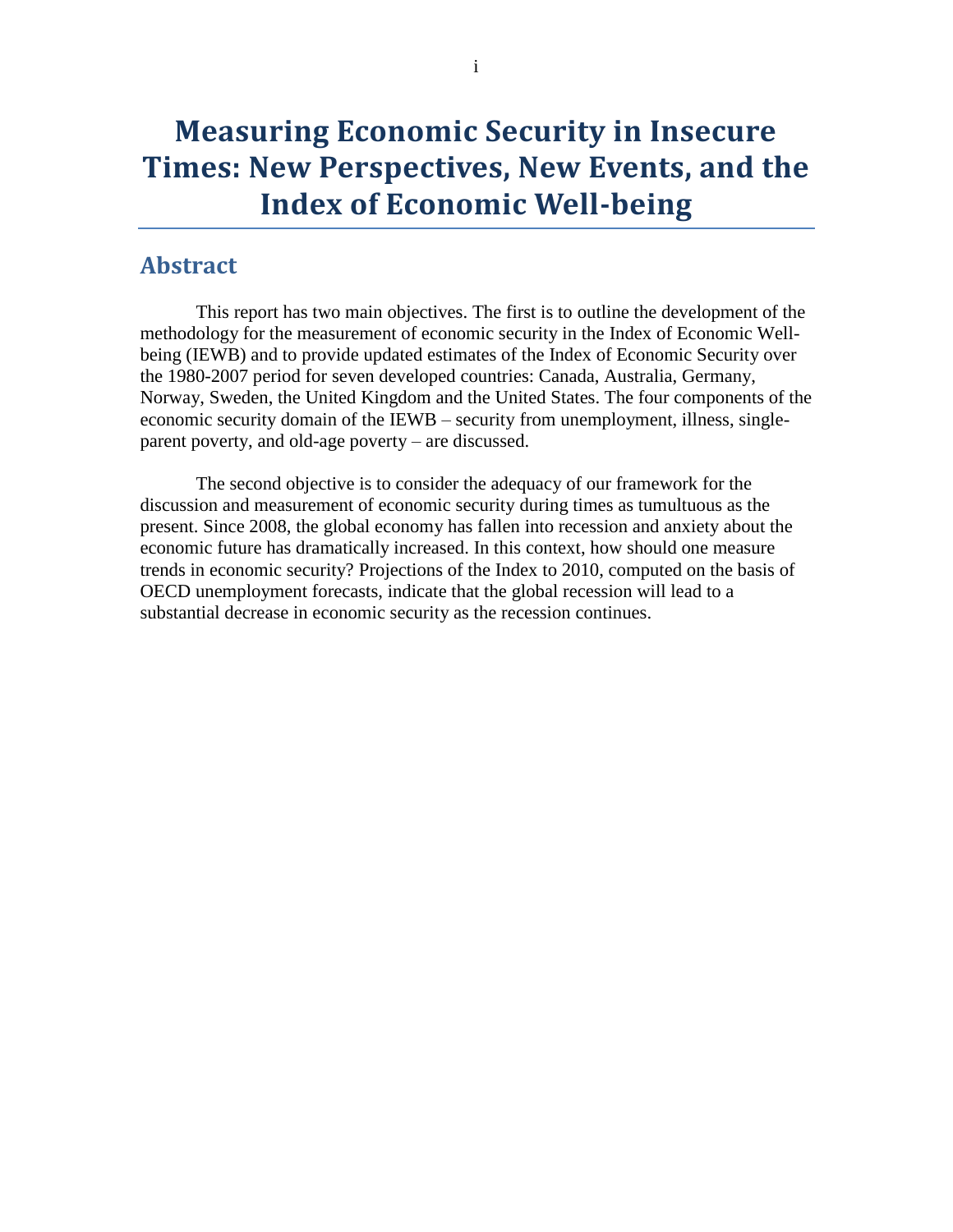# **Table of Contents**

| E. Security in the event of disability or other loss of livelihood in circumstances  |  |
|--------------------------------------------------------------------------------------|--|
|                                                                                      |  |
| F. Aggregation of the Components of Economic Security into Overall Economic          |  |
|                                                                                      |  |
| IV. Perennial Problems, Needed Revisions, and Possible Extensions  19                |  |
|                                                                                      |  |
|                                                                                      |  |
| C. Security in the Event of Old Age: Middle Class Security, Pension Adequacy and the |  |
|                                                                                      |  |
|                                                                                      |  |
|                                                                                      |  |
|                                                                                      |  |
| Appendix 1: Relating Out-of-Pocket Health Care Expenditures to Bankruptcy  31        |  |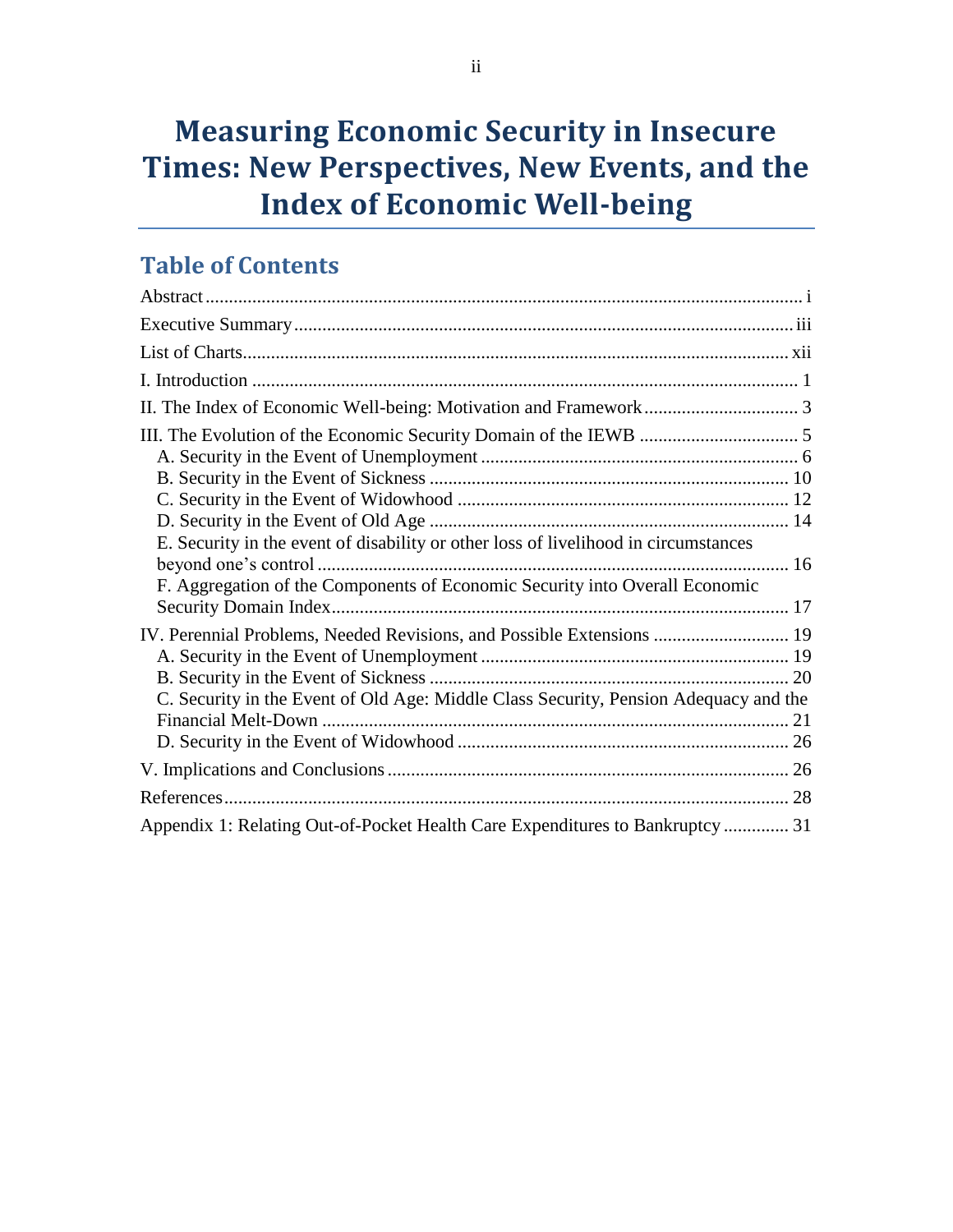## <span id="page-3-0"></span>**Executive Summary**

Since 1998, the Centre for the Study of Living Standards (CSLS) has published the Index of Economic Well-Being (IEWB), which attempts to estimate the level and trend of aggregate economic well-being in Canada and other OECD nations. One of the four domains of economic well-being encompassed by the IEWB is the domain of economic security. The economic security domain is important because a major issue in the 1998-2008 period was the policy drive in OECD nations toward greater "labour market flexibility," a policy orientation under which labour market regulation and social policy were revised with the aim of reducing social protection in order to encourage economic growth. The construction of the IEWB was motivated in part by the perception that both costs in reduced economic security and benefits in aggregate growth should be considered in any evaluation of trends in aggregate well-being. The economic security domain is a major driver of the trends in the overall IEWB.

This report has two main objectives. The first is to outline the development of the methodology for the measurement of economic security in the IEWB and to provide updated estimates of the Index of Economic Security over the period since 1980 for seven developed countries: Canada, Australia, Germany, Norway, Sweden, the United Kingdom and the United States. These particular countries are especially interesting in the context of economic security because they epitomize the "Scandinavian", "Anglo" and "Continental European" welfare state regimes.

The second objective is to consider the adequacy of our framework for discussion and measurement of economic (in)security during times as tumultuous as the present. Since 2008, the global economy has fallen into recession, unemployment has spiked upwards around the world, stock market values have tumbled (with an unprecedented amount of day to day volatility), and housing prices have declined in many countries. Anxiety about the economic future has dramatically increased. In this context, how should one measure recent trends in economic security? When business cycle changes are so rapid, how reliable are estimates based on historical data? What amendments to IEWB methodology should be made? How should one add the trend in economic security to the trends in average consumption, aggregate wealth and inequality to estimate what is happening to over-all economic well-being?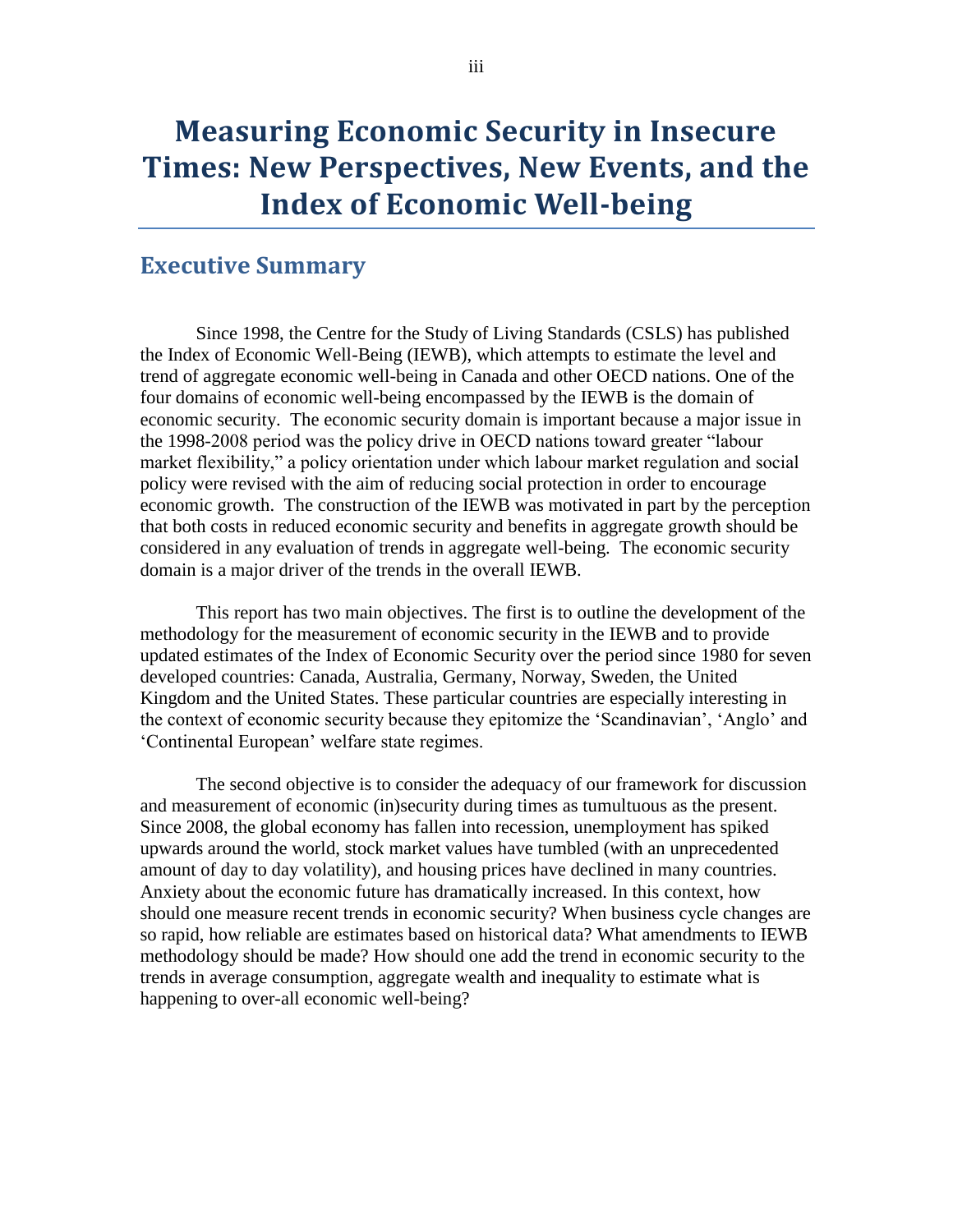## **The Index of Economic Well-being: Motivation and Framework**

Economic security is one domain within a broader conceptualization of economic well-being measured by the IEWB. The IEWB is calculated as a weighted sum of four dimensions of economic well-being:

- average current consumption flows;
- aggregate wealth accumulation for future consumption;
- economic equality; and
- economic security.

This approach serves two purposes. First, it recognizes the multiplicity of dimensions of economic well-being. The four domains reflect economic well-being in both the *present* and the *future*, and account for both *average* access to economic resources and the *distribution* of that access among members of society. In contrast, percapita GDP – perhaps the most commonly cited indicator of a society"s average economic welfare – omits consideration of many issues (for example, leisure time, longevity of life, asset stock levels) that are important to individuals" command over resources.

The second purpose of our approach is to allow for aggregation across dissimilar domains of well-being even in the presence of legitimate differences in values. The IEWB is calculated as a weighted sum of the four domains, but different individuals may assign differing degrees of relative importance to each dimension of well-being; indeed, each citizen in a democratic society has the right to come to a personal conclusion about the relative weight of each dimension. Such differences notwithstanding, societies must make public policy choices and the members of a society are therefore, from time to time, faced with questions of the form: Would public policy X make "society" better off? Since some policies may favour one dimension of well-being over another, to answer this class of question citizens need a way of 'adding it all  $up' - a$  way of coming to a summative judgment about impacts across the different, conceptually dissimilar domains of economic welfare. One of the aims of index construction is therefore to facilitate public policy discussion by providing a transparent means of aggregating across different dimensions of well-being.

When individuals disagree about a policy, it is useful to know whether the disagreement is rooted in different analyses of trends in objective economic data or in different subjective evaluations of the same objective trends. By making the value judgments regarding the weighting of the domains as transparent as possible, the IEWB aims to clarify the causes of disagreements about social trends and policy proposals.

In summary, the IEWB has two major aims: to aggregate across different dimensions of economic well-being, and to allow for such aggregation even in the presence of morally legitimate value differences. Of course, there are many noneconomic aspects of human welfare. In focusing on *economic* well-being, we do not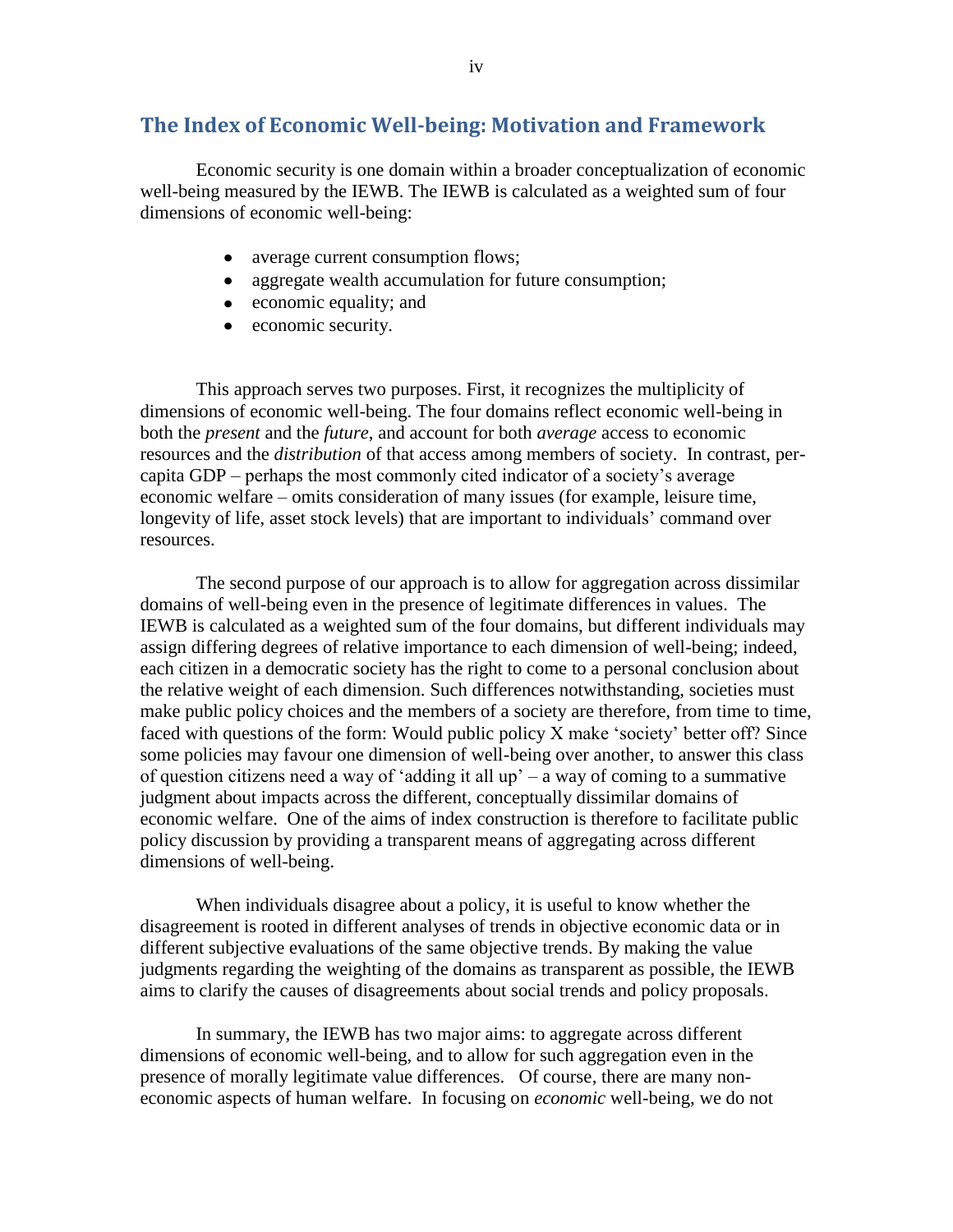mean to downgrade the importance of non-economic factors. Instead, we are motivated by the idea that a better measure of "access to resources needed for a decent standard of living" is needed if economic and social trends are to be combined into an index with larger ambitions.

### **The Evolution of the Economic Security Domain**

The definition of 'economic insecurity' that underlies our work is "the anxiety" produced by a lack of economic safety  $-$  i.e. by an inability to obtain protection against subjectively significant potential economic losses." Since this definition is essentially subjective, and forward-looking, the economic security domain is the most complex domain of the IEWB and the methodologies used in its construction have evolved since the Index was first released in 1998.

Many types of hazards can be subject to uninsurable uncertainty. By what criterion should we select the specific hazards that span the "most important" life domains that cause economic insecurity? Over fifty years ago, the United Nations" Universal Declaration of Human Rights stated:

*Everyone has the right to a standard of living adequate for the health and wellbeing of himself and of his family, including food, clothing, housing and medical care and necessary social services, and the right to security in the event of unemployment, sickness, disability, widowhood, old age or other loss of livelihood in circumstances beyond his control*. [Article 25]

The articulation and adoption of human rights covenants such as the UN"s Universal Declaration are the result of a political process which (at least in democracies) can claim general societal support; no matter how wise they may be, individual researchers cannot claim such general social legitimacy. In constructing the Index of Economic Security, we therefore address the change over time in four key objective economic risks: those associated with unemployment, illness, "widowhood" (interpreted here as single female parenthood), and old age.

#### **Security in the event of unemployment**

Our measure of the risk imposed by unemployment is conceptually driven by three variables: the unemployment rate, the proportion of the unemployed receiving unemployment benefits, and the average proportion of earnings that are replaced by such benefits. However, since the OECD does not publish internationally comparable measure of the proportion of the unemployed who receive unemployment benefits, we must model "Security in the event of Unemployment" using just the unemployment rate and the average percentage of lost earnings replaced by unemployment benefits.

Originally, the unemployment security component was based on an "expected value of financial loss" framework; the economic risk from unemployment was measured as the probability of becoming unemployed (proxied by the unemployment rate)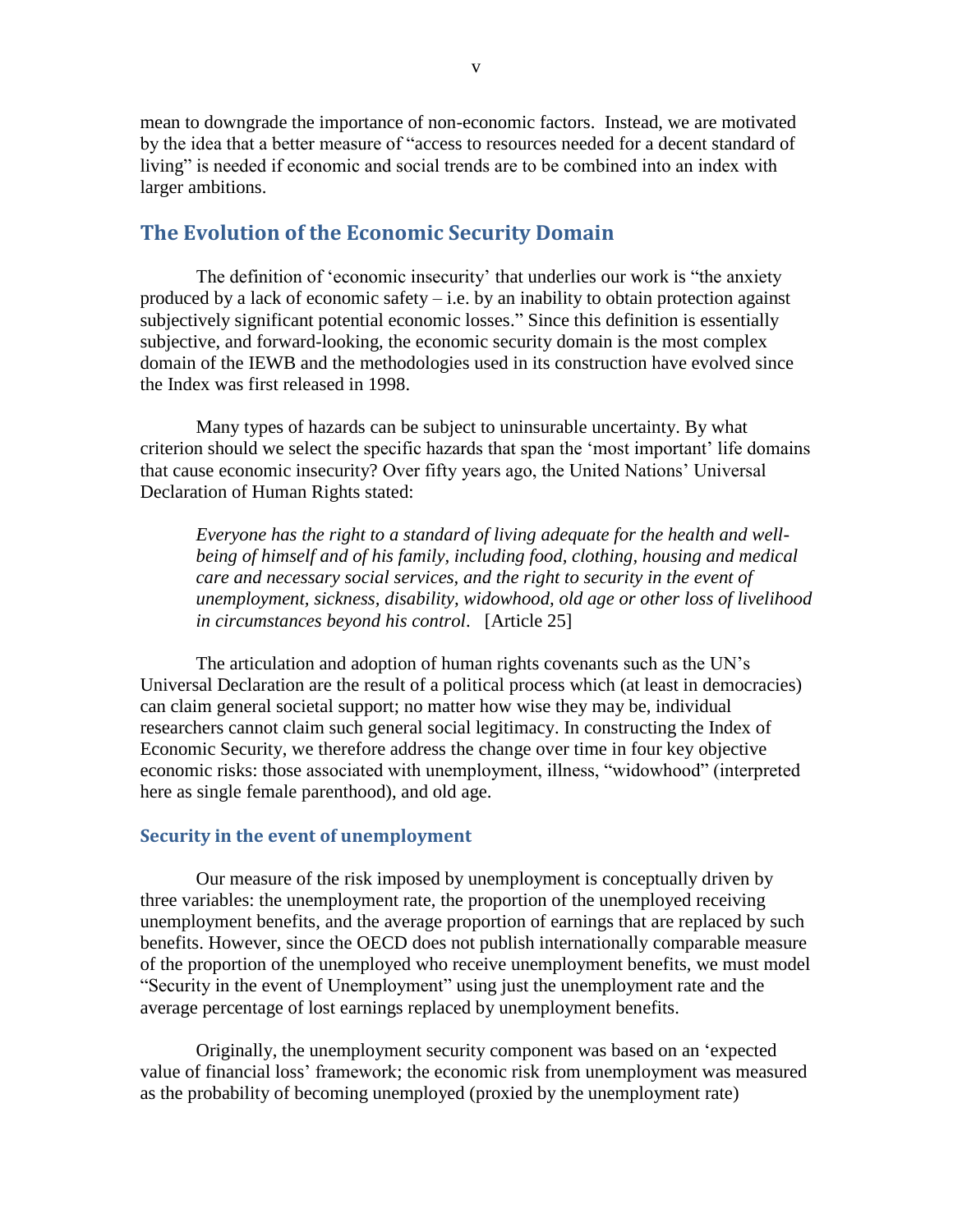multiplied by the fraction of wages not replaced by unemployment insurance benefits. This approach assumed that the state of being unemployed imposed no costs other than the lost earnings; or, in other words, the risk of unemployment was no more important than the generosity of the unemployment insurance system in determining the effect of unemployment on well-being. However, recent studies using data on self-reported happiness or life satisfaction have shown that the risk of unemployment imposes substantially greater disutility than the mere financial losses associated with unemployment. To account for these findings, we adjusted the methodology so that the risk of unemployment (as measured by the unemployment rate) receives a weight of four fifths, while the financial protection from unemployment receives a weight of only one fifth.

Key findings pertaining to security from unemployment include:

- In 2007, security from unemployment was highest in Norway, where the  $\bullet$ scaled value of unemployment security (measured on the [0,1] interval) was 0.808. Germany had the lowest score for security from the risk of unemployment, at 0.599.
- $\bullet$ Between 1980 and 2007, security from unemployment increased in four of the seven countries under analysis. The largest increase was in the United Kingdom, where the index of the unemployment security component increased from 0.336 to 0.671.
- The new methodology, which weights the unemployment security  $\bullet$ component much more heavily than the financial protection from unemployment component, has a significant impact on the results. The more heavily the unemployment rate is weighted, the better the United States looks during periods (as in the 1990s) when the US unemployment rate was low compared to other nations. The United States' score is 0.693 under the new methodology, well above its score of 0.528 under the original methodology.

#### **Security in the event of illness**

In keeping with our economic focus – interpreting "economic" as control over material goods and services – we make no attempt to quantify the utility loss from pain or suffering or capacity limitation imposed by illness. The focus of the IEWB is the financial risk imposed by illness. In principle, this has three dimensions: (a) expenditures on care necessitated by illness; (b) the loss of income caused by illness and (c) the possibility of events such as personal bankruptcy that might be precipitated by illness.

In international comparisons, the key issue is the coverage of public health care. In Canada and in all other developed countries except for the United States, health care deemed medically necessary and provided by hospitals and doctors' offices is free of charge to all citizens, because it is provided through publicly financed medicare programs. In this sense, the financial risk imposed by illness is much less than in countries without such universal coverage.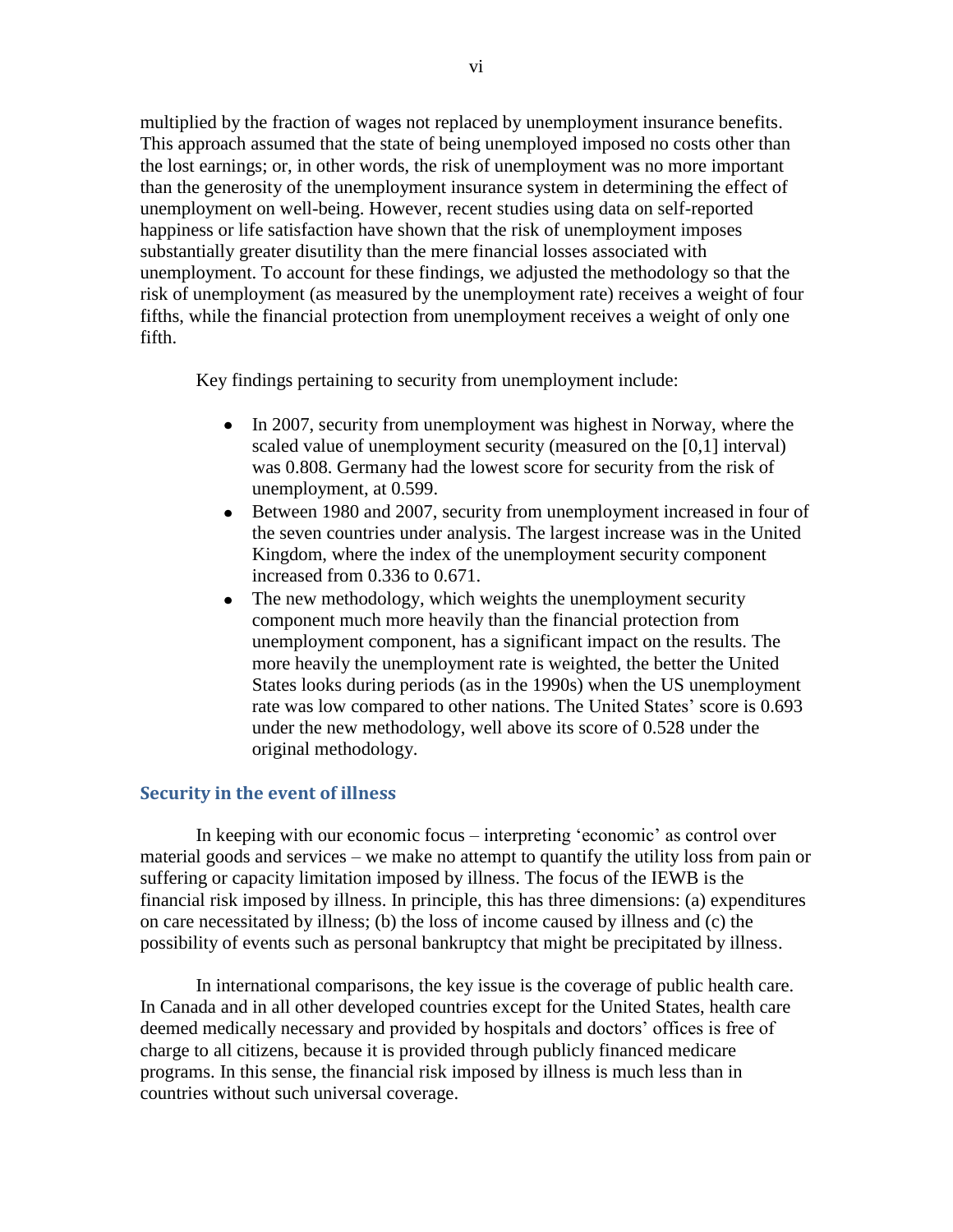Nevertheless, private expenditures on health care are significant and have been rising rapidly even in Canada. In the IEWB, we use the percentage of disposable household income spent by households on health care services that is not reimbursed by public or private health insurance as our indicator of the financial risk arising from illness. In principle, we would like to distinguish between the private expenditures produced by the hazard of illness and those resulting from consumer preferences. As a practical matter, however, statistics collected from the providers of medical services typically report the aggregate total of both types of spending.

Empirical results on security from the financial risk of illness include the following:

- In 2007, private health care expenditures as a share of disposable income were lowest in the United Kingdom, at 1.2 per cent. They were highest in the United States, at 9.7 per cent.
- Among the seven OECD countries analyzed in this report, the United States is a clear outlier in terms of security from the risk of illness. The index of the security from illness component declined from 0.452 in 1980 to 0.083 in 2007. Among the other countries, the index never fell lower than 0.661 (Australia in 1982).

### **Security in the event of widowhood**

In all countries discussed in this report, the prevalence of poverty among single parent families is much higher than in the general population, and family break-up is a hugely important determinant of entry into poverty. We model trends in this aspect of economic insecurity in an "expected value" sense – i.e. we multiply (the probability of divorce) \* (the poverty rate among single female parent families) \* (the average poverty gap ratio among single female parent families). The product of these last two variables is proportional to the intensity of poverty. Poverty is defined in relative terms as the proportion of households below one half median equivalent income.

Key empirical results include:

- In 2007, the divorce rate per thousand ranged from 2.2 in Canada and Sweden to 4.2 in the United States. The divorce rates serve as estimates of the probability of family break-up.
- The United States was also an outlier in the poverty gap for single parent families at 42.7 per cent in 2007, compared to a range for other nations from 18.8 per cent in the United Kingdom to 32.3 per cent in Germany.
- Canada (43.4 per cent) and the United States (43.7 per cent) were similar in the rate of poverty for single female headed households with children in 2007 – well above Germany (34.9 per cent), the United Kingdom (30.5 per cent) or Australia (31.6 per cent) and very different from Norway and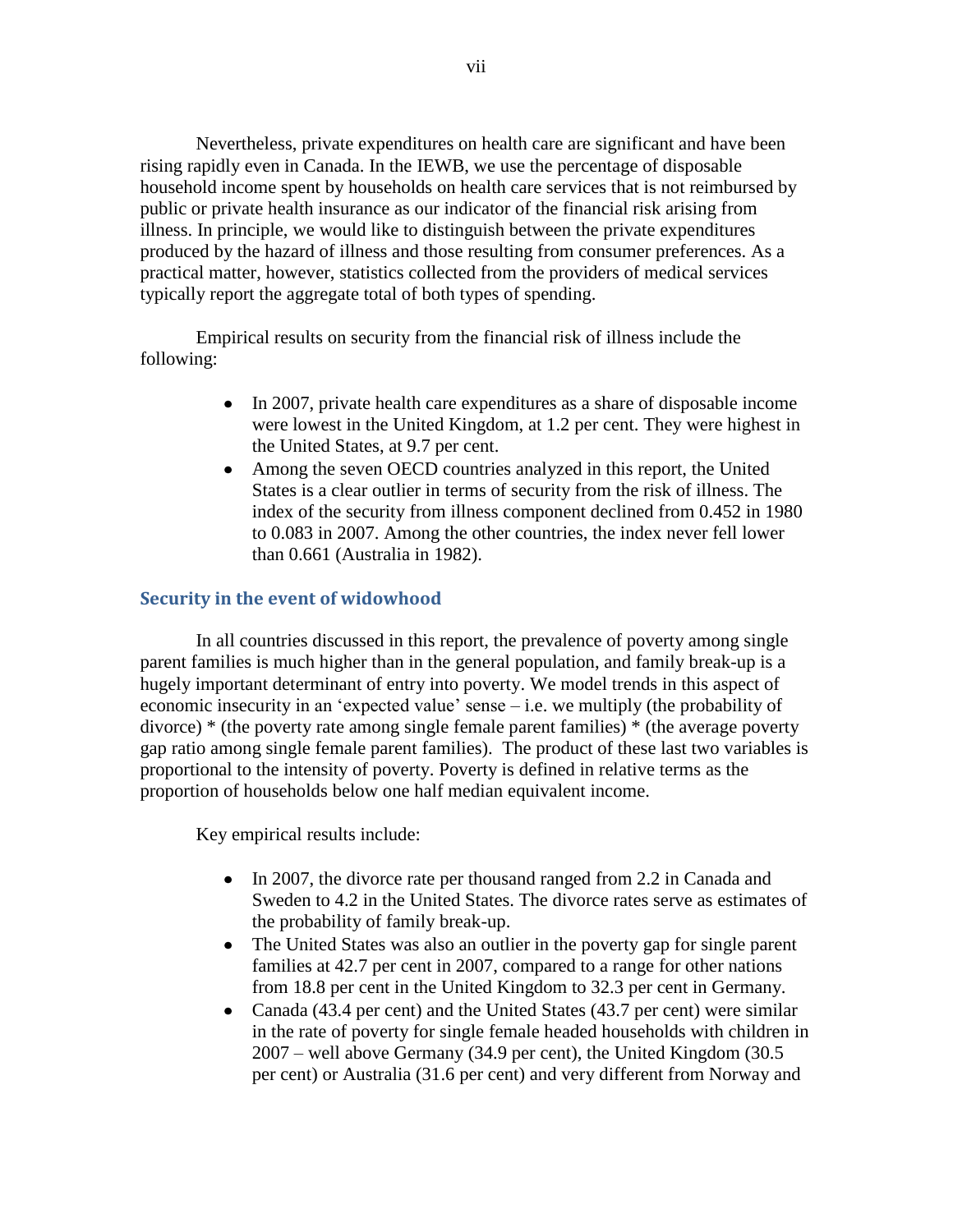Sweden, where the poverty rate was 13.3 per cent and 9.7 per cent respectively.

 $\bullet$ The United States is by far the least secure nation in terms of security from the risk of single-parent poverty. Its score on the index for this component increased from 0.164 in 1980 to 0.333 in 2007; among the other countries, the index never fell below 0.566 (Canada in 1980).

### **Security in the event of old age**

The IEWB interpretation of "security in the event of old age" is security from the risk of poverty in old age. This is proxied by the poverty intensity (poverty rate \* average poverty gap ratio) experienced by households headed by persons 65 and over.

Empirical findings include:

- In 2007, security from old-age poverty was highest in Norway, Sweden, and Canada, with index scores of 0.837, 0.835, and 0.827, respectively. The United States' score of 0.266 was lowest among the countries.
- Canada experiences the largest increase in security from poverty in old age over the period; it grew 54.3 per cent from 0.536 in 1980 to 0.827 in 2007. Security from old-age poverty also increased in Germany, Norway and the United States.
- Security from poverty in old age fluctuated over the 1980-2007 period in  $\bullet$ all countries. In Germany, Norway and Sweden, it followed a "saw-tooth" pattern, falling precipitously and then rising back to its original level within the space of a few years. This may reflect a large number of elderly persons whose only income is from public pension systems and who temporarily fall below the poverty line when the public pension systems are not perfectly adjusted for annual inflation.

### **Aggregation of the components into the Index of Economic Security**

The Index of Economic Security is a weighted sum of the scaled values of the four components discussed above: security from unemployment, illness, single-parent poverty, and poverty in old age. The weights are based on the relative sizes of the populations deemed to be subject to each risk. Those populations are:

- Unemployment risk the population of working age  $(15-64 \text{ years})$ . In Canada, this was about 68 per cent of the total population in 2007.
- Risk of illness the total population  $(100 \text{ per cent})$ .
- Risk of single-parent poverty the population of married women and their  $\bullet$ children under age 18. In Canada, this was 33 per cent of the total population in 2007.
- Risk of old-age poverty the population approaching old age (45-64) years). In Canada, this was 27 per cent of the population in 2007.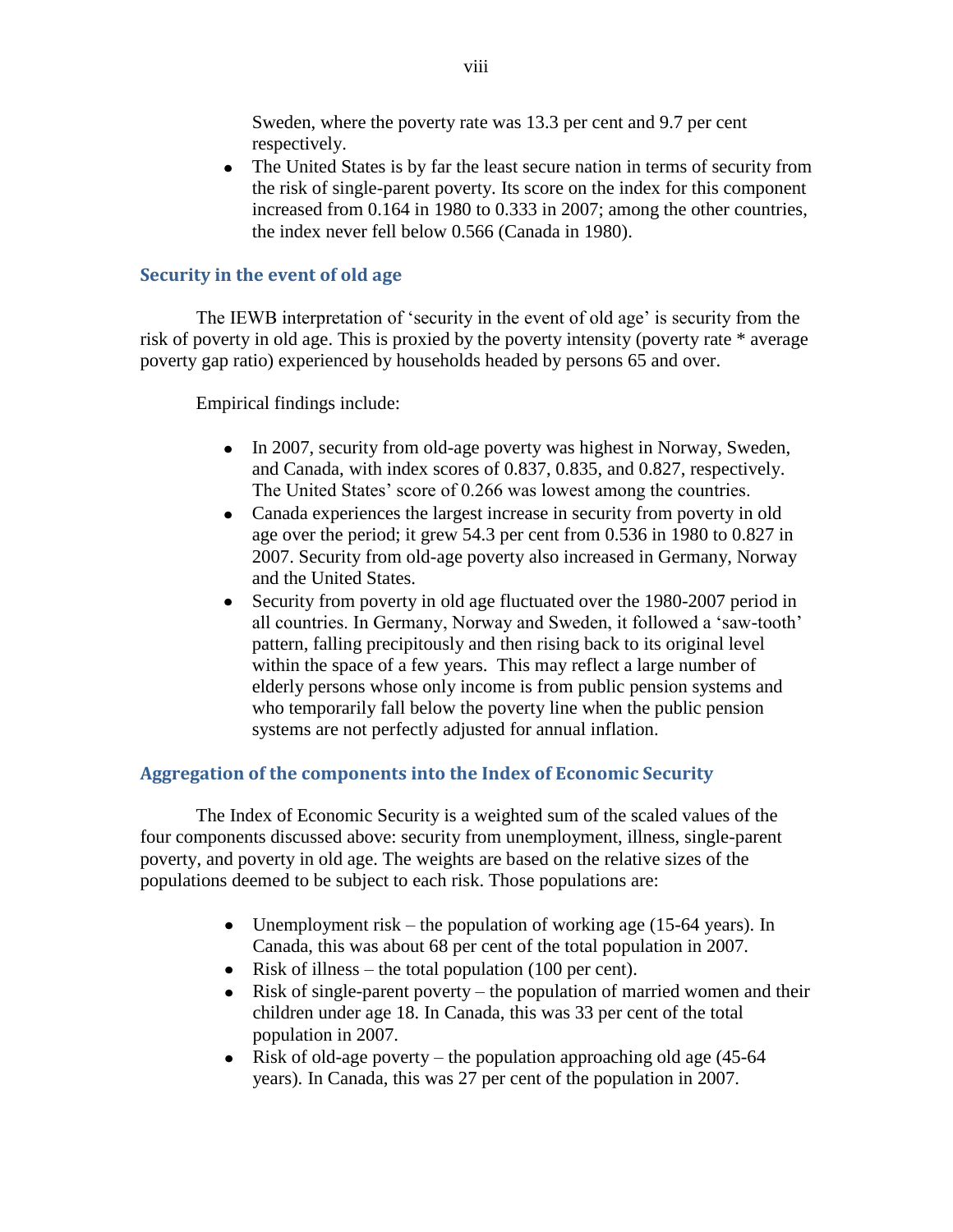The weights are generated by adding up all the proportions of the population subject to the four risks  $(68+100+33+27=228$  in the Canadian case in 2007) and then dividing each population proportion by that total. In Canada in 2007, the weights for the four components of economic security were 0.146 for security from single-parent poverty; 0.117 for security from poverty in old age; 0.438 for security from the financial risk of illness; and 0.298 for security from unemployment.

Key empirical results for the overall Index of Economic Security are:

- Norway had the highest score on the Index in 2007, at 0.835, followed by Sweden at 0.781 and the United Kingdom at 0.780. Canada ranked fifth among the seven countries, but the index scores for Australia, Canada and Germany (ranked fourth to sixth) were nearly identical.
- The United States had the lowest economic security score by far, at 0.319. Among the other countries, the Index never fell below 0.598 (Australia in 1993).
- In addition, economic security declined in the United States over the 1980-2007 period. It fell 33.9 per cent, from 0.427 to 0.319. No other country experienced as large a proportional decline in its economic security score over the period.
- Economic security increased in Australia, Canada, Norway, and the United Kingdom over the 1980-2007 period. The increases were small, however.

### **Perennial Problems, Needed Revisions, and Possible Extensions**

### **Security in the event of unemployment**

The rapidity of the onset of the current global recession since late 2008 has been unprecedented. If we continued to use only observed data, publication of an index based on such data would risk irrelevance to current social realities, since annual data on a cross-section of countries is still only available up to 2007 because of lags in data availability. It is plausible to think that the insecurities felt in 2009 are quite different from those of 2007 – but the key issue is how much they might have changed.

The big change that a recession produces is in expectations of the unemployment rate. The *OECD Interim Economic Outlook* of March 2009 predicted that Canadian unemployment would rise from 6.1 per cent in 2008 to 8.8 per cent in 2009 and 10.5 per cent in 2010. Indeed, the unemployment rate is projected to increase across the OECD throughout 2009 and 2010. This will lead to substantial decreases in security from unemployment in all countries. The index of the security from unemployment component is projected to decline by between 14.4 per cent (in Germany) and 24.6 per cent (in the United States) between 2007 and 2010.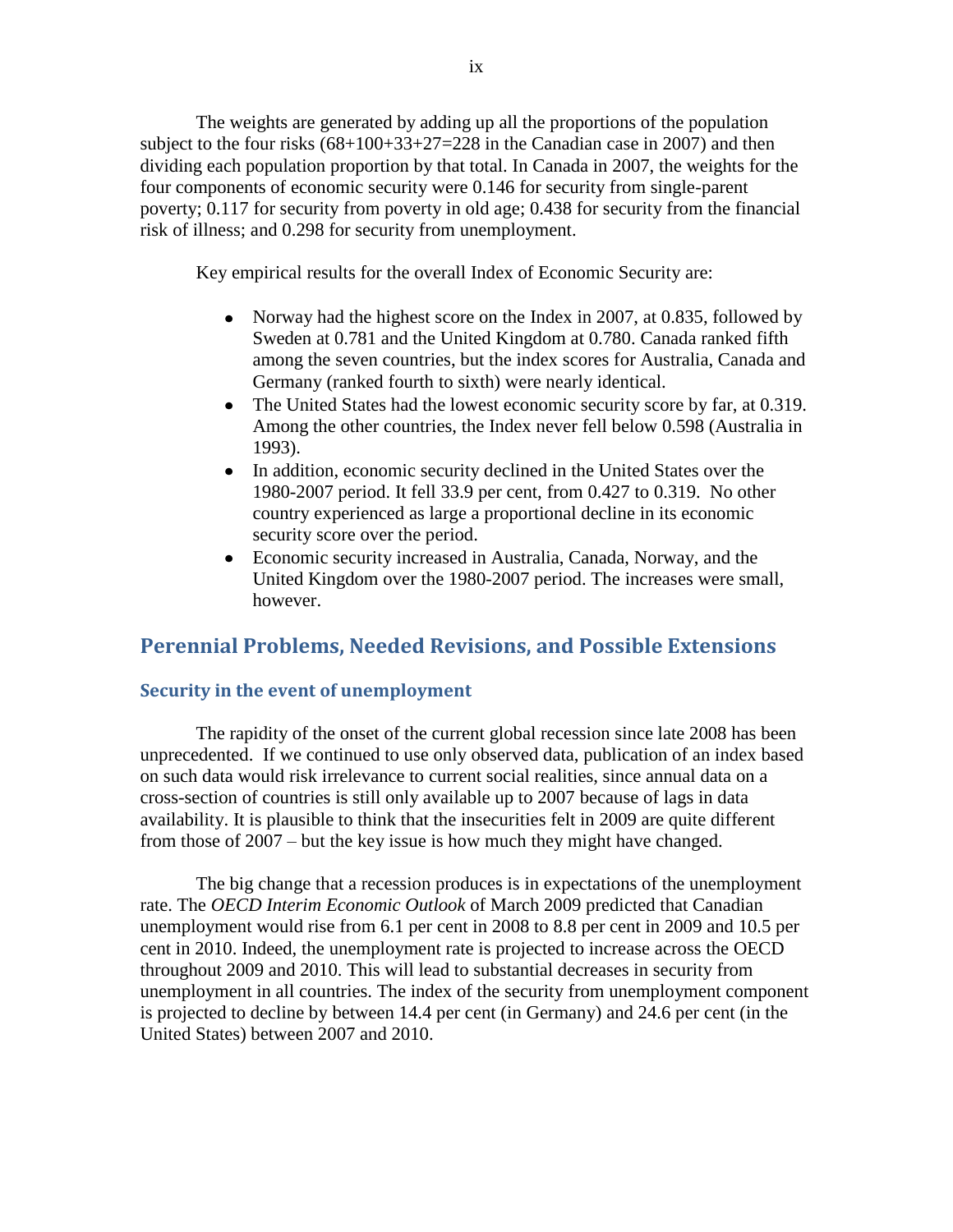#### **Security in the event of illness**

Three issues have been questioned as problematic in our index of security in the event of illness:

- our inability to make any allowance for the risk of uninsured earnings losses produced by sickness;
- the difficulty of distinguishing between optional choices and medical necessities as components of uninsured medical expenditures; and
- $\bullet$ the possibility that our index understates the qualitative differences between health care coverage systems, particularly the difference in risk of medically induced personal bankruptcy between the United States and other countries.

We have no estimates of the coverage of individuals against the hazard of loss of earnings in the event of illness. We have long known this to be a deficiency of the IEWB, and the derivation of such estimates is an area for future research.

If the income elasticity of demand for discretionary health expenditures is similar across countries and if the insurance coverage of discretionary, medically unnecessary expenses is comparable, a simple model can be used to illustrate the irrelevance of discretionary expenditure to our rankings of countries. See Appendix 1 of this report.

In the United States, the possibility of disastrously large health care bills (which may exceed coverage limits even for individuals with some health insurance) is a worst case outcome that has no real parallel in Canada or other countries with an effective public health care system. However, the United States is a clear outlier in terms of security from illness even under our current methodology. Further, we can show (again, using the model in Appendix 1) that there is a monotonic relationship between the average uncovered health care cost burden and the probability of health care cost bankruptcy. Thus, it is not clear that our current methodology fails to capture the relevant information with respect to the United States' poor performance in security from the risk of illness.

#### **Security in the event of old age**

The IEWB addresses the issue of old-age poverty, but another relevant risk associated with old age – especially during a severe economic downturn – is the risk that private retirement savings may not deliver the expected standard of living after retirement. As financial markets deteriorated during 2008, the real return on pension fund assets was -23.9 per cent in Canada and -25.8 per cent in the United States. In addition, precipitous declines in stock values and housing prices eliminated a large amount of wealth that elderly or near-elderly persons thought they had accumulated.

From the perspective of security in the event of old age, the exposure of individuals to these trends in asset prices depends on the extent to which they have such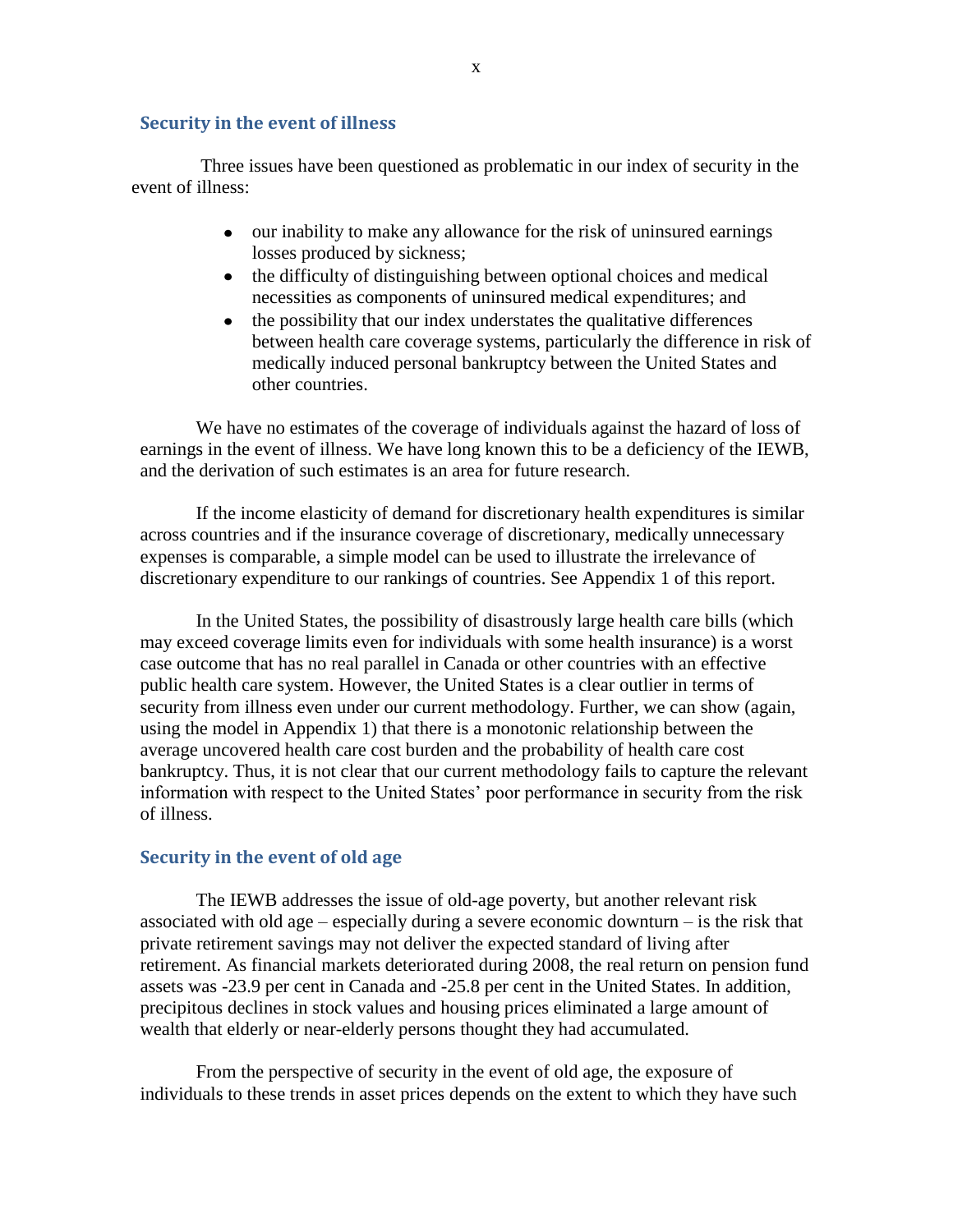assets, whether they are contractually protected, and the current credibility of such contract protections. A comprehensive accounting of personal wealth should include both the private assets of individuals and the present value of their expected benefits from public pensions, and the level of security in old age of people at different points in the income distribution depends on the details of the structure of their nations' old age security systems. These details differ substantially across countries.

The issue of pension adequacy for life-style maintenance is complex, problematic to summarize and difficult to observe in longitudinal data sets in a given country, much less in internationally comparable longitudinal data. By contrast, the focus of the IEWB on whether or not elderly people are income poor in old age relies on a relatively straightforward measurement.

### **Security in the event of widowhood**

The IEWB ignores the poverty probability of male single parents. Is it fair to argue that the IEWB embodies an anti-male gender bias?

The economic equality component of the IEWB counts the poverty rate and poverty gap of all household types. Impoverished single-parent families headed by males are therefore included in the IEWB through the equality domain.

In the economic security domain, we are concerned with insecurity in the sense of "the anxiety produced by a lack of economic safety." We think that males and females feel this anxiety quite differently, for both objective and cultural reasons. Although some men may fear the prospect of poverty due to desertion by their wives, we think it is only realistic to recognize that far more women have such anxieties.

### **Summary**

The economic security component of the IEWB can be easily extended, using forecasts of the unemployment rate, to model the change in economic security induced by a recessionary downturn in the labour market. However, our Index of Economic Security has emphasized security against the risk of poverty, and the IEWB should be interpreted in that light. The peculiar nature of the current recession has also raised the question as to whether a broader and more complex measure of 'economic security' among the nonpoor also deserves some consideration.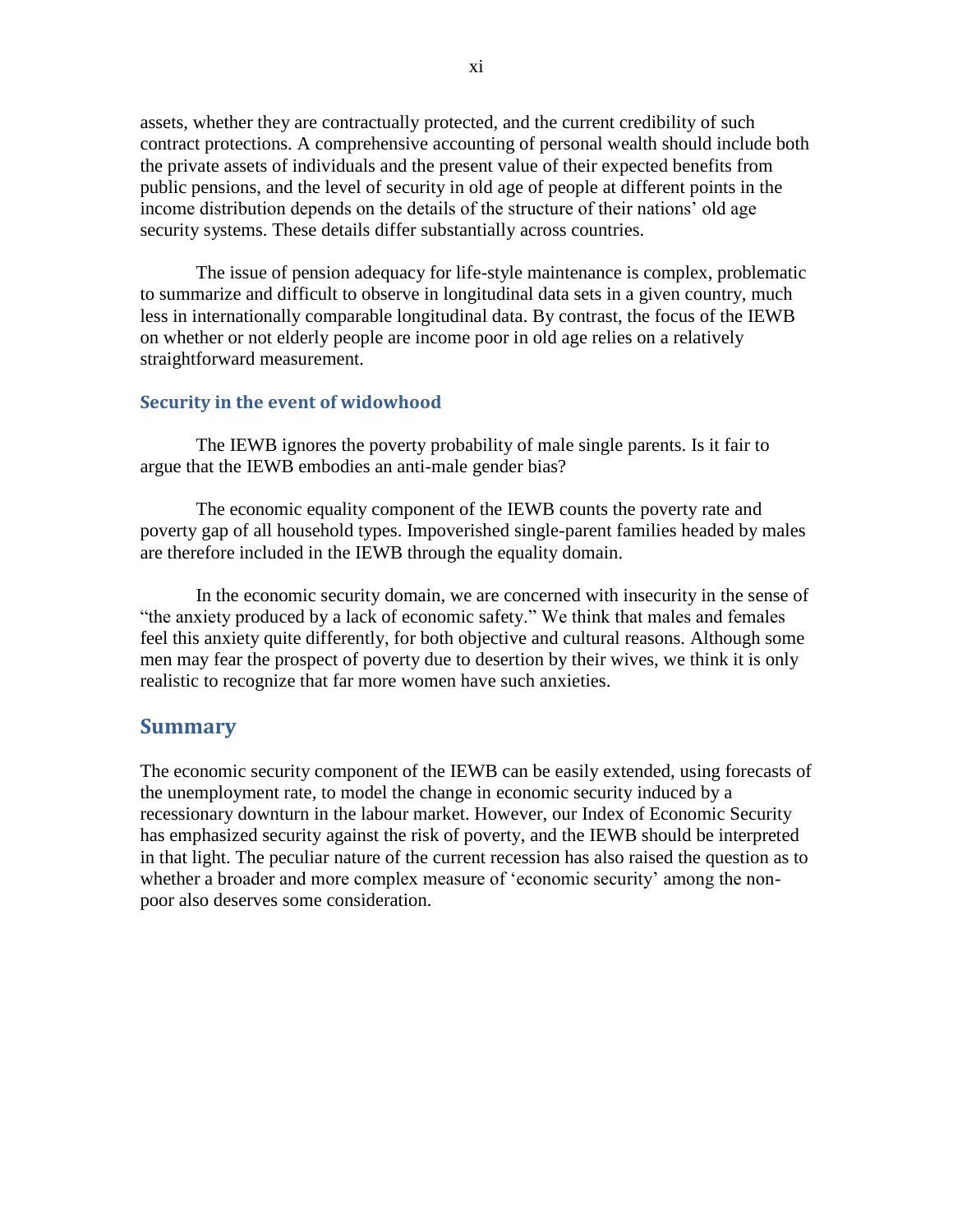# <span id="page-12-0"></span>**List of Charts**

| Chart 1: Trends in Security from Unemployment, Selected OECD Countries,       |     |
|-------------------------------------------------------------------------------|-----|
| Chart 2: Sensitivity Analysis of Security from Unemployment, Canada and       |     |
| Chart 3: Security from Unemployment, Selected OECD Countries, 1980,           |     |
| Chart 4: Trends in Security from the Financial Cost of Illness, Selected OECD |     |
| Chart 5: Security from the Financial Cost of Illness, Selected OECD           |     |
| Chart 6: Trends in Security from Single Parent Poverty, Selected OECD         |     |
| Chart 7: Security from Single Parent Poverty, Selected OECD Countries, 1980   |     |
| Chart 8: Trends in Security from Poverty in Old Age, Selected OECD            |     |
| Chart 9: Security from Poverty in Old Age, Selected OECD Countries, 1980      |     |
| Chart 10: Trends in the Index of Economic Security, Selected OECD             |     |
| Chart 11: Index of Economic Security, Selected OECD Countries, 1980 and       |     |
| Chart 12: Real Pension Fund Returns, Selected OECD Countries, per cent,       | .22 |
| Chart 13: Potential Replacement Ratio at Normal Retirement Age, Selected      | .24 |
| Chart 14: Sensitivity Analysis of the Index of Economic Security, Canada and  | 25  |
| Chart 15: Trends in the Index of Economic Security, Selected OECD             |     |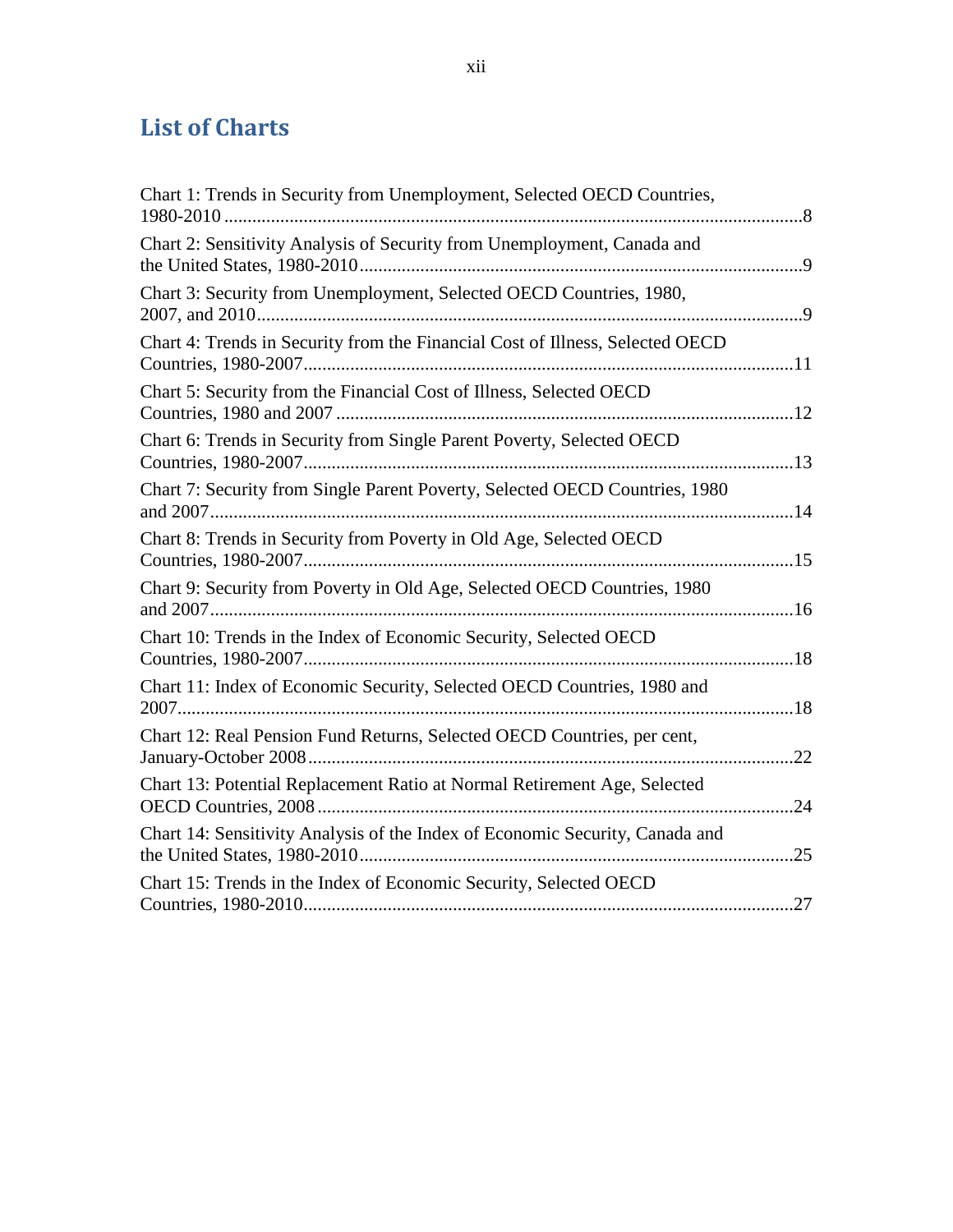# <span id="page-13-0"></span>**I. Introduction**

 $\overline{a}$ 

Since 1998, the Centre for the Study of Living Standards has published the Index of Economic Well-Being, which attempts to estimate the level and trend of aggregate economic well-being in Canada and other OECD nations (Osberg and Sharpe, 1998, 2000, 2002, 2009a, 2009b). One of the four components of the IEWB, and a key driver of its trends during the 1990s, is the sub-index of Economic Security. A major issue of the 1998-2008 period was the policy drive in OECD nations to greater "labour market flexibility", a policy direction which produced revisions to labour market regulation and social policy aimed at reducing social protection in order to encourage growth. The construction of the IEWB was motivated in part by the perception that both costs in reduced economic security and benefits in aggregate growth should be considered in any evaluation of trends in aggregate well-being. However, during this period, policy changes were usually gradual. It was consequently not a major constraint that in measuring the impact of changes in economic security on economic well-being, data on macroeconomic aggregates and micro-data on individual households are available only with a lag, often of several years. At least until recently, the extrapolation of past trends provided a plausible guide to current realities, and to likely future outcomes.

Recently, this assumption has become more questionable. Since late 2008, the global economy has sunk into recession, unemployment has spiked upwards around the world, North American stock market values have tumbled per cent, (with an unprecedented amount of day to day volatility) and housing prices have declined in many countries. With news reports of major corporate bankruptcies filling the daily headlines, and continual downward revisions of economic growth projections from major agencies such as the IMF and OECD, uncertainty about the future has surged. It is not clear whether Canada and other OECD nations are entering a long period of continued financial instability and slow or negative growth or whether "business as usual" will reemerge in short order. But it is clear that confidence in financial markets has been badly shaken, that several trillion dollars of perceived wealth in home equity and stock market value has vaporized and that anxiety about the economic future has dramatically increased.

<sup>&</sup>lt;sup>1</sup> The author is the McCulloch Professor of Economics and a University Research Professor at Dalhousie University, as well as a member of the Board of Directors of the Centre for the Study of Living Standards. An earlier version of this paper was presented at the annual meeting of the Canadian Economics Association in the session "Measures of Economic Security in Uncertain Times," organized by the Centre for the Study of Living Standards (May 31, 2009, University of Toronto). The author would like to thank Patrick Alexander for excellent research assistance and Andrew Sharpe and Alexander Murray for comments. E-mail: lars.osberg@dal.ca.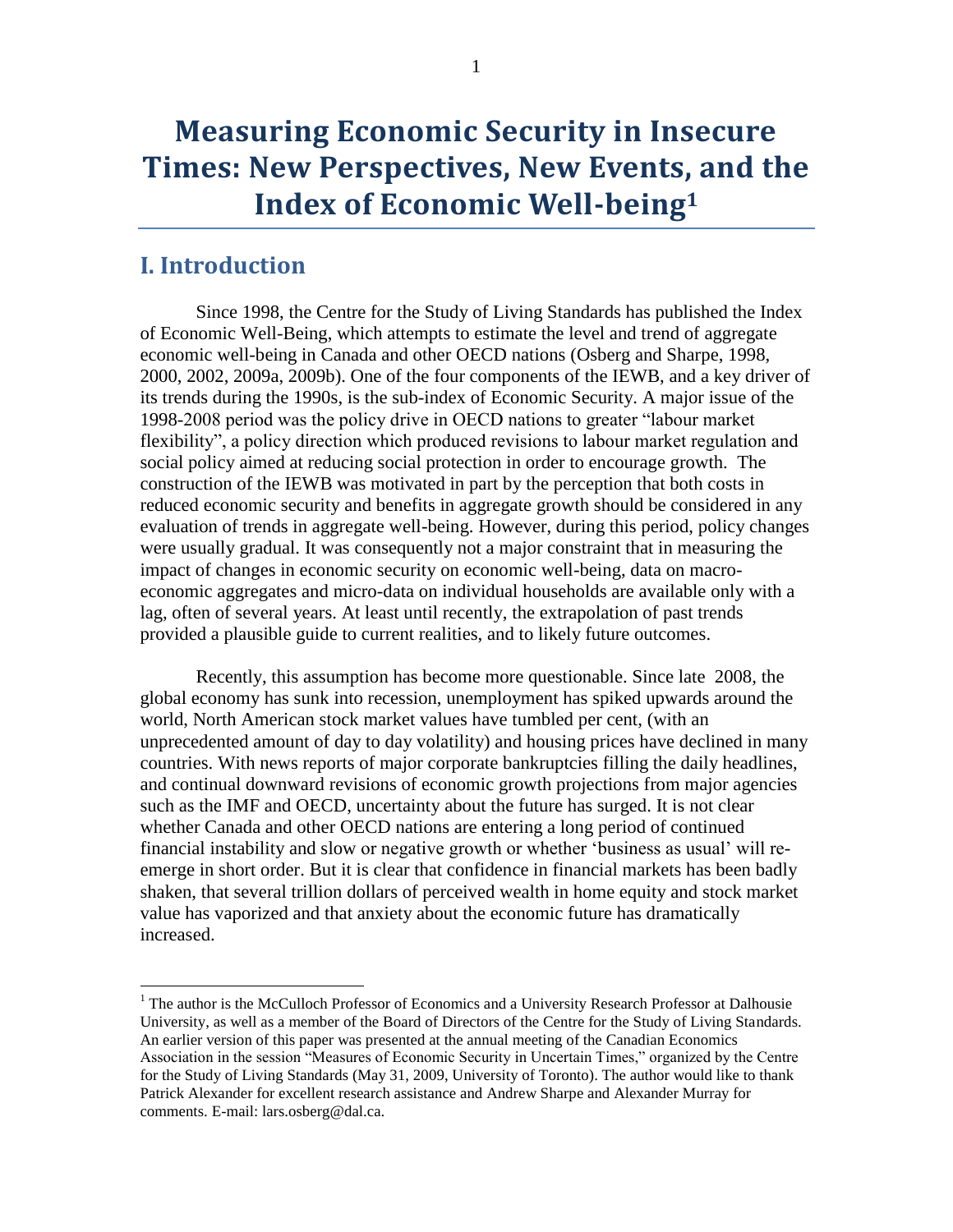The sudden onset of the global recession, and the particular combination of financial crisis and real economy decline that has characterized this recession, pose significant problems for the measurement of economic security, and its implications for aggregate well-being. How should one measure recent trends in the economic security that individuals need to plan their personal visions of the future good life? When business cycle changes are so rapid, how reliable can estimates based on historical data be? What amendments to IEWB methodology should be made? How should one add the trend in economic security to the trends in average consumption, aggregate wealth and inequality to estimate what is happening to over-all economic well-being?

Although estimates of the IEWB are available for fourteen OECD countries (Osberg and Sharpe, 2009a), this report is restricted to Canada, Australia, Germany, Norway, Sweden, the United Kingdom and the United States and to analysis of trends since 1980. We focus on these seven nations for three reasons. First, simultaneous discussion of too many places rapidly becomes unmanageable. Second, these particular countries may be especially interesting because they epitomize the "Scandinavian", "Anglo" and "Continental European" welfare state regimes. Third, an earlier paper (Osberg and Sharpe, 2005) has already discussed, for these countries, the implications of the IEWB for the Human Development Index.

The report starts in Section 2 with a brief outline of the Index of Economic Well-Being, in which a measure of economic security is embedded. Section 3 then discusses our methodology for the measurement of Economic Security, the amendments that have been made over the years and the rationale for these changes. Section 3 also presents updated estimates, which combine actual data to 2007 and OECD forecasts of unemployment through 2010. Section 4 then considers the adequacy of our framework for discussion and measurement of economic (in)security during times as tumultuous as the present. Section 5 discusses possible improvements for the future.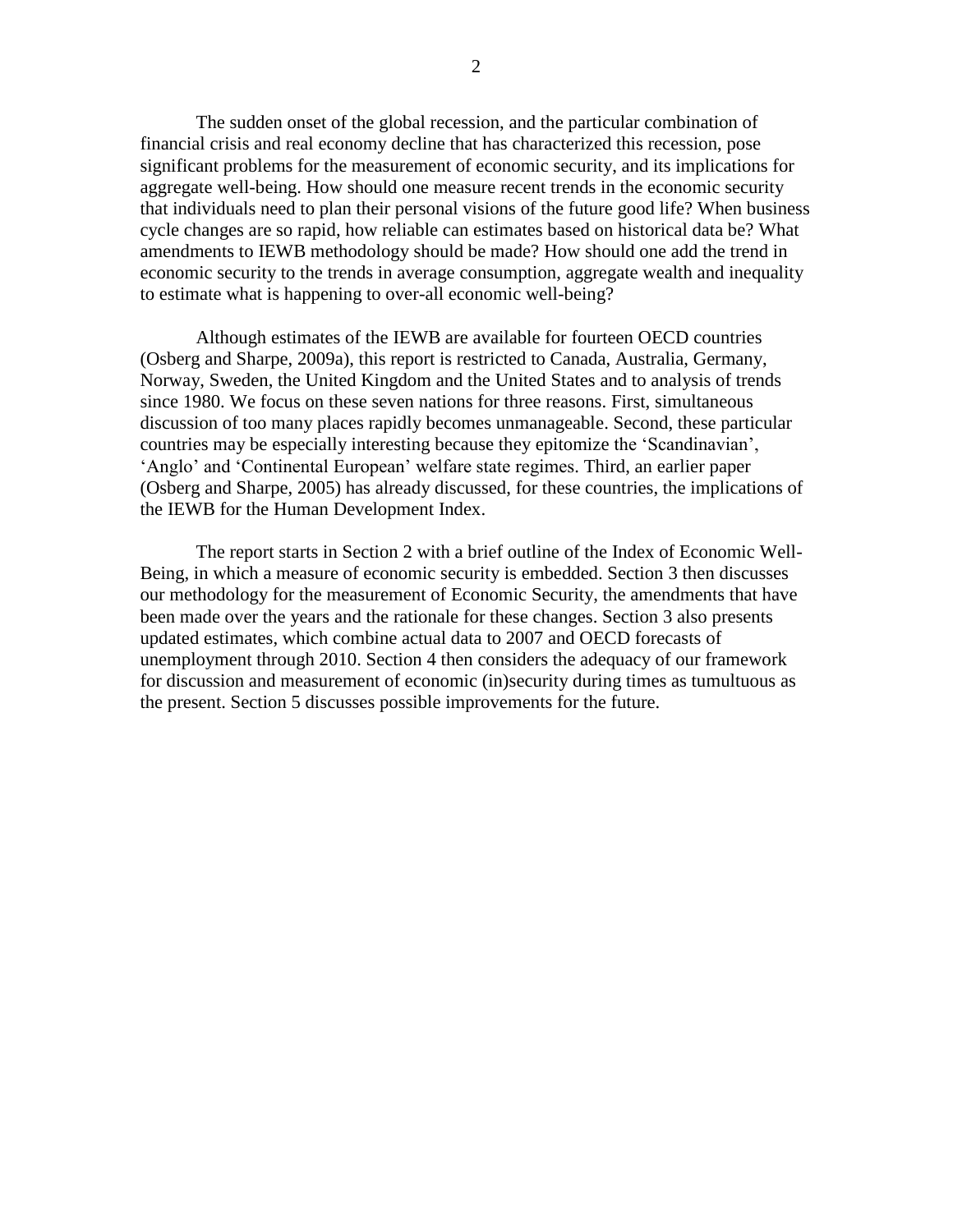# <span id="page-15-0"></span>**II. The Index of Economic Well-being: Motivation and Framework**<sup>2</sup>

The IEWB is an intermediate type of index. While broader in conception than GDP per capita, it still aims only at the 'economic' dimension of life – its philosophy is that there is more to "well-being" than economic well-being, but there is more to economic well-being than GDP per capita, and it is useful to have better measures of the economic well-being of society because better measurement may help guide better decisions. The IEWB avoids consideration of broader "quality of life" issues (such as crime rates) on the grounds that too much aggregation of dissimilar dimensions of social and political well-being can obscure understanding of their inter-relationships. But it takes a broad view of "economic well-being" as being "access to the resources needed for material consumption" because the narrower focus of GDP accounting omits consideration of many issues (for example, leisure time, longevity of life, asset stock levels) which are important to the command over resources of individuals. Our Index of Economic Well-Being is based on four dimensions of economic well-being – average current consumption flows, aggregate accumulation for future consumption, income distribution, and economic security.

[Exhibit 1](#page-15-1) illustrates our identification of four components of well being, which recognize trends in both average outcomes and in the diversity of outcomes, both now and in the future.

| Concept                                                | <b>Present</b>                                                                      | <b>Future</b>                                         |
|--------------------------------------------------------|-------------------------------------------------------------------------------------|-------------------------------------------------------|
| "Typical Citizen" or<br>"Representative Agent"         | [A]<br>Average flow of current<br>income                                            | [B]<br>Aggregate accumulation of<br>productive stocks |
| <b>Heterogeneity of Experiences</b><br>of All Citizens | [C]<br>Distribution of potential<br>consumption -- income<br>inequality and poverty | [D]<br>Insecurity of future incomes                   |

#### <span id="page-15-1"></span>**Exhibit 1: Dimensions of Economic Well-being**

When an average income flow concept like GDP per capita is used as a summative index of society's well-being, the analyst is implicitly stopping in quadrant  $[A]$  – assuming (a) that the experience of a representative agent can summarize the well-being of society and (b) that the measured income flow optimally weights consumption and savings, so that one need not explicitly distinguish between present consumption flows and the accumulation of asset stocks which will enable future consumption flows. However, if society is composed of diverse individuals living in an uncertain world who typically "live in the present, anticipating the future," each individual"s estimate of societal economic well-being will depend on the proportion of national income saved for

 $\overline{a}$ 

 $2^2$  This section is largely based on Osberg and Sharpe (2005).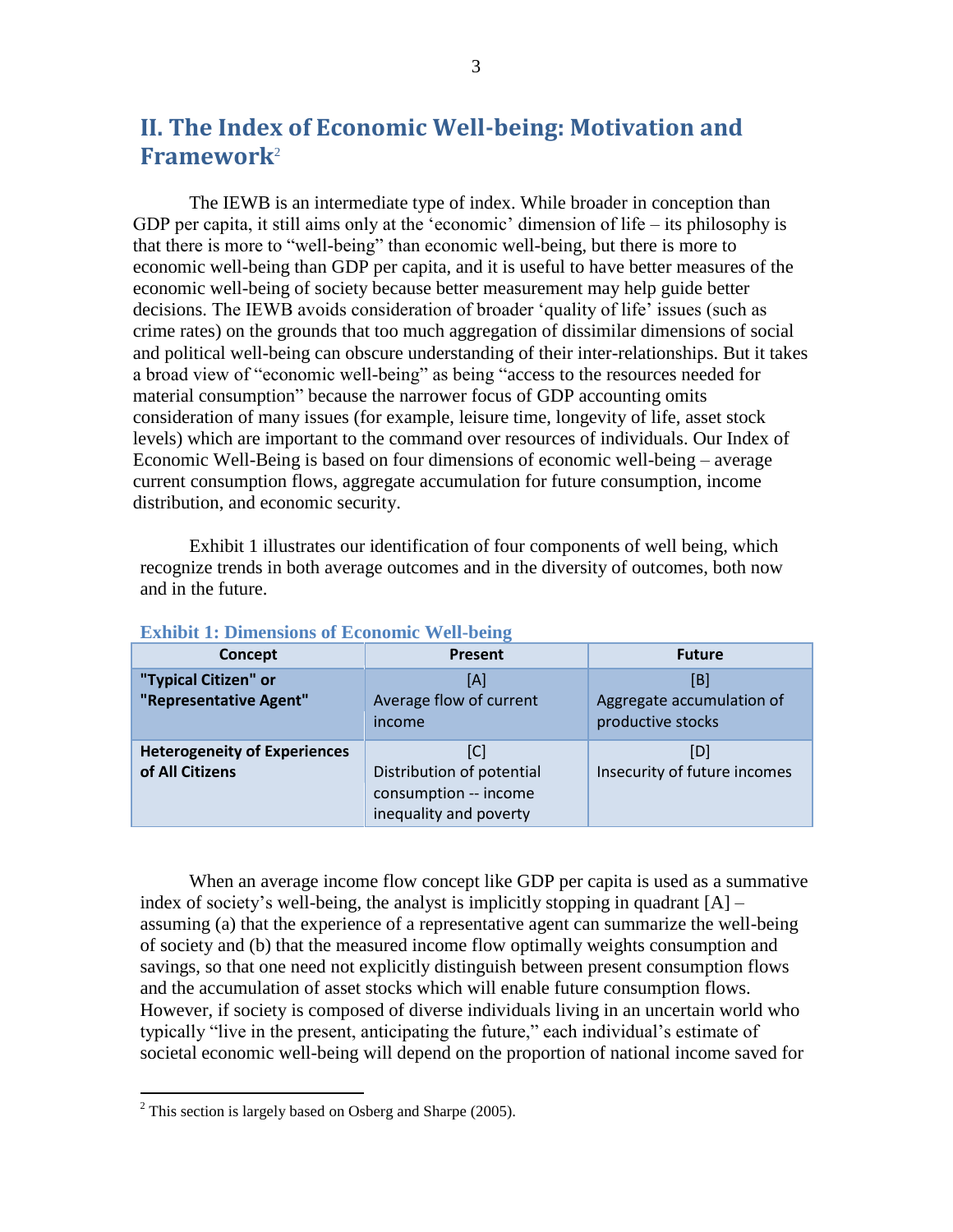the future – i.e. both quadrants  $[A]$  and  $[B]$  matter. As well, real societies are not equal. There is therefore a long tradition in economics that "social welfare" depends on both average incomes and the degree of inequality and poverty in the distribution of incomes – quadrant  $[C]$ . And the focus of this paper is on quadrant  $[D]$  – the fact that if the future is uncertain, and complete insurance is unobtainable (either privately or through the welfare state), individuals will also care about the degree to which the economic future is secure.

These four components therefore have a logical rationale and a manageable dimensionality – the IEWB is calculated as the weighted sum of  $[A] + [B] + [C] + [D]$ . However, although these four dimensions of well-being are all valuable to some degree, tastes differ. Different individuals may assign differing degrees of relative importance to each dimension of well-being – indeed, each citizen in a democratic society has the right to come to a personal conclusion about the relative weight of each dimension. And because citizens are occasionally called upon, in a democracy, to exercise choices (e.g. in voting) on issues that affect the collectivity (and some individuals, such as civil servants, make such decisions on a daily basis), they all have reason sometimes to ask questions of the form: "Would public policy X make "society" better off?"

A measure of social well-being is useful if some people, at least some of the time, want an index to help them answer such questions. We can assume that individuals know more about their own preferences and their own life situation than anyone else is likely to know, so individuals need no real help in calculating the implications for their own personal utility of public policy on any given issue. But individuals who want to maximize some combination of their own well-being and society"s well-being, can be seen as maximizing:  $U_i = \forall_1$  (own utility) +  $\forall_2$  (Social Index expressing own estimate of society's well-being). If  $\forall_2 = 0$  for all persons, always, then there is no point in constructing the IEWB or any other social index. We are presuming that for some people, at least some of the time,  $\forall$ <sub>2</sub>  $\neq$  0 – which we think to be highly plausible.

In the real world, citizens are frequently called upon to choose between policies (e.g. on education, or on health) which affect dimensions of life that cannot be measured in directly comparable units. Hence, individuals often have to come to a summative  $decision - i.e.$  have a way of "adding it all up" – across domains that are conceptually dissimilar. We argue that the role of people who construct social indices should be one of helping citizens – e.g. as voters in elections and as bureaucrats in policy making – to come to reasonable summative decisions about the level of society`s well-being. From this perspective, the purpose of index construction should be to help individuals think systematically about public policy, without necessarily presuming that all individuals have the same values. Although it may not be possible to define an *objective* index of societal well-being, individuals still have the problem (indeed, the moral responsibility) of coming to a *subjective* evaluation of social states, and they need organized, objective data if they are to do it in a reasonable way.

Each dimension of economic well-being is itself an aggregation of many underlying trends, on which the existing data is of variable quality – the subject of this paper is the "Economic Security" domain.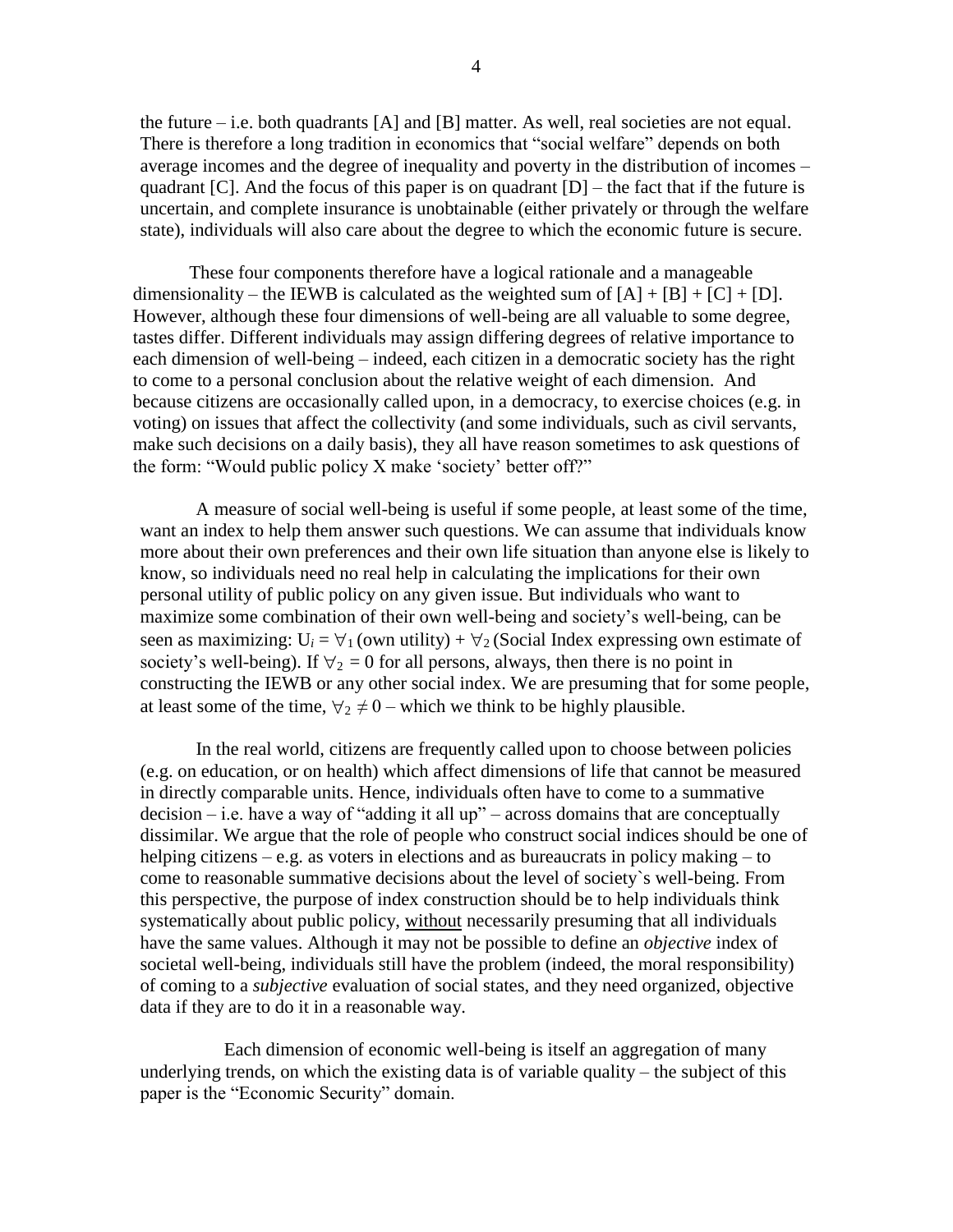# <span id="page-17-0"></span>**III. The Evolution of the Economic Security Domain of the IEWB**

The definition of "economic insecurity" that underlies our work has been: "the anxiety produced by a lack of economic safety  $-i.e.$  by an inability to obtain protection against subjectively significant potential economic losses" (Osberg, 1998:17). An alternative definition is "an individual's perception of the risk of economic misfortune" (Dominitz and Manski, 1997; Scheve-Slaughter, 2004, Anderson and Gascon; 2007). Since both definitions are essentially subjective, and forward-looking, the "economic security' domain is the most complex domain of the Index of Economic Well-being and the methodologies used in its construction have evolved since the Index was first released in 1998.

Uninsurable uncertainty about what the future holds will decrease the economic welfare of risk averse individuals, but many types of hazards can be subject to uninsurable uncertainty. To construct a useful index, we must specify both the types of misfortune that might produce insecurity and the measures of anxiety or insecurity about such losses. But what is the criterion for selecting the specific hazards that span the "most important" life domains that cause economic insecurity, and for neglecting others?

Over fifty years ago, the United Nations" Universal Declaration of Human Rights stated:

> *Everyone has the right to a standard of living adequate for the health and well-being of himself and of his family, including food, clothing, housing and medical care and necessary social services, and the right to security in the event of unemployment, sickness, disability, widowhood, old age or other loss of livelihood in circumstances beyond his control*. [Article  $25$ ]<sup>3</sup>

Because the articulation, and adoption, of human rights covenants such as the UN"s Universal Declaration are the result of a political process which (at least in democracies) can claim general societal support, these documents have huge advantages in specifying the important aspects of well-being to consider in index construction. No matter how wise they may be, individual researchers cannot claim such general social legitimacy. In this and other papers we have therefore adopted a "named risks" approach, and addressed the change over time in four key objective economic risks – those associated with unemployment, illness, "widowhood" (interpreted here as single female parenthood) and old age.<sup>4</sup> Our core hypothesis is

 $\overline{a}$ 

 $3T$ oday, the gender specificity of the language of 1948 will strike many people as odd – but Article 2 makes it clear that all rights are to be guaranteed to male and female persons equally.

 $4$  The required data have not been available to measure the economic misfortunes associated with disability, but were that possible, we would include it as well.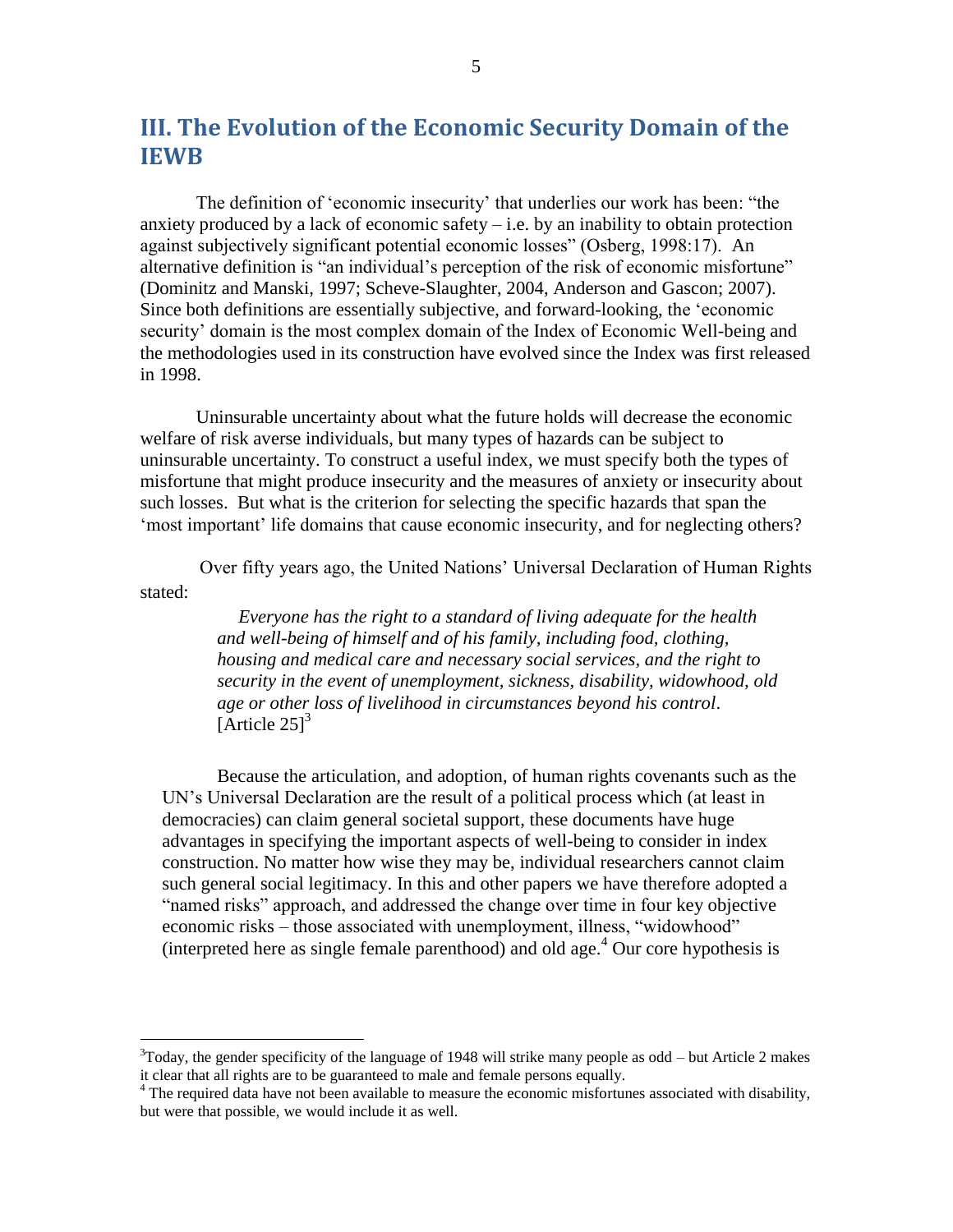that changes in the subjective level of anxiety about a lack of economic safety are proportionate to changes in objective risk.<sup>5</sup>

 We adopt this empirical strategy partly because reliable survey data on subjective anxieties or economic security are only occasionally available. Nevertheless, even if we use objective data to predict subjective attitudes, measuring the objective risks of "*the event of unemployment, sickness, disability, widowhood, old age or other loss of livelihood in circumstances beyond his control"* is an exercise in empirical compromise. Comparisons over time and space are only possible if comparable data has been gathered at different times and places, which inevitably restricts our measurement choices to pre-existing data bases. Since there is less data available that is comparable internationally than there is available within Canada, we have had to accept some compromises in international comparisons which we can avoid in interprovincial, or over time, comparisons within Canada.

### <span id="page-18-0"></span>**A. Security in the Event of Unemployment**

 $\overline{a}$ 

Our measure of the risk imposed by unemployment is conceptually driven by three variables: the unemployment rate, the proportion of the unemployed receiving unemployment benefits, and the average proportion of earnings that are replaced by such benefits. However, an important limitation of our international comparisons is the fact that although the OECD does publish internationally comparable measures of the average replacement rate, we do not have a reliably comparable measure of the proportion of the unemployed who receive unemployment benefits. In this paper, we must therefore model "Security in the event of Unemployment" using just the unemployment rate and the average percentage of lost earnings replaced by unemployment benefits (i.e. the "Gross Replacement Rate").<sup>6</sup> (Our comparisons of different provinces within Canada are not constrained in this way.)

For Canadian readers, this limitation of the current paper is especially important. In the first version of the IEWB (Osberg and Sharpe, 1998), the large downward trend in the "security from unemployment" component was an important driver of the overall economic security domain and hence the overall Index. Within the risk to unemployment component it was the fall in the EI coverage rate (the ratio of EI beneficiaries to unemployed) that was in turn driving the risk of unemployment component – and the decline in UI/EI coverage is a crucial aspect of the inadequacy of Canada"s current EI system to meet the needs of Canadians for economic security in the current recession (Osberg, 2009a). When we use Canadian data to compare jurisdictions within Canada, or trends over time, we are able to account for this trend – which is why our within-Canada and cross-national comparisons do not have quite the same trends.

<sup>&</sup>lt;sup>5</sup> In three waves of International Social Survey Programme data (1989, 1997 and 2005), Green (2009:1) reports that "subjective employment insecurity tracks the unemployment rate," while Dominitz and Manski (1997) report that "Expectations and realizations of health insurance coverage and of job loss tend to match up closely" for the United States.

<sup>&</sup>lt;sup>6</sup> We use the average of the gross unemployment benefit replacement rates for two earnings levels and three family situations. Source: See Martin (1996) for a fuller discussion.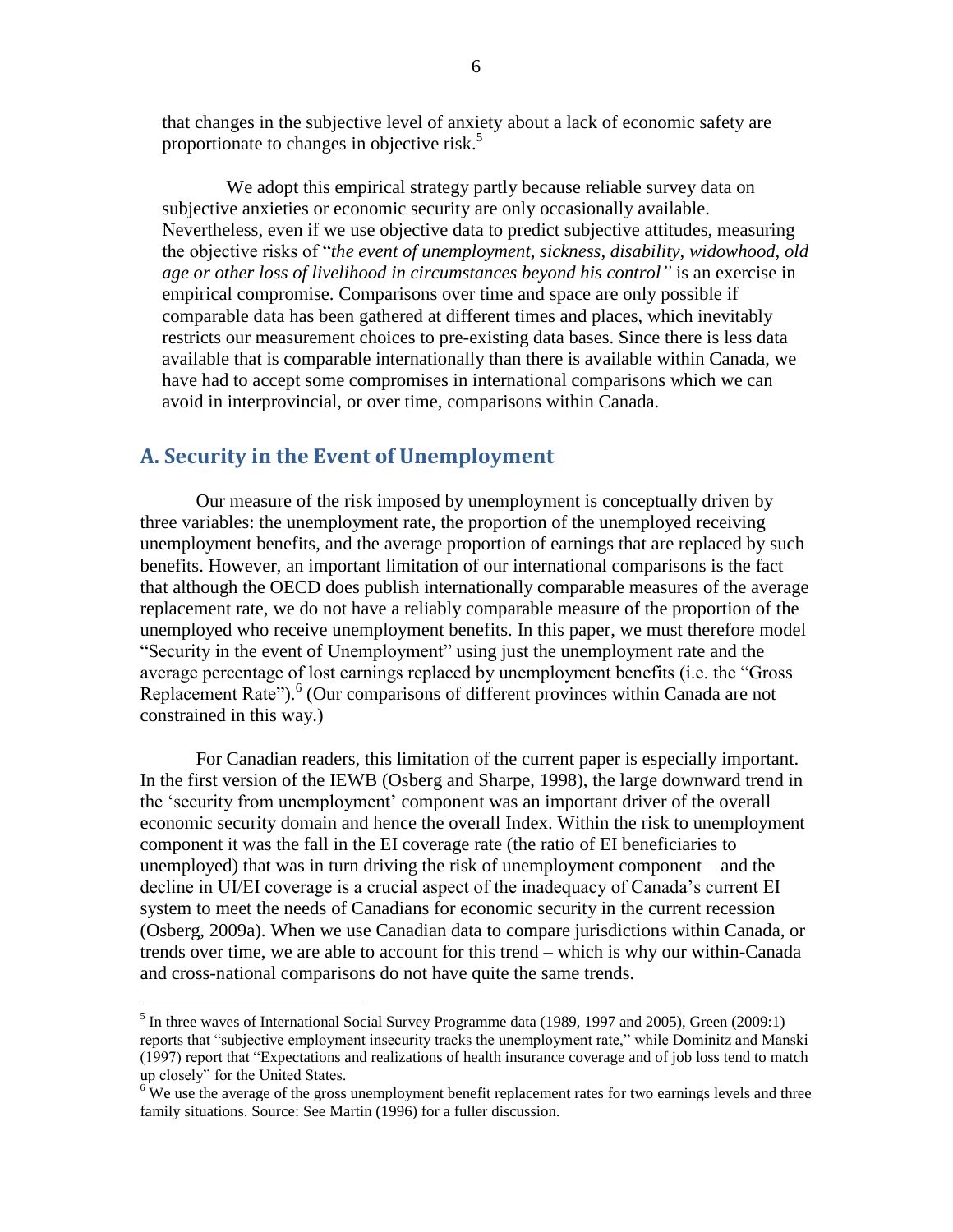Originally, the conceptual framework underlying the unemployment security component was the expected value of financial loss. The economic risk created by unemployment was seen as a compound probability of financial loss for the "typical" labour force participant – i.e. (probability of not having a job)  $*$  (fraction of wage not replaced by  $\overline{U}$ I/EI).<sup>7</sup> This probabilistic approach ignored any non-economic costs to nonemployment, and implicitly assumed it was irrelevant which component of the compound probability of financial loss changed – all that mattered was the "bottom line" of financial loss due to unemployment.<sup>8</sup>

Since the publication of our initial estimates of the Index of Economic Wellbeing, the economics literature has seen a spectacular growth in the number of papers using self-reported measures of happiness, life satisfaction or well-being. A consistent finding in this literature is the large negative impact on happiness of higher unemployment rates – not just for those actually unemployed, but also for the employed who become more anxious about the risk of unemployment (Frey and Stutzer, 2002; Di Tella and MacCulloch, 2003). In some specifications of the correlates of individual happiness, one can compare directly the relative magnitude of the influence on happiness of changes in the risk of unemployment and changes in unemployment compensation benefits – and the hypothesis that these are equal in impact is conclusively rejected. Cross-country regressions with life satisfaction data on 271 thousand people indicate that the unemployment rate is considerably more important than the unemployment compensation system as a source of self-reported happiness for the working population.<sup>9</sup> Consequently, in the aggregation of the overall employment security index it is now given a weight of four-fifths, compared to a weight of one-fifth for the financial protection variable – which represents a significant change from the earlier methodology where the unemployment rate and unemployment benefit system were weighted equally.

The aggregation procedure for the variables that make up the risk of unemployment component of the economic security domain recognizes two distinct issues – the risk of unemployment and the risk of financial loss from unemployment. Both the unemployment rate and the financial protection index are scaled, using the linear scaling procedure (Sharpe and Salzman, 2003). The scaled values of the two indexes are weighted to produce the overall index of security from the risk imposed by

 $\overline{a}$ 

<sup>&</sup>lt;sup>7</sup> In analyses using just Canadian data, we were able to use: (probability of not having a job) \* (probability of not getting UI/EI benefits) \* (fraction of wage not replaced by UI/EI). As a practical matter, this methodology meant that much of the change during the 1990s in the overall risk to unemployment variable came from the large fall in the UI/EI coverage rate over this period. See Osberg and Sharpe (2009b).  $8$  The view that the only costs associated with unemployment are monetary has been strongly criticized –

e.g. by Osberg (1988).

 $9^9$  See Di Tella, MacCulloch and Oswald (2003:819), where in six different specifications of ordered probit regressions  $(n=271,224)$  predicting life satisfaction, the size of the negative coefficient on the unemployment rate was, on average, 2.13 times larger than the size of the positive coefficient on unemployment benefits. Since the range of unemployment benefits observed (0.003 to 0.631) was about three times greater than the range of unemployment rates (0.006 to 0.211), one should rescale regression coefficients to a common range to interpret relative size effects – hence their results could be read as implying unemployment changes are about six times more important than UI benefit changes in maintaining well-being.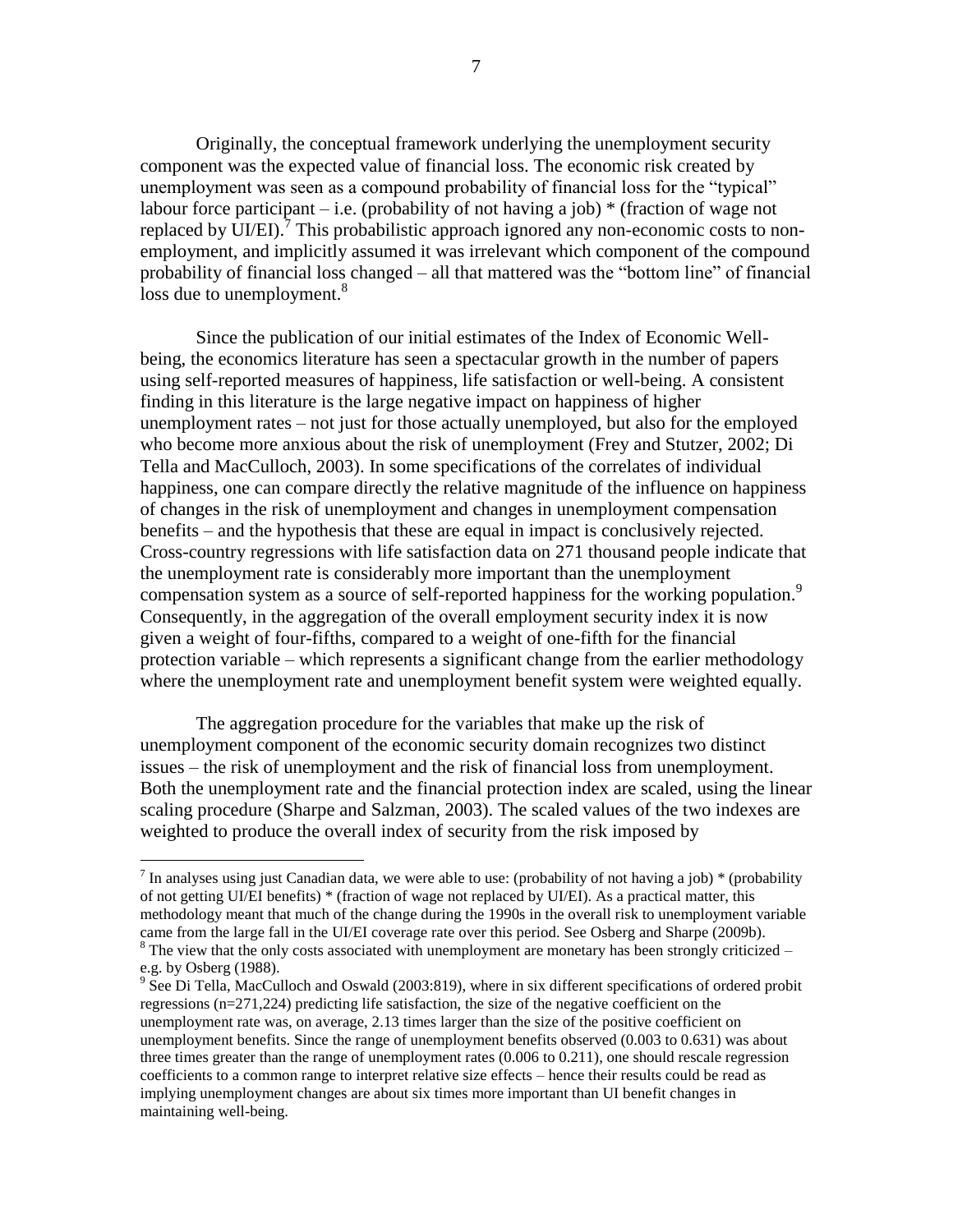unemployment. The relative ease of obtaining a job provides employment security by enabling attractive options (in a low unemployment labour market) in the event of unemployment. A higher probability of obtaining unemployment benefits, or higher benefits, provides security by compensating individuals for their earnings loss. We make the unemployment rate and the financial protection rate additive in weighted impacts, not multiplicative, which dampens the evolution of the risk to unemployment component over time.

[Chart 1](#page-20-0) presents estimates of our Security from Unemployment sub-index for Canada, Australia, Germany, Norway, Sweden, the United Kingdom and the United States, for the period 1980-2007. For four countries – Canada, Germany, the United Kingdom and the United States – we also use OECD forecasts to produce projections of the index through 2010 using our updated methodology. [Chart 2](#page-21-0) is a sensitivity analysis that shows – for the illustrative cases of the United States and Canada – what the trend would have been if the unemployment and financial protection variables were weighted as in our original methodology. As one might expect, the more heavily the unemployment rate is weighted, the better the United States tends look during periods (as in the 1990s) when the US unemployment rate was low compared to other nations. [Chart](#page-21-1)  [3](#page-21-1) summarizes the beginning and end dates.



<span id="page-20-0"></span>**Chart 1: Trends in Security from Unemployment, Selected OECD Countries, 1980- 2010**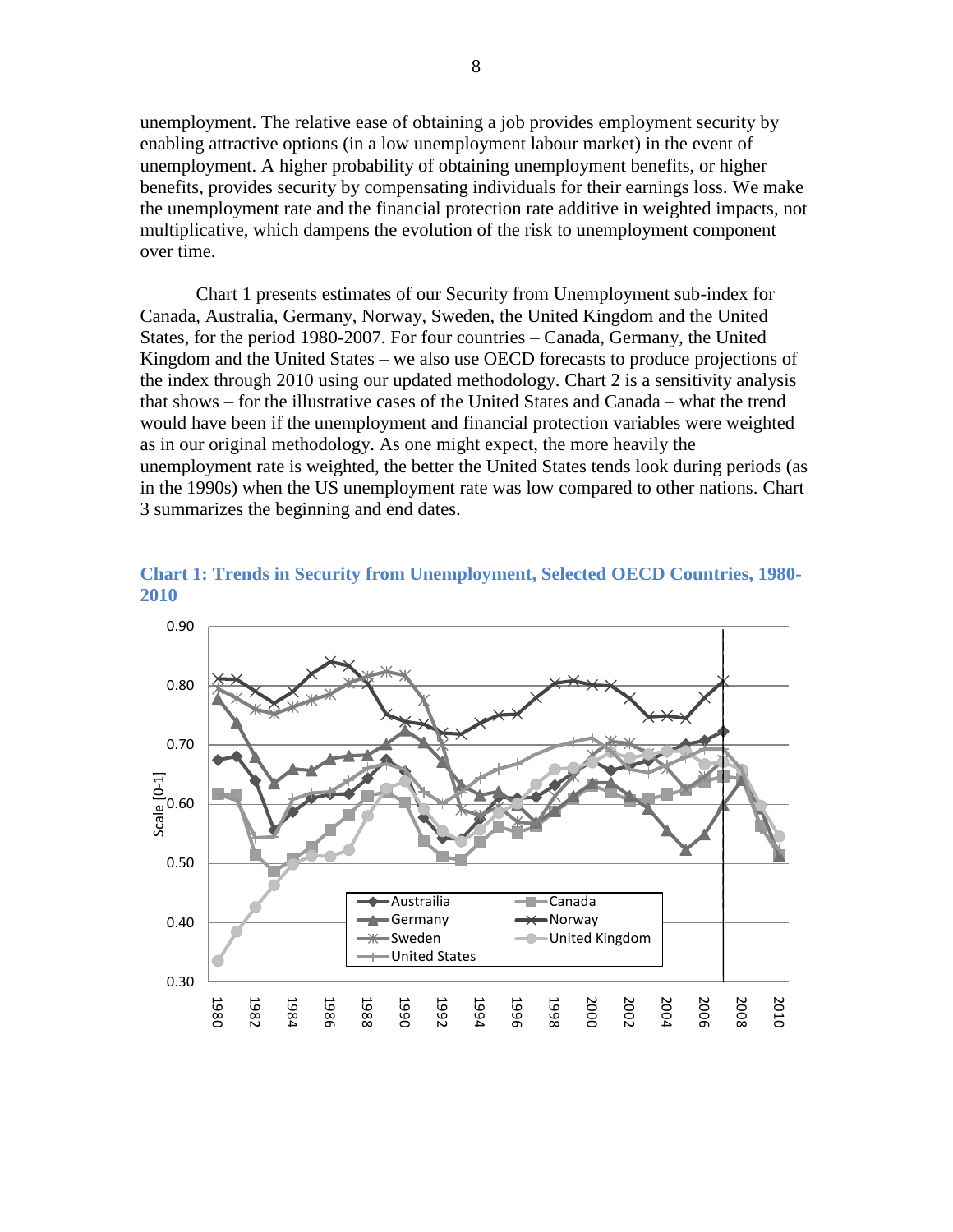

<span id="page-21-0"></span>**Chart 2: Sensitivity Analysis of Security from Unemployment, Canada and the United States, 1980-2010**

The old weighting scheme assigned equal weight to the unemployment rate and the replacement rate.

<span id="page-21-1"></span>



Note: Computed using the new weighting (0.8 unemployment + 0.2 replacement rate). \* Estimates for 2010 are based on unemployment projections from OECD (2009b).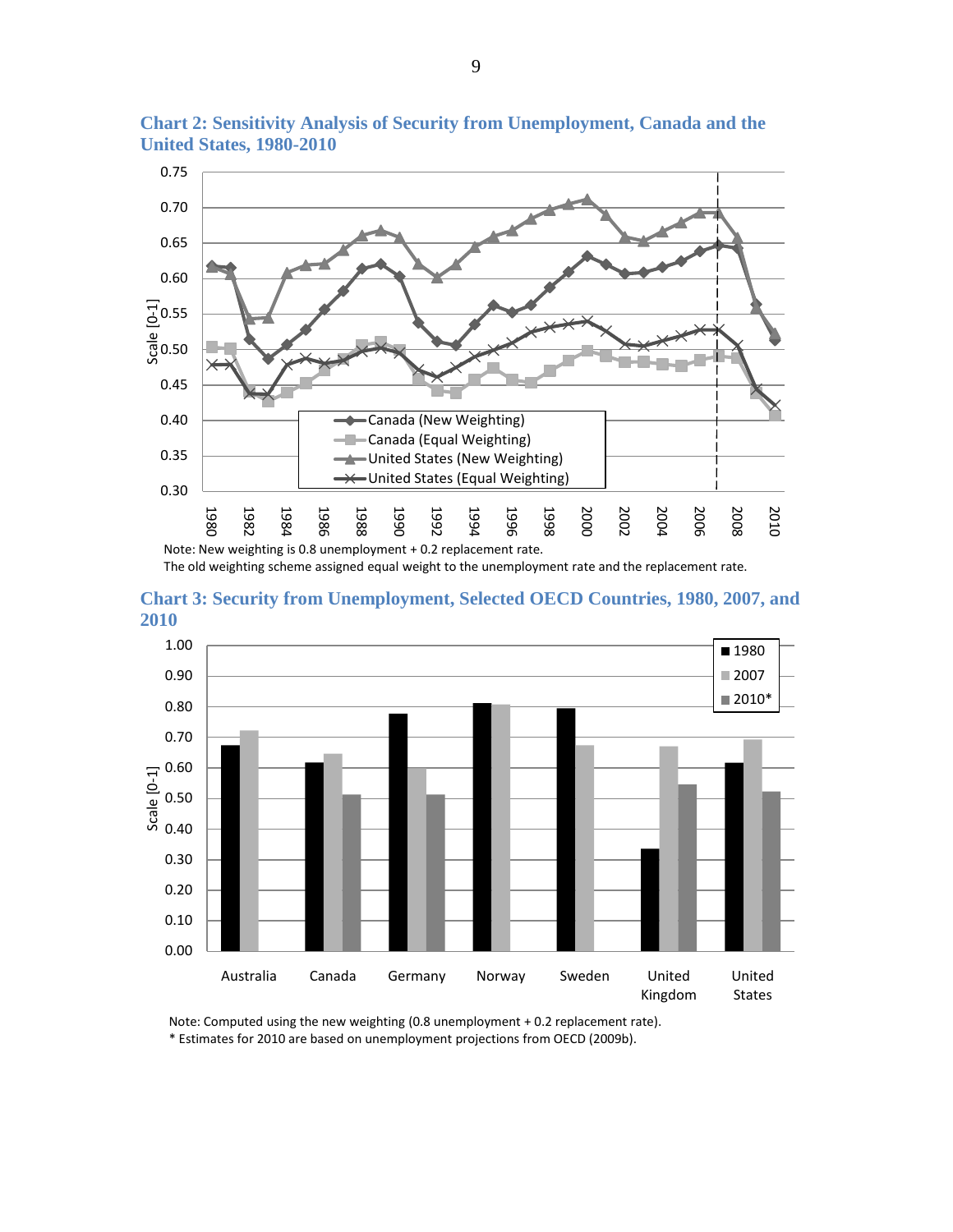### <span id="page-22-0"></span>**B. Security in the Event of Sickness**

In keeping with our economic focus – interpreting "economic" as control over material goods and services – we make no attempt to quantify the utility loss from pain or suffering or capacity limitation imposed by illness. The focus of the IEWB is the financial risk imposed by illness, which has three dimensions: (a) expenditures on care necessitated by illness; (b) the loss of income caused by illness and (c) the possibility of events such as personal bankruptcy that might be precipitated by illness.

In international comparisons, a key issue is the coverage of public health care. In Canada and in all other developed countries except for the United States, health care deemed medically necessary and provided by hospitals and doctors' offices is free of charge to all citizens, because it is provided through publicly financed medicare programs. In this sense, the financial risk imposed by illness is much less than in countries without such universal coverage. The United States is the only country in our sample that is in the latter category.<sup>10</sup> Other countries have different mixes of public and private services, with varying combinations of co-pay for services rendered. Even in Canada there are significant private expenditures on health care, which have been rising rapidly – for example, dental care, many drugs taken outside hospitals, unlisted medical services such as acupuncture, and delisted medical services (physiotherapy and vision care are examples of medical services that have been recently delisted in Ontario – but in general the coverage of drugs and non-standard services varies by province).

In principle, we would like to distinguish between the private expenditures produced by the hazard of illness and those resulting from consumer preferences – but as a practical matter, statistics collected from the providers of medical services typically report the aggregate total of both types of spending. Plastic surgeons will, for example, both repair the disfiguring damage caused by fires and accidents and indulge the preferences of those individuals sufficiently affluent to purchase a slightly altered shape of nose. If our objective is to assess individuals" "Security in the event of sickness," we would like to assess the protection individuals have against the costs of the former event, while disregarding expenditures resulting from the latter choice. Conceptually, one has "security" if one can obtain protection from the adverse implications of an event that is ex ante uncertain – but the voluntary choice of medically discretionary services is not an 'insecurity' issue. $11$ 

In the Canadian context, a plastic surgeon should in principle be reimbursed by the public health care system for providing "medically necessary" procedures, but not for indulging discretionary consumer choices – but there is continual controversy over the

 $\overline{a}$ 

 $10$  The lack of universal public health care makes the United States an outlier among developed countries, but it is worth remembering that most of the world"s population is not covered by universal health care. Further, some (such as citizens of China) have lost whatever universality they once enjoyed. From this perspective, the financial risk from illness is very relevant to the economic security of most of the people on the earth.

<sup>&</sup>lt;sup>11</sup> We disregard here any change in probability of adverse events that might be induced by choice – e.g. we would consider fixing a broken leg to be a medically necessary procedure, however it happened and whether or not the choice to go skiing changes its probability.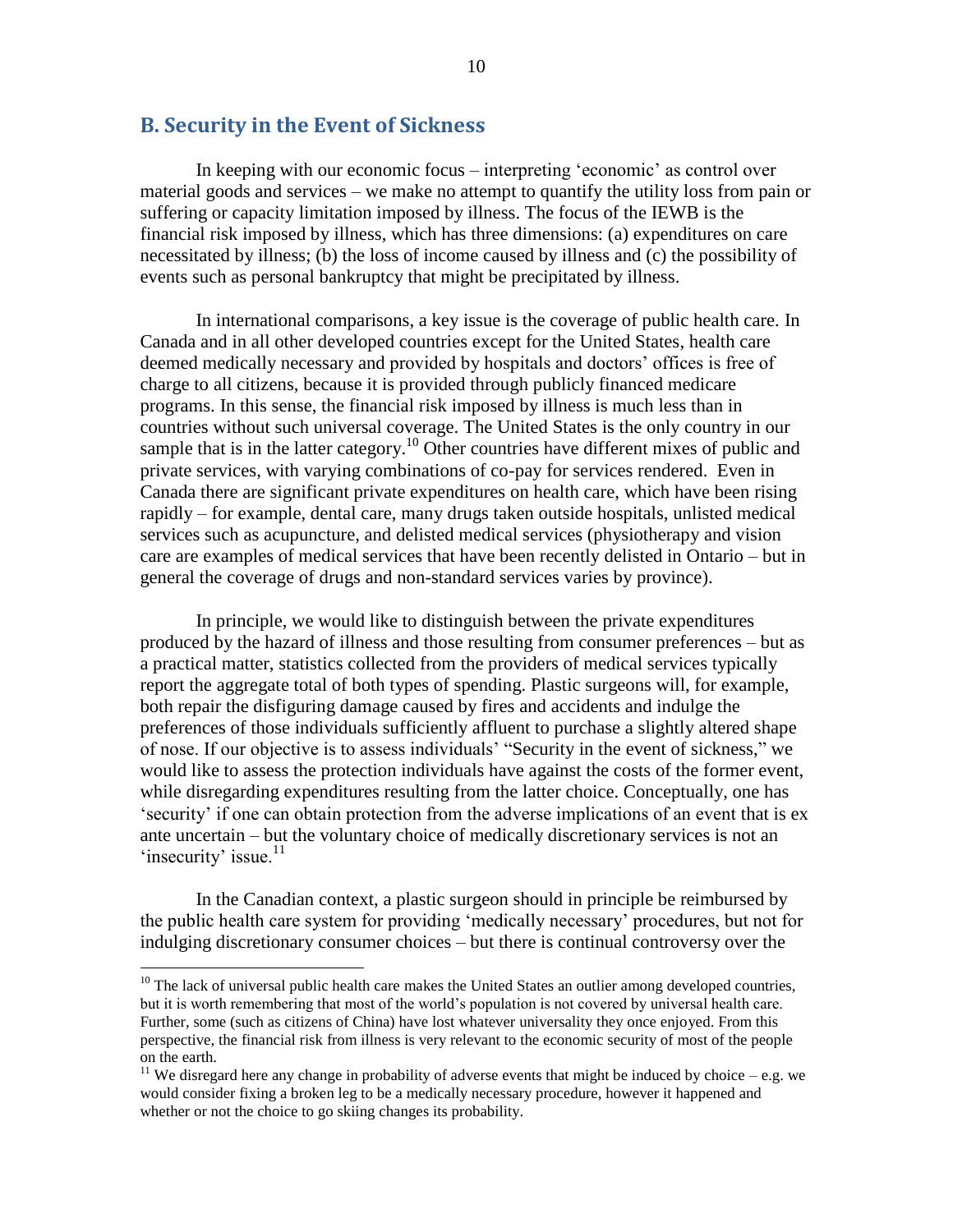conceptual dividing line between the two categories and over the extent to which inadequate or delayed supply of medically necessary public health care services is driving the purchase of private substitutes. As well, an institutional feature of the Canadian system is the fact that medically necessary drugs are provided free by the state in a hospital context, but not after discharge from hospital (although the cost may then be wholly or partially covered by private insurance or by provincial drug assistance plans – e.g. for the elderly or low-income populations). Both the speed of patient discharge and the reliance of the health care system on drug therapies has been rising over time. If one adds together the wholly covered costs of hospital care and the partially covered costs of drug treatment, the result is a partially covered system of paying for medically necessary health care costs.

In the IEWB, we have used the percentage of disposable household income spent by households on health care services that is not reimbursed by public or private health insurance as our indicator of the financial risk raised by illness. In 2007, this ranged from a low of 1.2 per cent in the United Kingdom to a high of 9.7 per cent in the United States, with Canada the next highest at 3.6 per cent. Per capita private expenditure on health care in Canada rose from \$353 (US\$ -2000 prices) in 1980 to \$964 in 2007. Although this development can be considered a deterioration over time in the economic security of Canadians, [Chart 4](#page-23-0) and [Chart 5](#page-24-1) illustrate how Canada and these other five affluent OECD countries are clustered in a fairly narrow band. The charts also illustrate the much lower level of, and larger deterioration in, security in the event of illness in the United States, relative to other countries



<span id="page-23-0"></span>**Chart 4: Trends in Security from the Financial Cost of Illness, Selected OECD Countries, 1980-2007**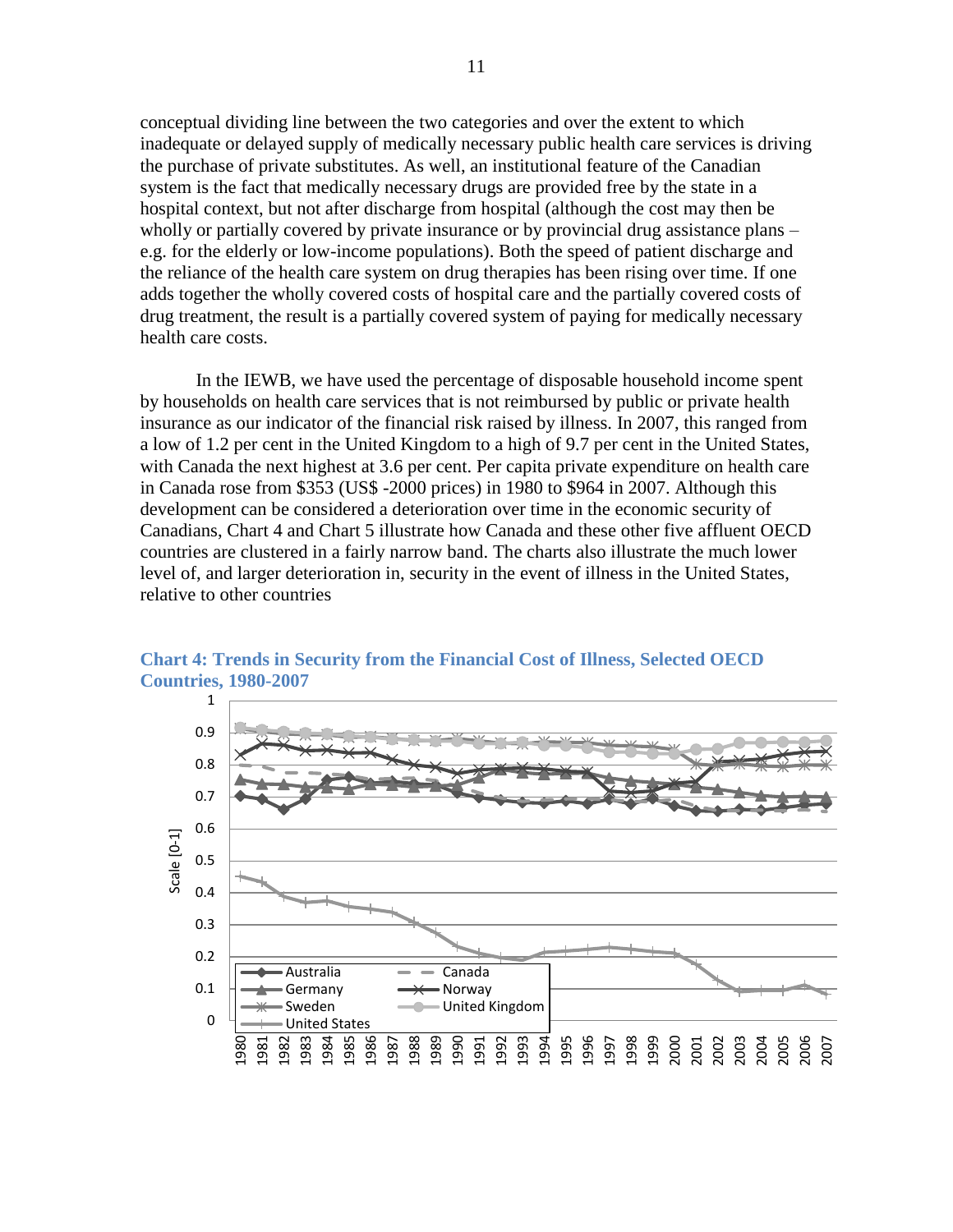

<span id="page-24-1"></span>**Chart 5: Security from the Financial Cost of Illness, Selected OECD Countries, 1980 and 2007**

### <span id="page-24-0"></span>**C. Security in the Event of Widowhood**

When the UN Universal Declaration of Human Rights was drafted in 1948, the percentage of single parent families was relatively high in many countries, partly as a result of the casualties of World War II. At that point in time, the "male bread-winner model" of a single earner household with a non-employed spouse was a plausible portrayal of social reality and "widowhood" was the primary way in which women and children lost access to male earnings. Since then, the two-earner family has become the social norm in all the countries discussed in this paper, while divorce and separation have become the primary origins of single parent families. However, it remains true that many women and children are "one man away from poverty."

In all countries discussed in this paper, the prevalence of poverty among single parent families is much higher than in the general population, and family break-up is a hugely important determinant of entry into poverty. Although we recognize that divorce and separation have large emotional costs for many people and that the termination of abusive or dysfunctional relationships can have social benefits, we do not attempt to model these issues. We also do not attempt to model the transactions costs – e.g. in legal bills – associated with the risk of family breakup. Our focus is a limited financial one – i.e. we model the risk of becoming poor because of family breakup.

We model trends in this aspect of economic insecurity in an 'expected value' sense – i.e. we multiply (the probability of divorce)  $*$  (the poverty rate among single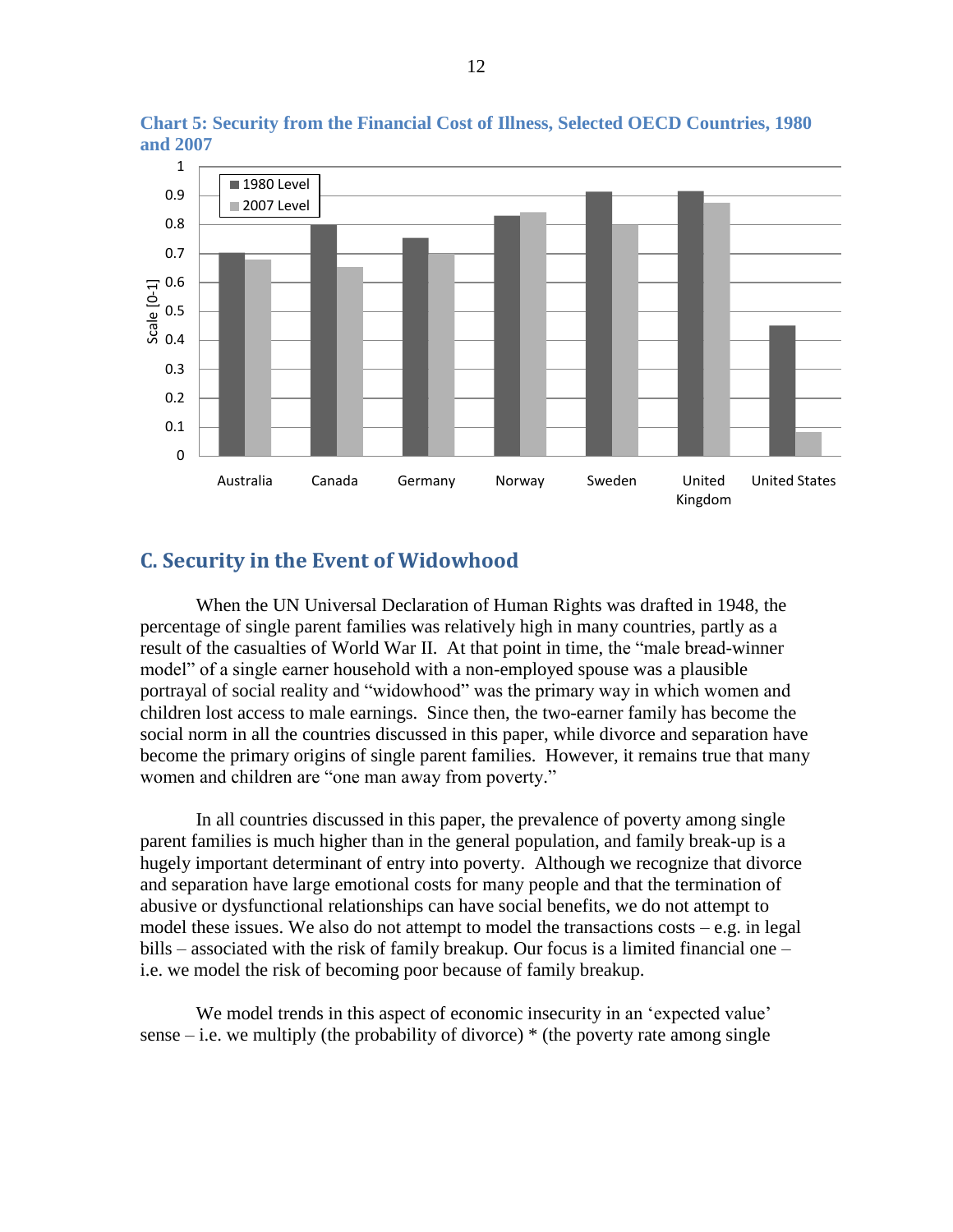female parent families)<sup>12</sup>  $*$  (the average poverty gap ratio among single female parent families).<sup>13</sup> The product of these last two variables is proportional to the intensity of poverty. Poverty is defined as it was for all households under the equality domain – in relative terms as the proportion of households below one half median equivalent income.

The divorce rate per thousand was 2.2 in Canada in 2007, the same as Sweden and not so different from Germany or Norway (2.3), but less than Australia (2.6), the United Kingdom (2.8) and the United States (4.2). The United States was also an outlier in the poverty gap for single parent families at 42.7 per cent, compared to a range for other nations from 18.8 per cent in the United Kingdom to 32.3 per cent in Germany. However, Canada (43.4 per cent) and the United States (43.7 per cent) were quite similar in the rate of poverty for single female headed households with children – well above Germany (34.9 per cent), the United Kingdom (30.5 per cent) or Australia (31.6 per cent) and very different from Norway and Sweden, where the poverty rate was 13.3 per cent and 9.7 per cent respectively.



<span id="page-25-0"></span>**Chart 6: Trends in Security from Single Parent Poverty, Selected OECD Countries, 1980-2007**

 $\overline{a}$ 

 $12$  Since RATE= INCIDENCE x AVERAGE DURATION, the poverty rate among single parents is equal to the conditional probability that a single parent will enter poverty multiplied by the average duration of a poverty spell, we are accounting jointly for the duration of poverty spells and for their likelihood, but with the restrictive maintained hypothesis that both have equal influence. Inadequacy of data preclude examination of household dissolution among co-habiting couples.

<sup>&</sup>lt;sup>13</sup> This procedure effectively ignores single male parents. In Canada, males comprise only about 17 per cent of the single parent population.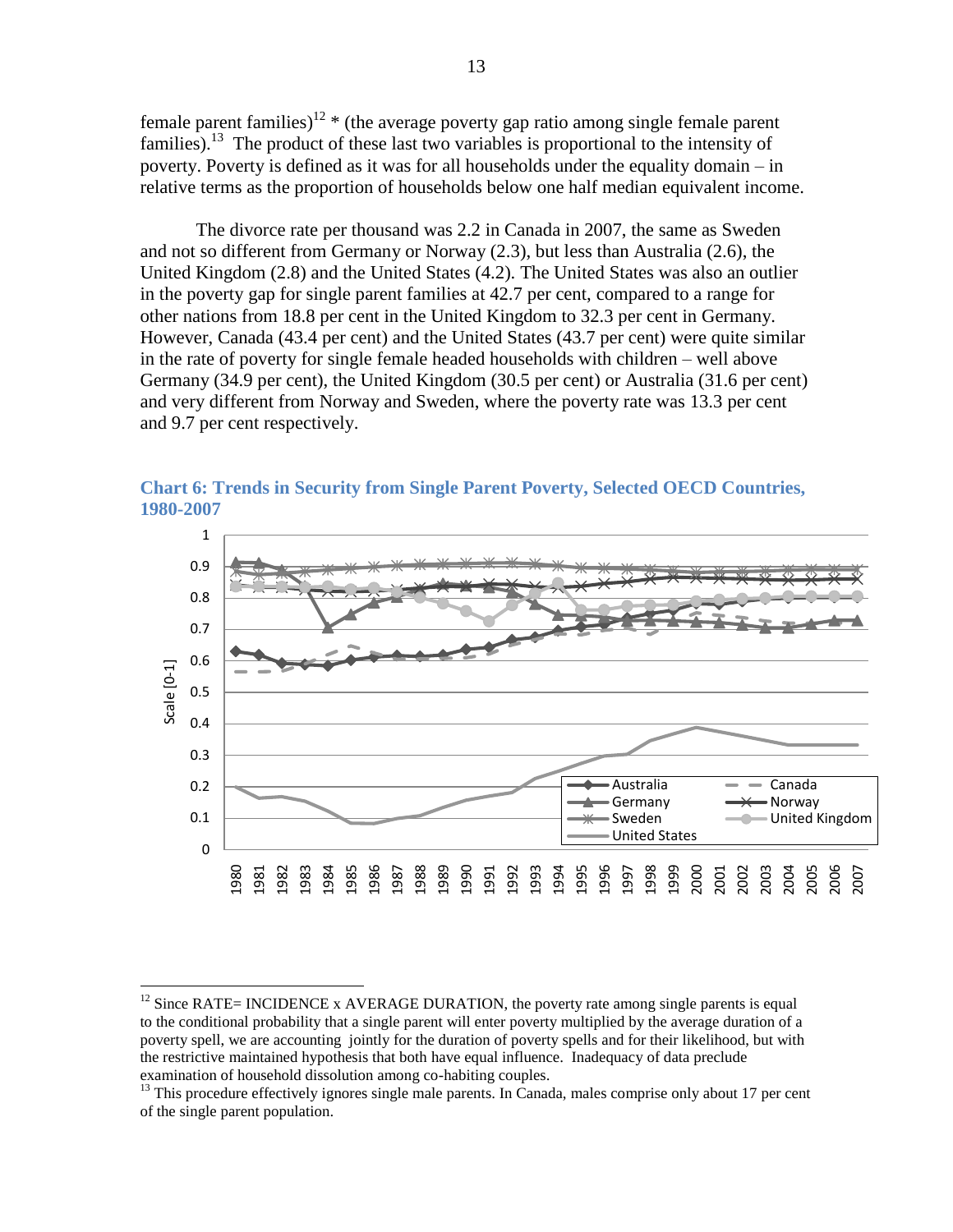

<span id="page-26-1"></span>**Chart 7: Security from Single Parent Poverty, Selected OECD Countries, 1980 and 2007**

With the United States as an outlier on all dimensions, but other countries sometimes higher and sometimes lower on particular dimensions, it is perhaps not surprising that [Chart 6](#page-25-0) and [Chart 7](#page-26-1) show the product of these influences to be clustered in a fairly narrow band – except for the United States.

### <span id="page-26-0"></span>**D. Security in the Event of Old Age**

The IEWB perspective on security in the event of old age has been that feelings of insecurity about old age are often driven by fears of a worst case outcome, and the likelihood of that worst case outcome. For that reason, the fourth component of the economic security domain is the risk of poverty in old age, which is proxied by the poverty intensity (= poverty rate \* average poverty gap ratio) experienced by households headed by a person 65 and over.

[Chart 8](#page-27-0) indicates fluctuations over time in poverty intensity among senior citizens – e.g. in Germany or Norway – which sometimes seem to follow a "saw-tooth" type of pattern. A possible explanation is that a characteristic feature of the income distribution of the elderly in all the countries discussed in this article is a "spike" in the incomes of the elderly at the minimum income base defined by the structure of the country"s old age security system, which is often quite close to the 'one half median income' poverty line. Since the elderly are, in the main, not employed, and many depend entirely on public pensions, their incomes from pension entitlements can often be much the same, because they are determined by the same formula, and driven by much the same data. The large number of elderly people without significant income from capital or private pensions necessarily have to depend entirely on the minimum income base defined by pension legislation. When the resulting spike in the income distribution is close to the poverty line, and the formula is imperfectly adjusted for annual inflation, but revised every few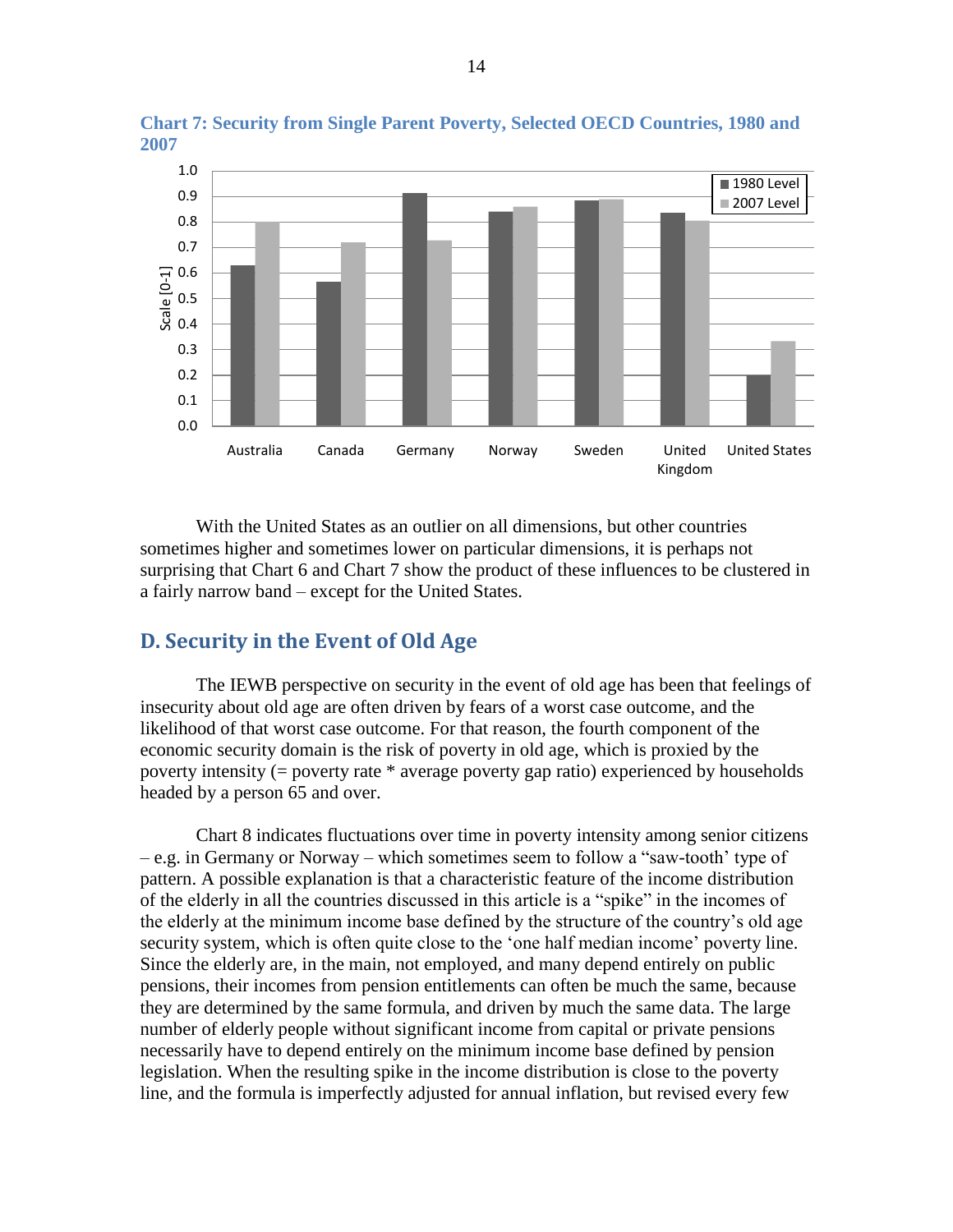

<span id="page-27-0"></span>**Chart 8: Trends in Security from Poverty in Old Age, Selected OECD Countries, 1980-2007**

years, one will tend to observe "saw-tooth" fluctuations over time in poverty among the elderly. As well, since our data for this variable are drawn from the Luxembourg Income Study, which has periodic observations from each country, we have been forced to interpolate between data points and accept data (e.g. from Germany in 1983 and 1984) which are drawn from different original surveys – and both these compromises may introduce error.

As both [Chart 8](#page-27-0) and [Chart 9](#page-28-1) show, security in old age improved significantly in Canada over the 1980 to 2007 period. For most other countries, despite some significant fluctuations over time, the basic picture in 1980 and 2007 was fairly similar – as [Chart 9](#page-28-1) indicates.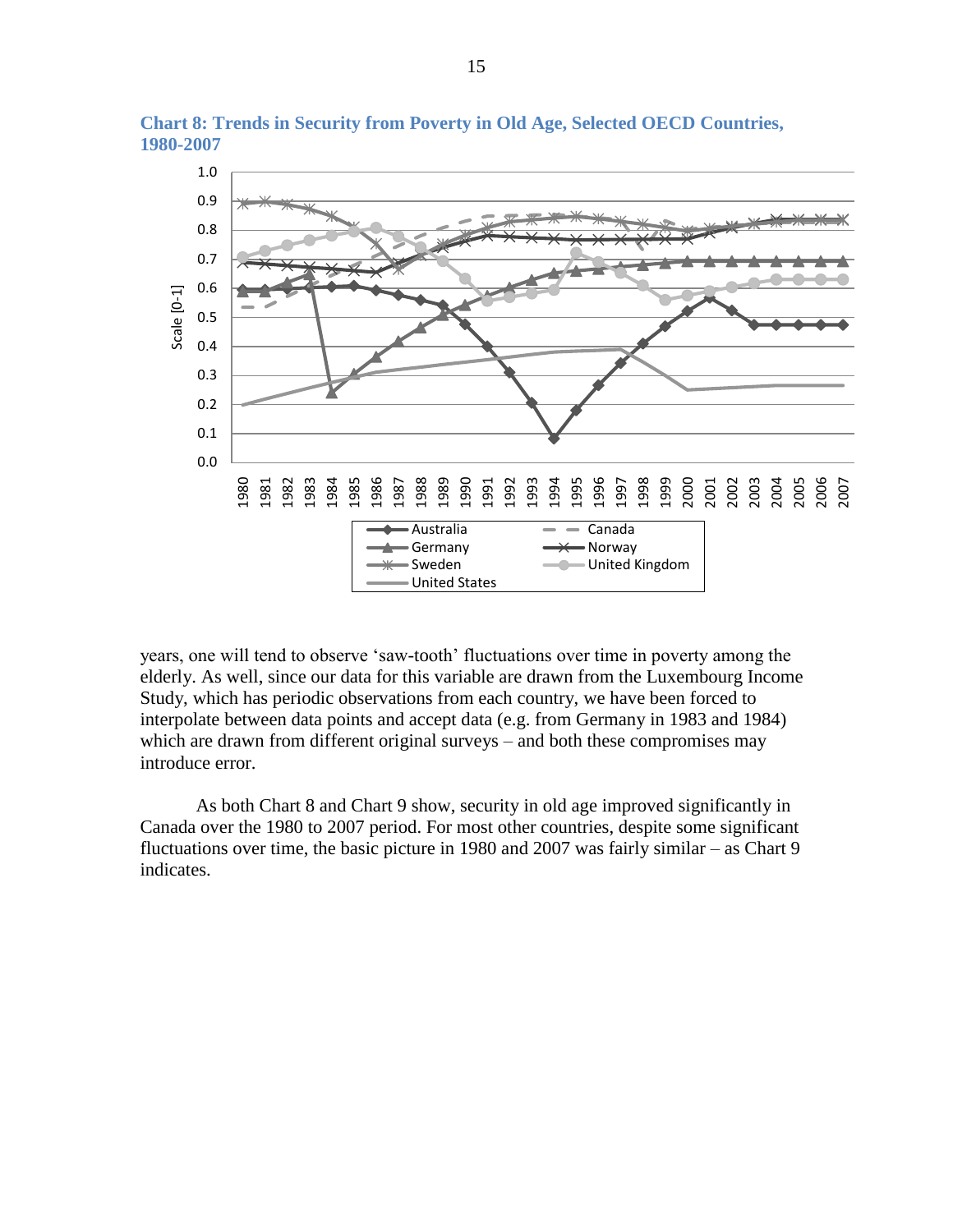

<span id="page-28-1"></span>**Chart 9: Security from Poverty in Old Age, Selected OECD Countries, 1980 and 2007**

## <span id="page-28-0"></span>**E. Security in the event of disability or other loss of livelihood in circumstances beyond one's control**

"Disability" is a term that covers a number of specific hazards, for which some insurance coverage is available. In Canada, workers compensation provides partial coverage to covered employees and some workers are covered under private "long-term disability" insurance policies held by their employers. Short-term illness benefits are available under Employment Insurance and longer-term benefits can sometimes be obtained under the CPP/QPP plans. In Canada, provincial social assistance programs also typically recognize the needs of clients with disabilities. In principle, an Index of Economic Security should try to measure the adequacy, in total, of this coverage against an important source of risk to well-being – but the non-availability of comparable international data has thus far prevented us from doing so. Data non-availability is even more of a constraint for "Security in the event of ....other loss of livelihood in circumstances beyond his control" – indeed, it is far from clear to us conceptually what data might enable an analyst to distinguish between choice and "circumstances beyond his control" in the determination of low income.

When we entirely omit consideration of these dimensions of (in)security we are implicitly setting the weight of these issues to zero. This is not satisfactory, but we do not yet have a better alternative.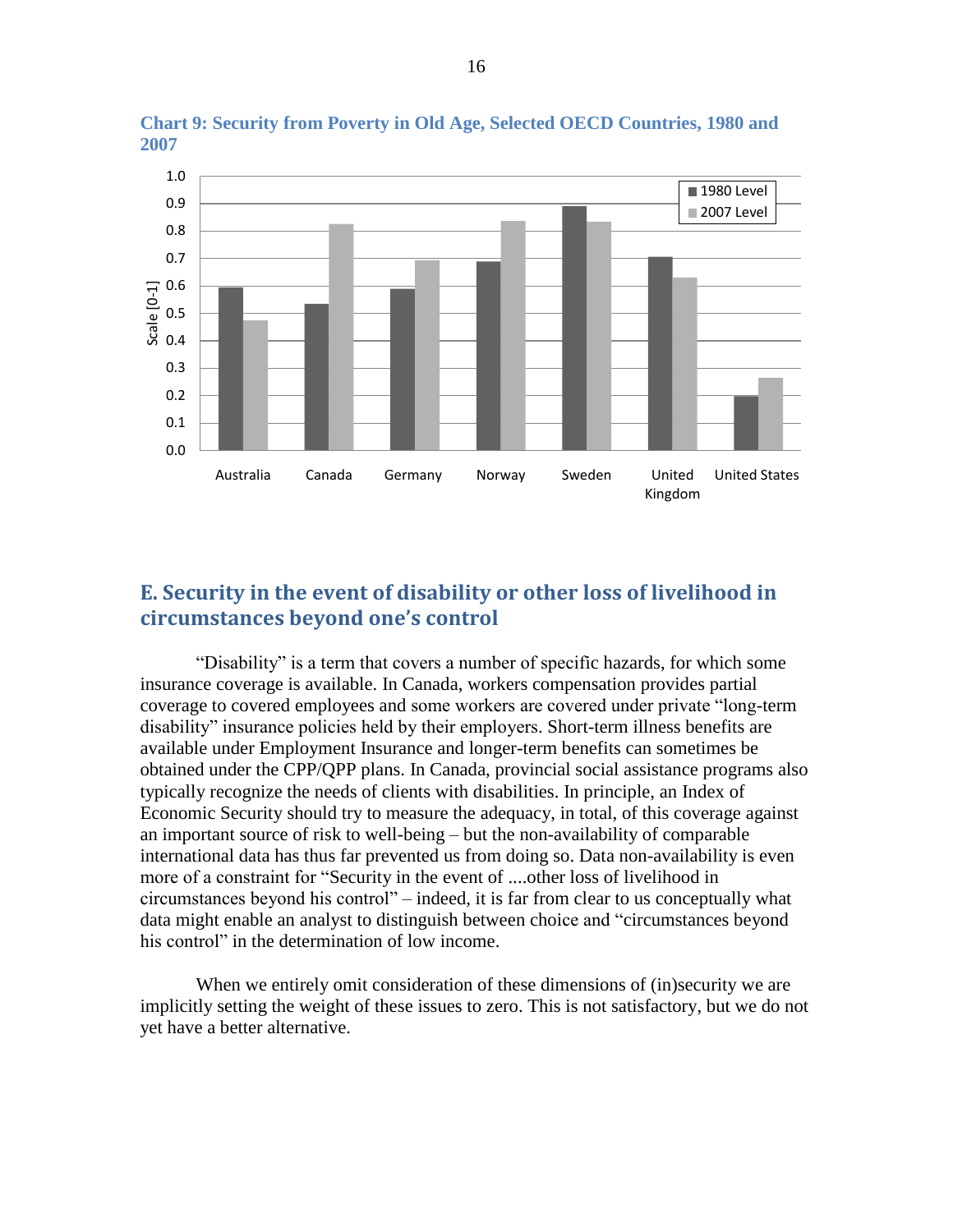### <span id="page-29-0"></span>**F. Aggregation of the Components of Economic Security into Overall Economic Security Domain Index**

The scaled values of the four components of the economic security domain are aggregated to obtain an overall scaled index for the domain. To do so, we must choose weights for each risk. One possible choice would be equal weighting, which would carry with it the implicit assumption that all the named risks are of equal importance. We think it more plausible that some risks are of greater salience, and affect more people more profoundly, than others. Hence, the IEWB has instead, up to now, chosen to construct weights for this aggregation procedure from the relative sizes of the populations deemed to be subject to each risk.

In terms of the risk of unemployment, it is assumed that the entire population of working age (i.e.15 to 64 years) is subject to this risk. (In Canada, this was equivalent to about 68 per cent of the total population in 2007.) In terms of the financial risk associated with illness, it is assumed that 100 per cent of the population is at risk. In terms of the risk of single parent poverty, it is assumed that all married women and their children who are under 18 are at risk (about 33 per cent of the population in Canada in 2007). On the presumption that individuals only really start to worry about poverty in old age as their retirement years start to near, it is assumed that the population 45-64 are most at risk (27 per cent of the Canadian population in 2007). The component specific weights are generated by adding up all the proportions of the population subject to the four risks (228 in the Canadian case in 2007) and then standardizing to unity by dividing each proportion of the population affected by the risk by that total. In Canada in 2007, the weights for the four components of economic security were 0.146 for security from single-parent poverty; 0.117 for security from poverty in old age; 0.438 for security from the financial risk of illness; and 0.298 for security from unemployment.

Because the demographic structure of each country differs, and shifts over time, the proportion of the population affected by the different risks, and hence the weights, vary by country and over time. The contribution of each component is the product of its scaled value and weight.

[Chart 10](#page-30-0) presents the summary Index of Economic Security for all seven countries, while [Chart 11](#page-30-1) is a comparison of the 1980 start and the 2007 end-point. The immediately obvious lesson is the much lower level, and downward trend, of economic security in the United States – well before the advent of the current recession. The United States is not particularly an outlier in security from the costs of unemployment, but in all the other three dimensions of economic security it falls well short of the comparator nations. Largely because our new weighting for unemployment benefits in the costs of unemployment de-emphasizes the replacement rate of UI/EI benefits and ignores entirely the decline in UI/EI coverage in Canada, the IEWB Index of Economic Security shows essentially no change for Canadians. Norwegians and Australians also had very small changes. In the United Kingdom there has been an improvement and in Germany and Sweden a deterioration in economic security – but in both level of economic security and in trends over time, the United States stands out clearly.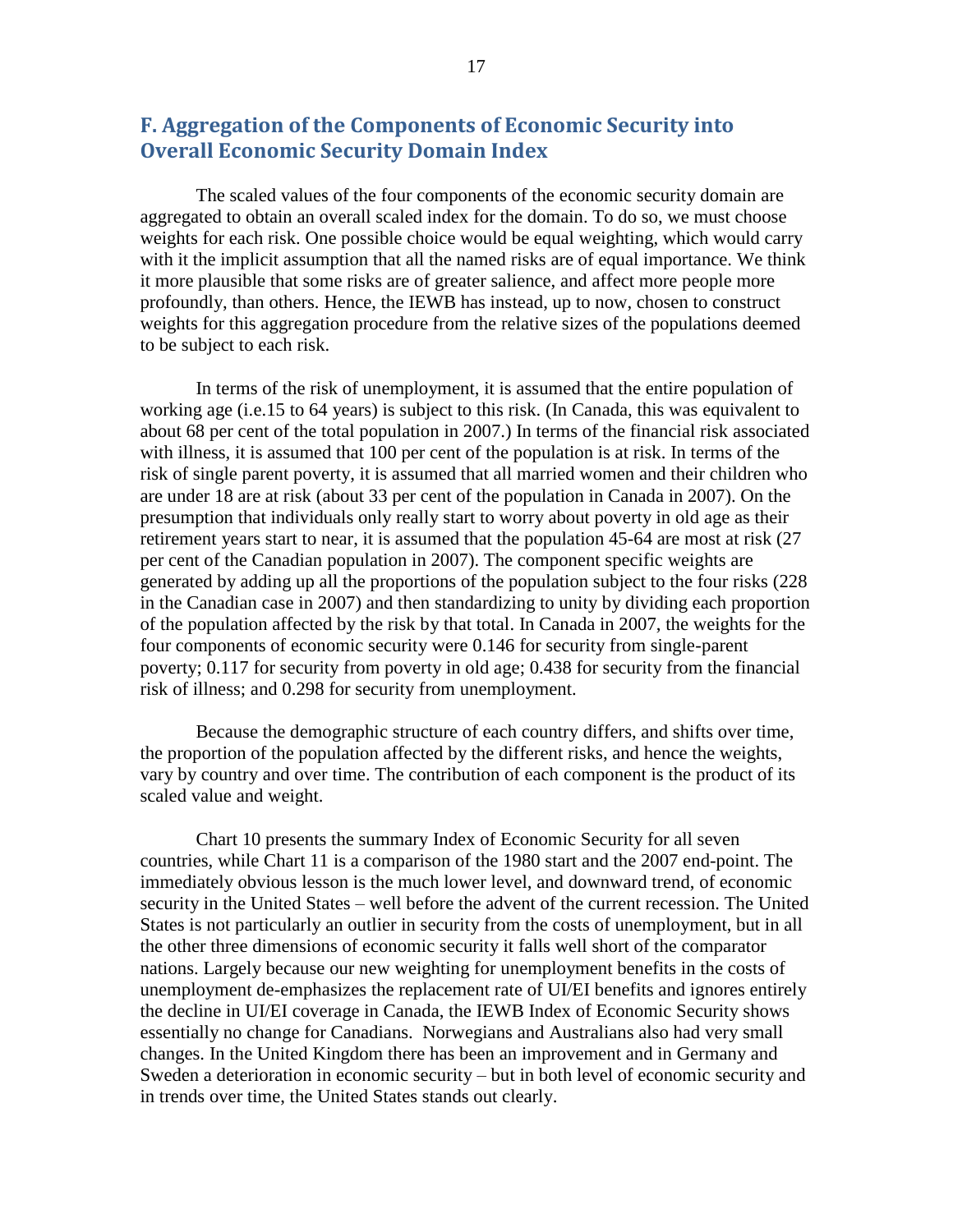

<span id="page-30-0"></span>**Chart 10: Trends in the Index of Economic Security, Selected OECD Countries, 1980-2007**

<span id="page-30-1"></span>**Chart 11: Index of Economic Security, Selected OECD Countries, 1980 and 2007**

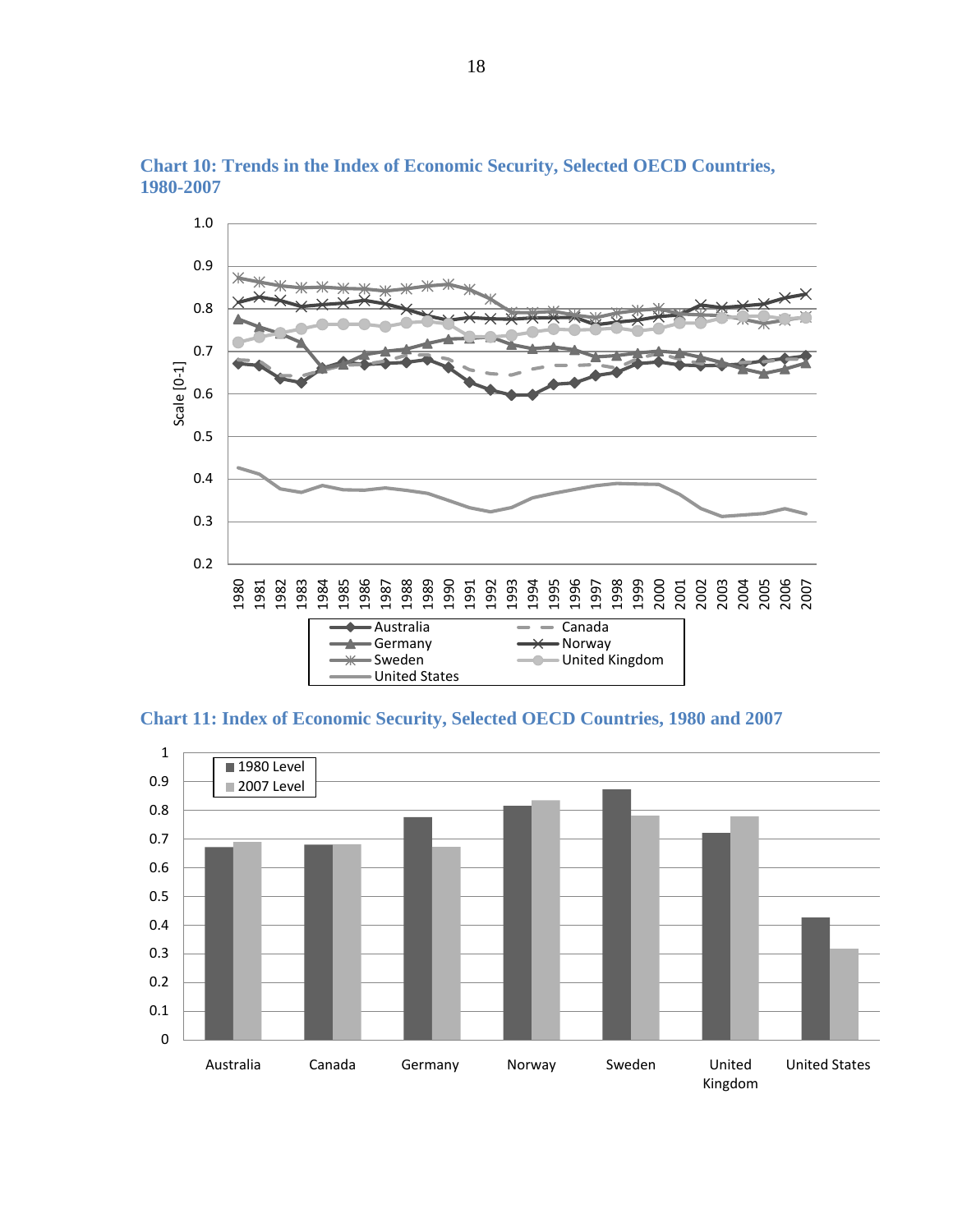# <span id="page-31-0"></span>**IV. Perennial Problems, Needed Revisions, and Possible Extensions**

### <span id="page-31-1"></span>**A. Security in the Event of Unemployment**

The rapidity of the onset of the current global recession since late 2008 has been unprecedented. If we continued to use only observed data, publication of an index based on such data would risk irrelevance to current social realities, since annual data on a cross-section of countries is still only available up to 2007. It is plausible to think that the insecurities felt in 2009 are quite different from those of 2007 – but the key issue is how much they might have changed.

In most cases, the structures of national social welfare systems have not changed much since 2007, even if the circumstances they must cope with have experienced a shock. The design of health care systems, for example, still produces much the same risk of uncovered health care costs in 2009 as in 2007. In the United States, the maximum duration of state UI benefits has been extended by 13 weeks (and by 5 weeks in Canada) but other nations have not yet had to significantly change their unemployment benefits systems.

The big change which a recession produces is in expectations of the unemployment rate – e.g. the *OECD Interim Economic Outlook* of March 2009 predicted that Canadian unemployment would rise from 6.1 per cent in 2008 to 8.8 per cent in 2009 and 10.5 per cent in 2010. Charts 1 to 3 above have therefore incorporated recent OECD forecasts of the unemployment rate for 2008-2010 to illustrate the impact of the current recession on security from unemployment, assuming that the replacement rates on earnings remain at their 2005 levels.

In doing this calculation, we have accepted the fact that country-level unemployment rate projections are not available from the OECD for all nations. On the grounds of maintaining data comparability, we have also chosen not to look for supplemental forecasts from other sources for omitted countries (in this group of seven – Norway, Sweden and Australia). A striking feature of the data on Security from Unemployment 2008-2010 in the four remaining countries (Canada, Germany, the United Kingdom and United States), as shown in [Chart 1,](#page-20-0) is their similarity. All four countries show a virtually identical level and identical steep decline in security from unemployment.

As has already been mentioned, our methodology has changed from an equal, multiplicative weighting of the components of security from unemployment – probability of unemployment and expected replacement rate when qualified – to a four-fifths weight on probability of unemployment with the remainder weighted to the financial offset package. [Chart 2](#page-21-0) shows how much difference that makes over time, using the specific examples of Canada and the United States. As can be seen, each nation"s fluctuations over time remain similar and the rank ordering of these three countries remains unchanged in almost all years. As one might expect, assigning greater weight to the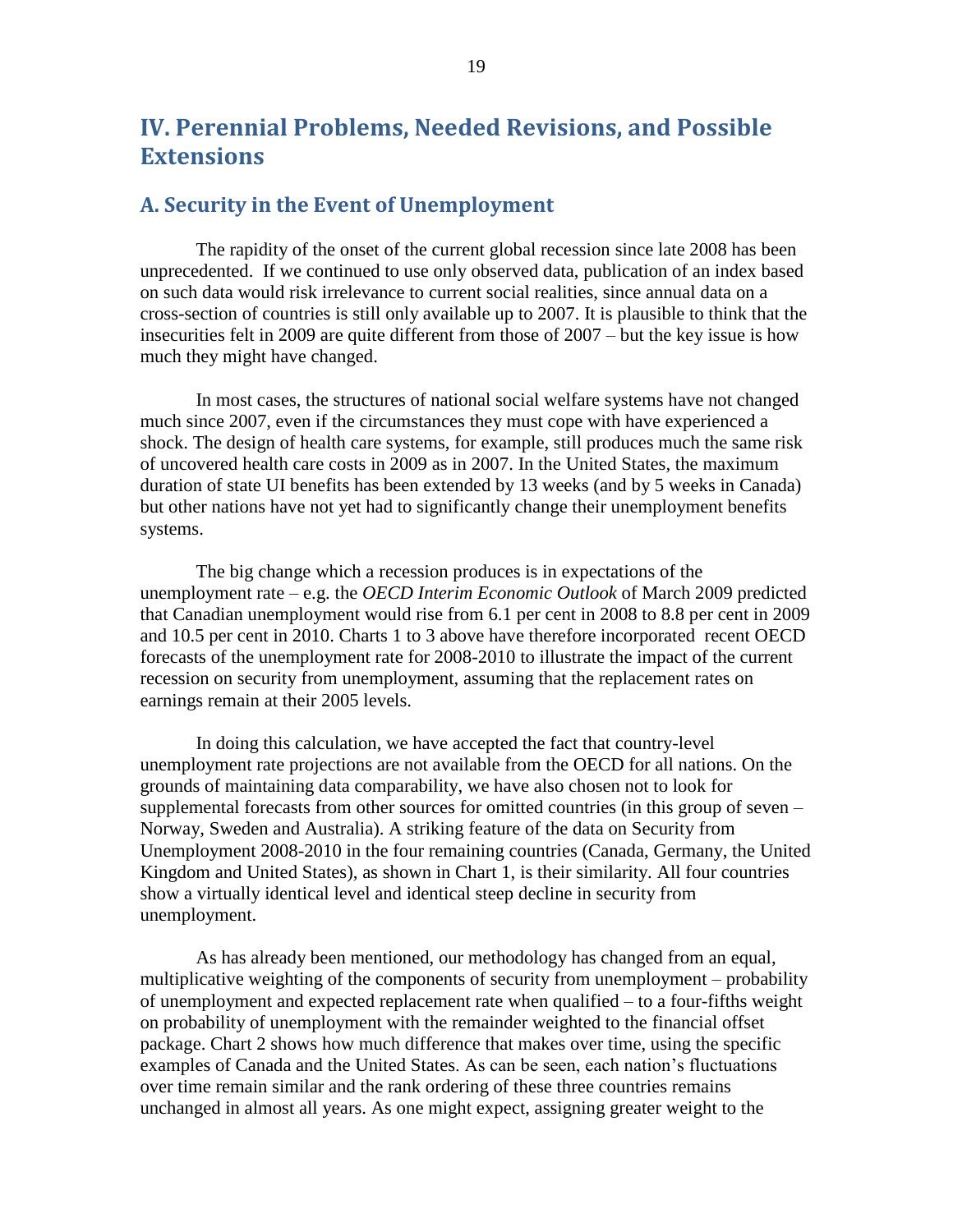unemployment rate has a greater magnitude of impact on our index of security for countries with relatively low unemployment (e.g. the United States in the late 1990s).

### <span id="page-32-0"></span>**B. Security in the Event of Sickness**

Three issues have been questioned as problematic in our index of "security in the event of sickness": (1) our inability to make any allowance for the risk of uninsured earnings losses produced by sickness; (2) the difficulty of distinguishing between optional choices and medical necessities as components of uninsured medical expenditures and (3) the possibility that our index understates the qualitative differences between health care coverage systems – in particular, the differences in risk of medically induced personal bankruptcy between the United States and other countries.

As [Chart 4](#page-23-0) and [Chart 5](#page-24-1) illustrate, the United States is an outlier in health cost insecurity, even with our current methodology. But in using the aggregate national percentage of disposable income spent on un-reimbursed health costs as our indicator of exposure to health care cost risk we have been criticized as implicitly doing two things – (1) assuming all health care costs to result from an exposure to risk – i.e. not be a discretionary choice and (2) averaging over all households, i.e. those with trivially small, as well as those with disastrously large, expenditures. However, if the income elasticity of demand for discretionary health expenditures is similar across countries and if the insurance coverage of discretionary, medically unnecessary expenses is comparable, a simple model can be used to illustrate the irrelevance of discretionary expenditure to our rankings – see Appendix 1. We have no grounds for assuming that nationalities differ in underlying preference for medically unnecessary discretionary health care spending.

Appendix 1 also addresses the issue of whether differences in average uncovered expenditures are a reasonable proxy for the relative level of anxiety felt about possible financial disaster for health reasons. In the United States, for example, the possibility of disastrously large health care bills (which may exceed coverage limits even for individuals with some health insurance) is a worst case outcome that has no real parallel in Canada or other countries with an effective public health care system. In general, the ability of individuals to cope with a given uninsured health care bill will depend on their income level, so part of the incidence of health care cost induced bankruptcies is due to the frequency of low incomes. Because the IEWB includes a separate income distribution segment, our discussion of health care risks focuses on the probability of bankruptcy *for a person at a given income level.* Nevertheless, if the distribution of the costs of health care events is non-linear, this implies that the distribution of risk of bankruptcy will also be non-linear in the percentage of health care costs covered by insurance.

Appendix 1 provides an illustrative calculation of the relationship between the IEWB index of health care cost insecurity (i.e. the average uncovered percentage of health care costs) and the probability of personal bankruptcy, under the maintained hypothesis that the distribution of medically necessary health care costs is Paretian. In that specific case, the exact relationship is easily derived, but in general it will depend on the specific functional form, and the empirical parameters, of the probability distribution of medically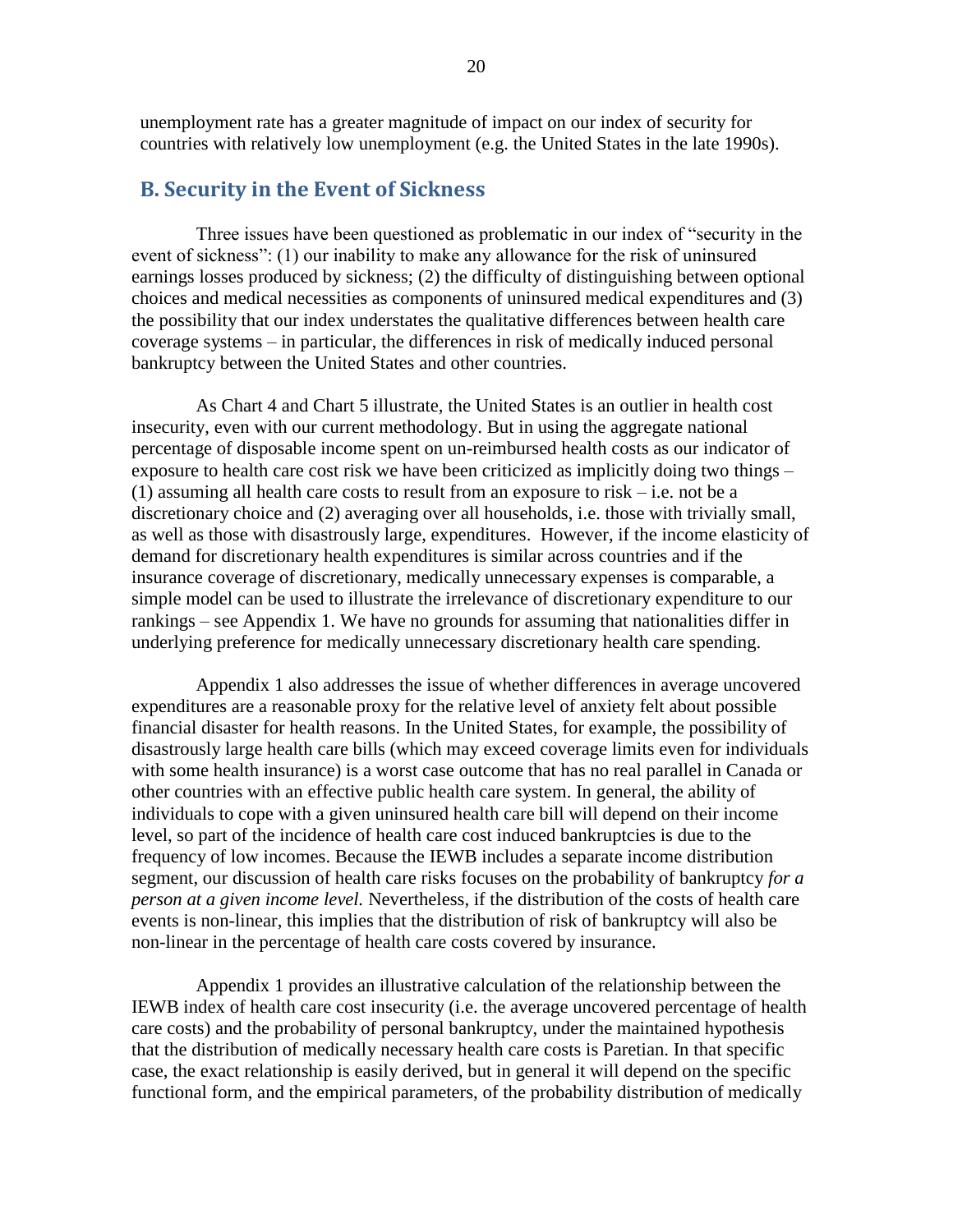necessary health care costs. Given that (a) we already can show that there is a one-to-one monotonic relationship between the average uncovered health care cost burden and the probability of health care cost bankruptcy, and (b) the United States is already a clear outlier in this dimension, we are left with the judgment call as to whether the benefits to deriving more exact estimates of this non-linear relationship exceed the costs in (a) research resources and (b) decreased index transparency.

An alternative use of research resources would be to derive some estimate of the coverage of individuals against the hazard of loss of earnings in the event of illness. We have long known this to be a deficiency of the IEWB.

## <span id="page-33-0"></span>**C. Security in the Event of Old Age: Middle Class Security, Pension Adequacy and the Financial Melt-Down**

When we initially built the IEWB in 1998, we interpreted "*security in the event of old age"* as being protection against the hazard of poverty in old age. We weighted this hazard by the percentage of the population who were aged 45 to 64 because we thought of insecurity as a forward-looking phenomenon. We had already counted the current experience of poverty among senior citizens under the economic equality component of the IEWB and in looking for an indicator of anxiety about the future, we assumed myopia among younger workers (we assumed that the retirement years only loom into subjective consciousness in a major way mid-way through the forties).

As a practical matter, in the Canadian context, by focusing on the poverty rate and depth among seniors, the design of Canada"s old age security system means that our measure primarily picked up those who had minimal public pension entitlements under CPP/QPP. Because we assumed that the issue that produces economic anxiety about old age is the probability and depth of poverty among senior citizens, we were ignoring the worries of the more affluent, at least to the extent they stayed non-poor. We did not think of "*security in the event of …. old age"* as being about the anxiety that someone might feel about possibly being unable to fully maintain a middle-class or more affluent lifestyle. And the implicit assumption throughout was that private retirement savings – either in directly held wealth or private pension plan entitlements – were a source of greater security, not a producer of anxieties.

Is this still the most reasonable way to think of economic security in the event of old age in 2009? [Chart 12](#page-34-0) below is taken from the OECD and documents the dramatic recent decline in value in pension fund assets; during 2008, the real return on those assets was -23.9 per cent in Canada and -25.8 per cent in the United States (OECD, 2009a). Even more dramatic graphics could be provided by the year to year change in housing prices or stock market indices in different countries.

From the perspective of security in the event of old age, the exposure of individuals to these trends in asset prices depends on the extent to which they have such assets, whether they are contractually protected, and the current credibility of such contract protections. For example, financial market fluctuation affects the value of assets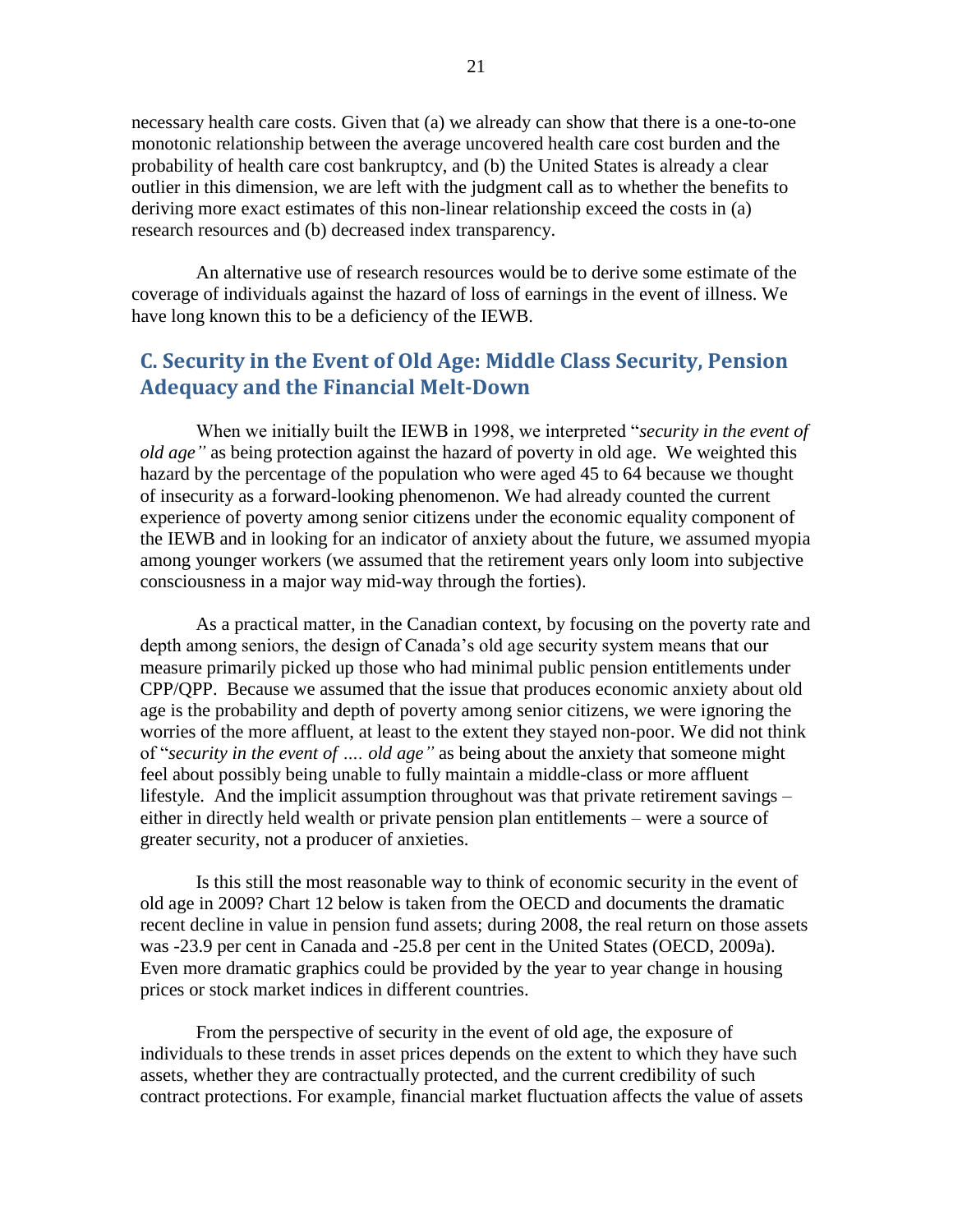<span id="page-34-0"></span>

held by pension plans. A major difference between defined contribution (DC) pension plans and defined benefit (DB) pension plans is that DC plans place the financial risk on the pensioner, whereas in the case of DB plans the risk is assumed by the employer.<sup>14</sup> The proportion of retirement savings in DC versus DB plans is therefore an important determinant of the overall risk faced by aging workers. These details differ dramatically across countries. Broadbent *et al.* (2006:14) report, for example, that in 2004/05, 77.1 per cent of pension plan members in Canada were in DB type plans, but in the United States the corresponding percentage was 28 per cent.

The percentage of the labour force covered by private pension plans, of either DB or DC form, has been declining over time in Canada (see Morisette and Ostrovsky, 2006), and for the uncovered, variation in pension plan assets are irrelevant to their current sense of security. But even for workers with long established DB pension plans, the current recession has raised new questions about how much of the pensions previously anticipated from Defined Benefit plans will, in the end, be paid. This uncertainty, even for particular pension plans, is necessarily magnified if we are to estimate the risk exposure of all near-retirement individuals.

 $\overline{a}$ 

 $14$  In Canada, Registered Pension Plans (RPPs) include both defined benefit and defined contribution plans. Canadians also have access to Registered Retirement Saving Plans (RRSPs). These are not employer pensions like RPPs, although they share the DC-type characteristic that that there is no guaranteed or defined benefit. Unlike RPPs, RRSPs can be bequested.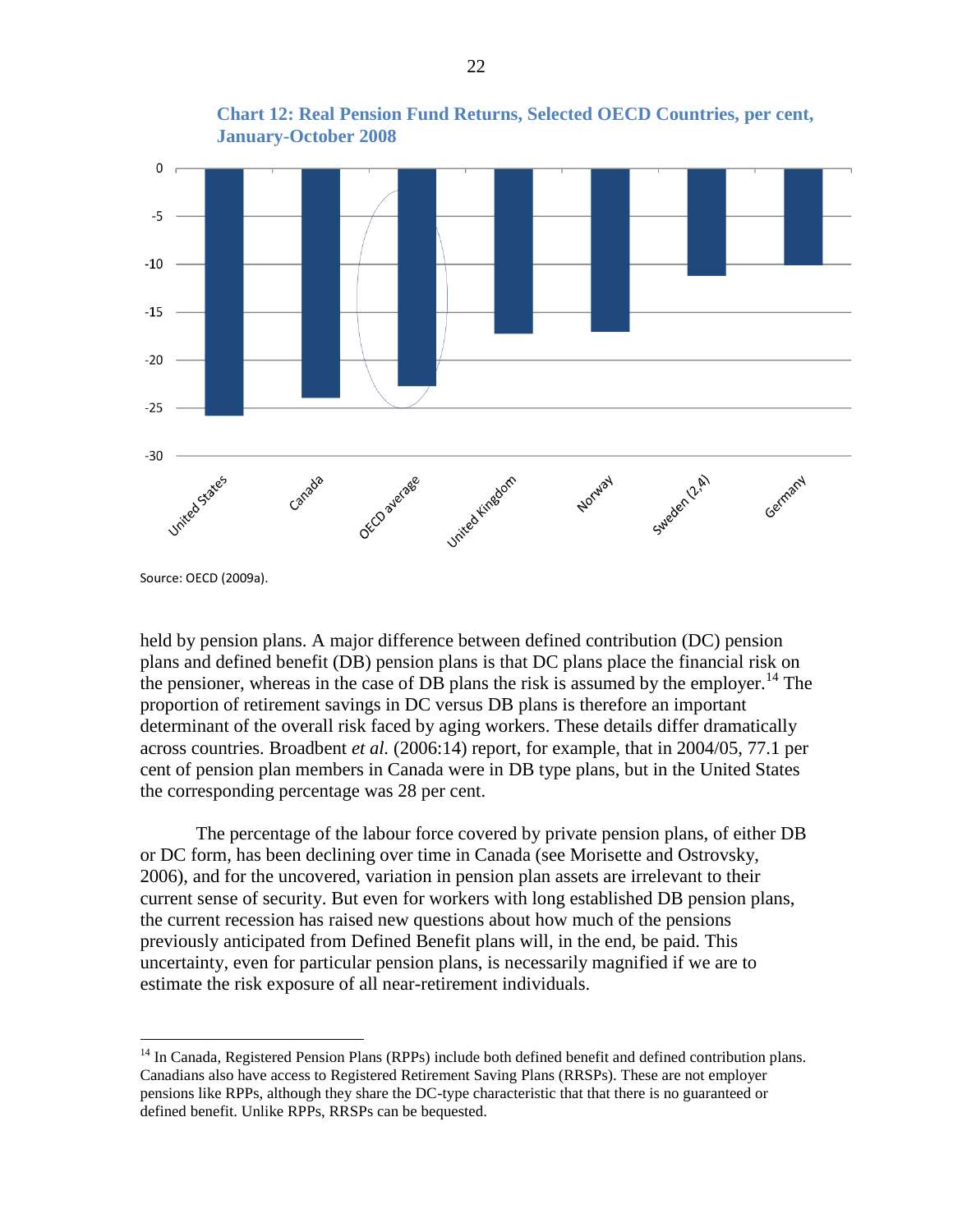As Wolff (1991) has discussed, a comprehensive accounting of personal wealth should include both the private assets of individuals and the present value of their expected benefits from public pensions. The security of individuals as they near their retirement depends on their access to both types of "augmented wealth". Hence, the level of security in old age of people at different points in the income distribution depends on the details of the structure of their nations old age security system – which poses an important conceptual problem, as a comparison of Canada and the United States may illustrate.

As [Chart 8](#page-27-0) and [Chart 9](#page-28-1) illustrated, if the issue in "Security in the event of old age" is seen as security from poverty in old age, the United States does relatively poorly compared to Canada, largely because the earnings-related portion of the Canadian old age security system is supplemented by a universal pension and a negative income tax, via the OAS/GIS system. However, if the issue in "Security in the event of …. old age" is better perceived as enabling "dignity in one"s old age" and if this is interpreted as receiving a pension or other income that enables some approximation of an individual"s previous style of life to be maintained, then the Canada/US comparison is far from clear. In Canada, the earnings-related component of old age security under CPP/QPP has a fairly low ceiling on pensionable earnings (\$46,300 in 2009) implying a modest \$908.75 per month as maximum pension entitlement. In the United States in 2009, Social Security contributions are payable on earnings up to \$106,800, and the maximum monthly pension payable is \$3,253 (if taken at age 70, but dropping to \$2,410 if taken at age 66).<sup>15</sup> Both countries index public pensions for inflation using a Consumer Price Index. The conundrum is that middle class Americans are substantially more protected by public pensions from the risk of a decline in their living standard following retirement than middle class Canadians, even if there is a greater risk of poverty in old age in the United States, compared to Canada.

Although the OECD has been willing to publish (see [Chart 13\)](#page-36-0) estimates of adequacy for various "typical" pension plan configurations (OECD, 2009), it is unclear how to summarize the total risk exposure of these configurations, particularly given the substantial proportion of the population who never gain entitlement to private pensions. But it is clear that the details of public pension plan coverage and the solvency and coverage of private pension plans offer great complexity in any estimation of the exposure of the middle class to 'life style' uncertainty in old age.

The "bottom line" of this discussion is that insecurity in the sense of anxiety about poverty in old age is not necessarily the same as insecurity about a general maintenance of "middle class" consumption lifestyle. However, the details of pension adequacy for life-style maintenance are complex, problematic to summarize and difficult to observe in longitudinal data sets in a given country, much less in internationally comparable longitudinal data. Such indicators of income maintenance as do exist imply that countries do not necessarily rank similarly on indicators of both middle class adequacy and old age

 $\overline{a}$ 

<sup>&</sup>lt;sup>15</sup> For CPP benefits see [http://www.hrsdc.gc.ca/eng/isp/pub/factsheets/retire.shtml;](http://www.hrsdc.gc.ca/eng/isp/pub/factsheets/retire.shtml) for US Social Security see [http://www.socialsecurity.gov/cgi-bin/benefit6.cgi.](http://www.socialsecurity.gov/cgi-bin/benefit6.cgi)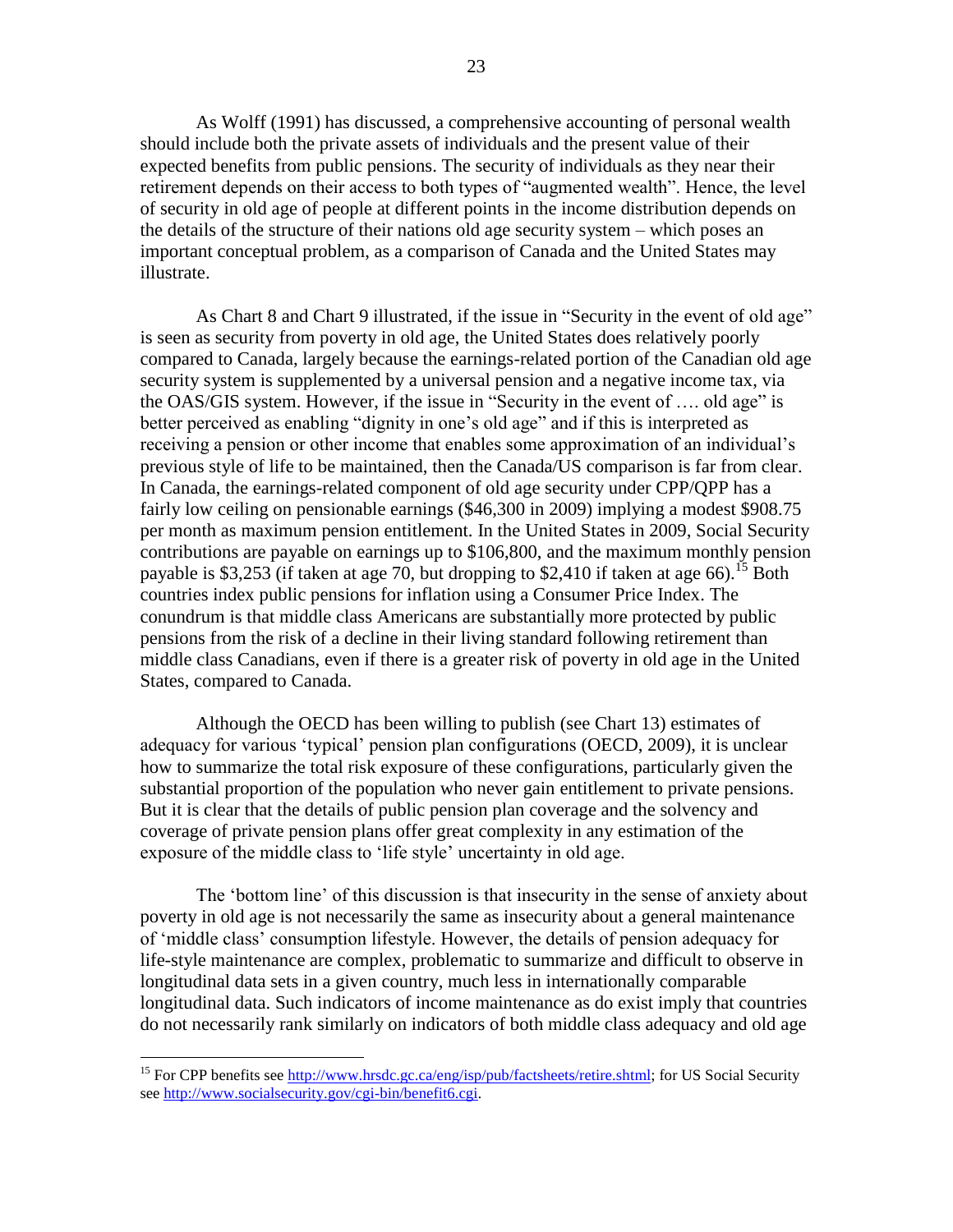### <span id="page-36-0"></span>**Chart 13: Potential Replacement Ratio at Normal Retirement Age, Selected OECD Countries, 2008**

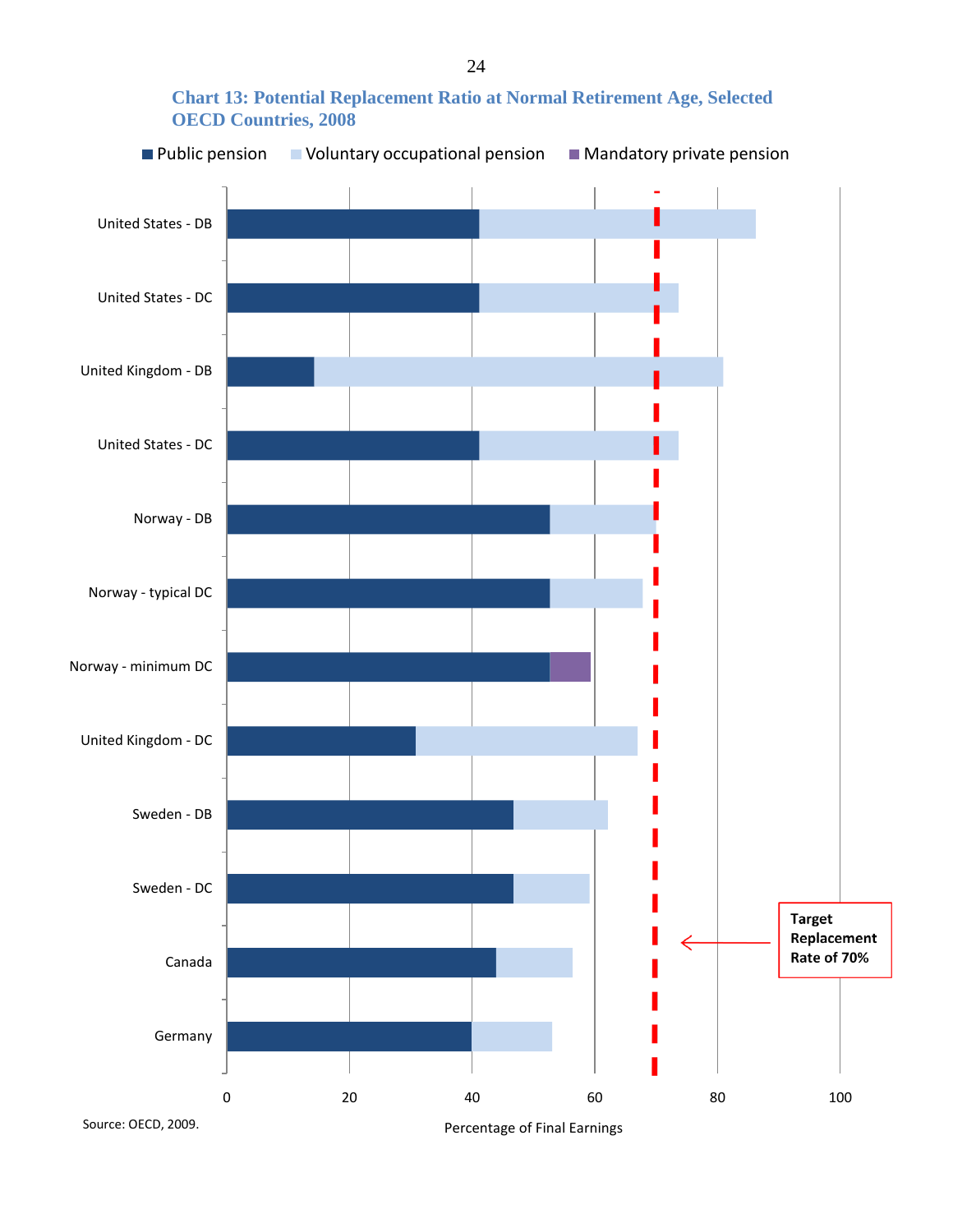poverty prevention – compare, for example, the position of the United States in [Chart 13](#page-36-0) and in [Chart 9.](#page-28-1)

By contrast, the focus of the IEWB on whether or not elderly people are income poor in old age relies on a relatively straightforward measurement, which can be directly observed in comparable cross-sectional household surveys, such as LIS data.

Feelings of financial insecurity are also driven partly by continuing fears of specific discrete events (like the loss of a house due to foreclosure), partly by the loss of potential future consumption due to the vaporization of aggregate wealth since 2007, and also by the extreme degree of day-to-day within-period volatility in asset prices, which has driven a new level of distrust of financial markets. But we do not have a good way to measure such free-floating subjective anxieties.

Heslop (2009:9) has also commented: "The decision to focus only on those aged 45-64 seems question-begging, first because anticipation is not the only source of anxiety, and second, because those 65 and over in the modern world may expect to live many more years if not decades, so they have plenty to worry about." [Chart 14](#page-37-0) shows the sensitivity of our aggregate index of security to this choice of population weight – taking the polar opposite point of view that everyone hopes to get old, and therefore presuming that 100 per cent of the population has reason to worry about poverty in old age.



<span id="page-37-0"></span>**Chart 14: Sensitivity Analysis of the Index of Economic Security, Canada and the United States, 1980-2010**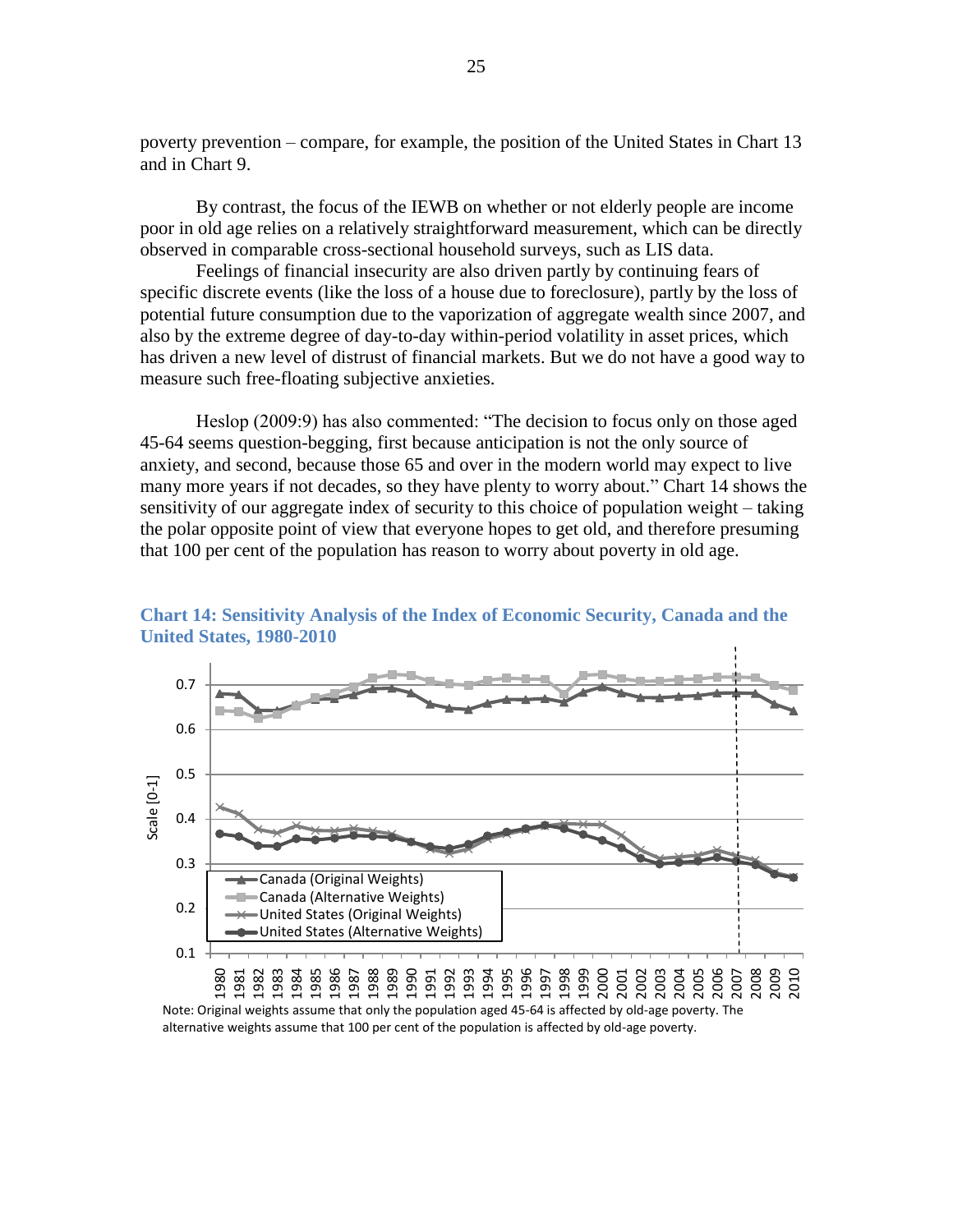### <span id="page-38-0"></span>**D. Security in the Event of Widowhood**

As noted above, we have interpreted this as "the risk of single (female) parent poverty" and we have ignored the poverty probability of male single parents. Is it fair to argue that we have thereby maintained an anti-male gender bias implicit in the (exclusionary) reference to "widowhood" in the UN Universal Declaration of Human Rights?

If the IEWB is to be 'gender-neutral' as an over-all index, then presumably any poverty of single male parents, and the poverty of children in male single parent households, should be included in the IEWB – and it is. The economic equality component of the IEWB counts the poverty rate and poverty gap of all household types. Here, however, we are concerned with insecurity in the sense of "the anxiety produced by a lack of economic safety", so the question is whether men and women have the same subjective, forward-looking anxiety about the prospect of poverty in the event of family break-up. We think that males and females feel this anxiety quite differently, for both objective and cultural reasons. Although some men may fear the prospect of poverty due to desertion by their wives, we think it is really only realism to recognize that far more women have such anxieties.

# <span id="page-38-1"></span>**V. Implications and Conclusions**

 $\overline{a}$ 

[Chart 15](#page-39-0) summarizes our Index of Economic Security for Canada, <sup>16</sup> Germany, the United Kingdom and the United States, including the OECD forecasts for 2008, 2009 and 2010 data. Although it is clear that our measure of economic security is now trending down for all four countries, the rate of decline is not nearly as precipitous as the recent decline in output in these countries. This makes sense, because the structure of the health care, social welfare, unemployment benefit and public pension systems in these countries is largely unchanged, implying that although 'security in the event of unemployment' has deteriorated sharply, the recession has brought no real change to the other three components of our economic security index. Although newspaper headlines may tell us daily of the impacts of the recession on particular firms and on labour markets, Chart 14 may also serve as a reminder that the mechanisms of the modern welfare state that mitigate other aspects of economic security remain in place.

<sup>&</sup>lt;sup>16</sup>Since the data we have available for international comparisons do not allow us to consider the impact of declining UI/EI coverage on the unemployment security of Canadians, the relative position of Canada, compared to Germany, since 1995 in Chart 14 is undoubtedly overstated. However, the ordering of countries is not likely to change – most of the weight in the unemployment security component is assigned to the unemployment rate, and it is just one of the four components of Economic Security.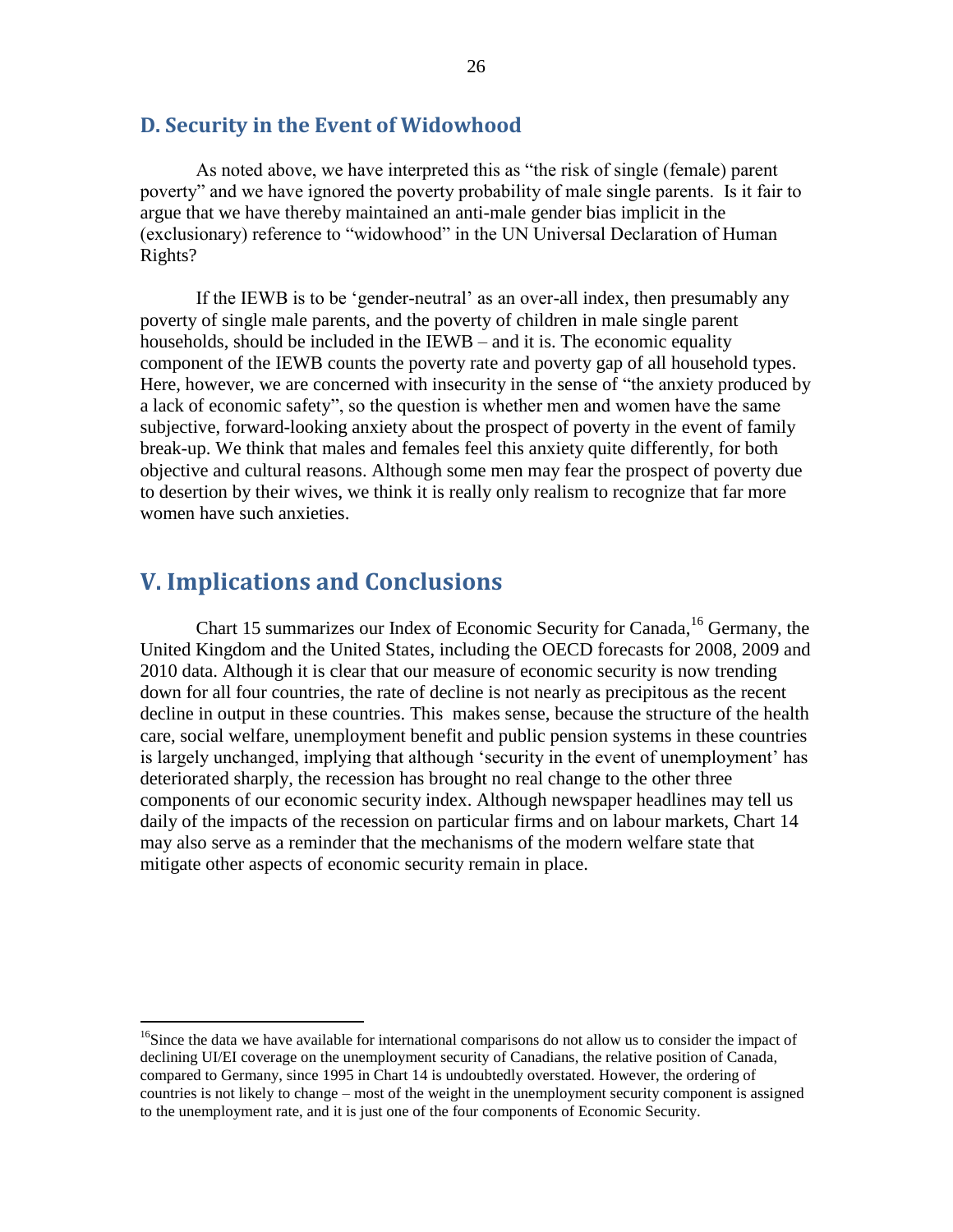

<span id="page-39-0"></span>**Chart 15: Trends in the Index of Economic Security, Selected OECD Countries, 1980-2010**

This report has demonstrated that in one respect, the economic security component of the IEWB can be easily extended, using forecasts of the unemployment rate, to model the change in economic security induced by a recessionary downturn in the labour market. But this particular recession has been driven by the "most dangerous shock in mature financial markets since the 1930s" (IMF, 2008) and, in combining financial market crises and a downturn in real economic activity, has created previously unimagined anxieties about the ability of capital markets to guarantee future retirement security for many members of the upper middle class. Our index of 'economic security' has emphasized security against the risk of poverty, and the IEWB should be interpreted in that light. However, the peculiar nature of the current recession has also raised the question as to whether a broader and more complex measure of "economic security" among the non-poor also deserves some consideration.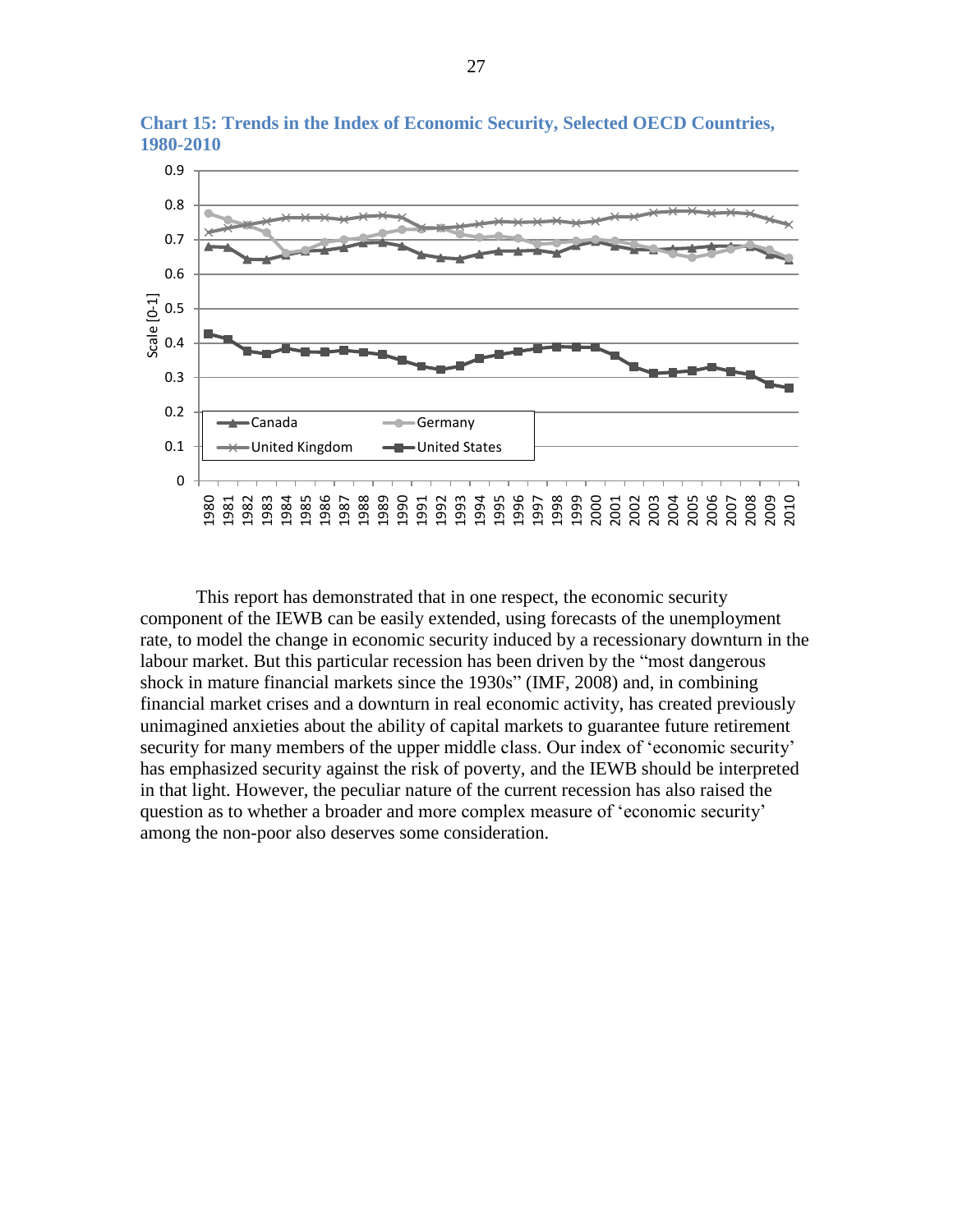# <span id="page-40-0"></span>**References**

Broadbent, John, Michael Palumbo and Elizabeth Woodman (2006) "The Shift from Defined Benefit to Defined Contribution Pension Plans - Implications for Asset Allocation and Risk Management," December. Prepared for a Working Group on Institutional Investors, Global Savings and Asset Allocation established by the Committee on the Global Financial System.

Di Tella, Rafael, Robert MacCulloch and Andrew Oswald (2003) "The MacroEconomics of Happiness" *The Review of Economics and Statistics* November 2003, vol. 85, no. 4, pp. 809-827.

Di Tella, Rafael, and Robert MacCulloch (2003) "Income, Happiness and Inequality as Measures of Welfare," unpublished manuscript, June 18.

Dominitz, Jeff, and Charles F. Manski (1997) "Perceptions of Economic Insecurity: Evidence from the Survey of Economic Expectations," *The Public Opinion Quarterly*, vol. 61, no. 2, pp. 261-287.

Frey, Bruno S. and Alois Stutzer (2002) *Happiness and Economics: How the Economy and Institutions Affect Well-Being*. (Princeton: Princeton University Press.)

Heslop, Helen B. (2009) "Economic Security in an Index of Economic Well-being: The CSLS"s Indicator of Economic Security," Centre for the Study of Living Standards Research Report 2009-12. Available at http://www.csls.ca under Research Reports.

International Monetary Fund (2008) *World Economic Outlook*, October.

Martin, John P. (1996) "Measures of Replacement Rates for the Purpose of International Comparisons: A Note," *OECD Economic Studies*, no. 26, pp. 99-115.

Messinger, Hans (1997) "Measuring Sustainable Economic Welfare: Looking Beyond GDP," paper presented at CSLS Workshop on Economic Well-being in Canada, September 25, Ottawa, Ontario.

Organization for Economic Co-operation and Development (2009a) *Private Pensions Outlook 2008*, ISBN 978-92-64-04438-8.

Organization for Economic Co-operation and Development (2009b) *OECD Interim Economic Outlook*, March, ISBN 9789264039315.

Osberg, Lars (1985) "The Measurement of Economic Well-being," in David Laidler (ed.) *Approaches to Economic Well-being*, Volume 36, MacDonald Commission (Toronto: University of Toronto Press).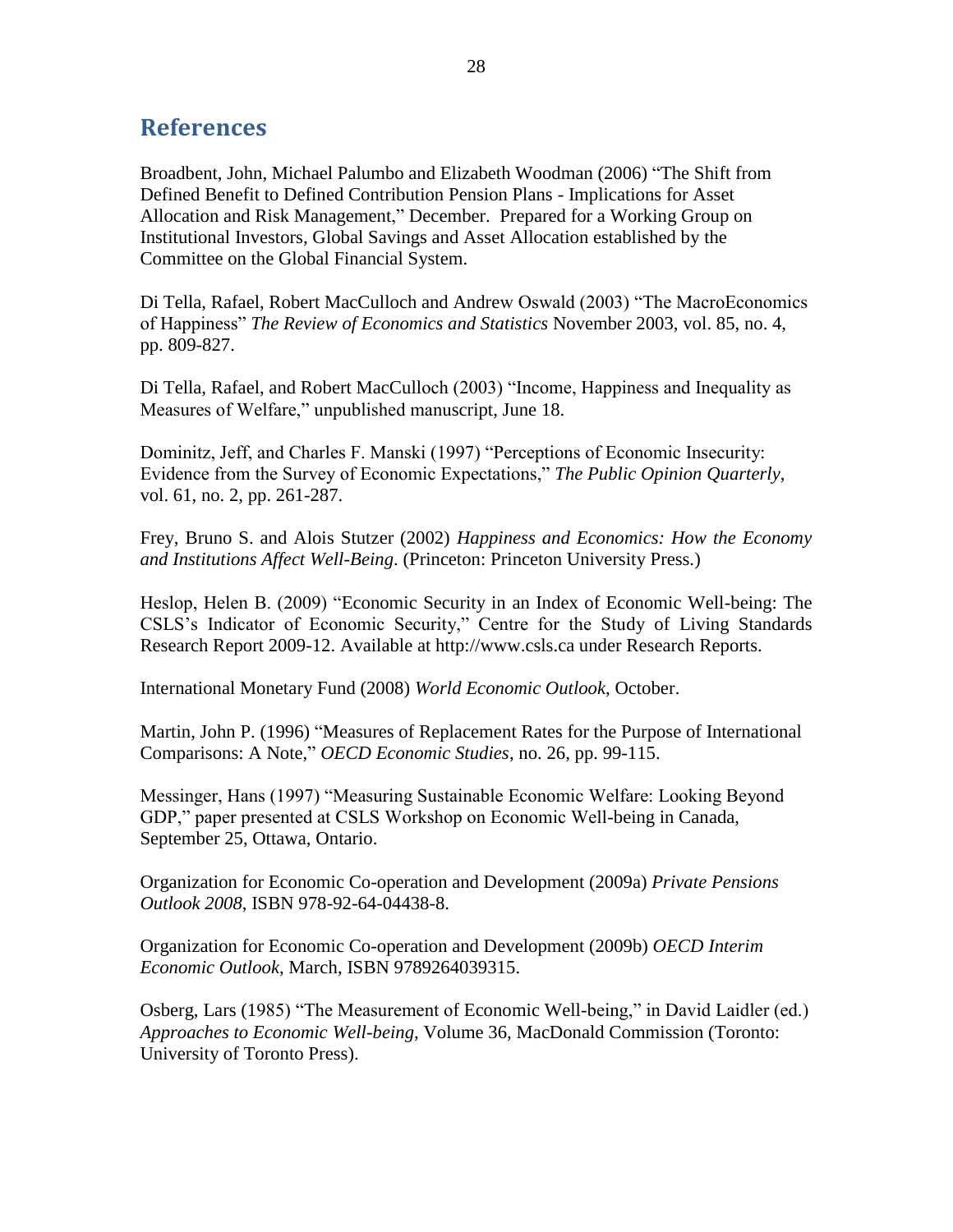Osberg, Lars (1988) "The 'Disappearance' of Involuntary Unemployment," *Journal of Economic Issues*, vol. 22, no. 3, pp. 707-728.

Osberg, Lars (2009) "Canada"s declining social safety net: EI reform and the 2009 Budget," Conference: The 2009 Federal Budget: Challenge, Response and Retrospect John Deutsch Institute May 7-8, 2009 - Queen's University.

Osberg, Lars and Andrew Sharpe (1998) "An Index of Economic Well-being for Canada," Research Report, Applied Research Branch, Human Resources Development Canada, December.

http://www.hrsdc.gc.ca/eng/cs/sp/hrsd/prc/publications/research/1998-000129/r-99- 3e.pdf.

Osberg, Lars and Andrew Sharpe (2000) "International Comparisons of Trends in Economic Well-being," Luxembourg Income Study Working Paper No. 242, February.

Osberg, Lars and Andrew Sharpe (2002) "An Index of Economic Well-being for Selected OECD Countries," *Review of Income and Wealth*, 48 (3), September, pp. 291-316. http://www.csls.ca/iwb/osberg5.pdf.

Osberg, Lars and Andrew Sharpe (2005) "How Should We Measure the "Economic" Aspects of Well-being," *Review of Income and Wealth*, 51 (2) June, pp. 311-336. http://www.roiw.org/2005/2005-12.pdf.

Osberg, Lars and Andrew Sharpe (2006) "New Estimates of the Index of Economic Wellbeing for Selected OECD Countries," paper to be presented at the  $7<sup>th</sup>$  Conference of the International Society for Quality of Life Studies, Rhodes University, Grahamstown, South Africa, July 18-21.

Osberg, Lars, and Andrew Sharpe (2009a) "New Estimates of the Index of Economic Well-being for Selected OECD Countries, 1980-2007," Centre for the Study of Living Standards Reearch Report 2009-11. http://www.csls.ca/reports/csls2009-11.pdf.

Osberg, Lars, and Andrew Sharpe (2009b) "New Estimates of the Index of Economic Well-being for Canada and the Provinces, 1981-2008," Centre for the Study of Living Standards Reearch Report 2009-10. http://www.csls.ca/reports/csls2009-10.pdf.

Scheve, Kenneth and Matthew J. Slaughter (2002) "Economic Insecurity and the Globalization of Production," National Bureau of Economic Research Working Paper No. 9339.

Sharpe, Andrew and Julia Salzman (2003)"Methodological Choices Encountered in the Construction of Composite Indicators," paper presented to the annual meeting of the Canadian Economics Association, Carleton University, Ottawa, Ontario, May.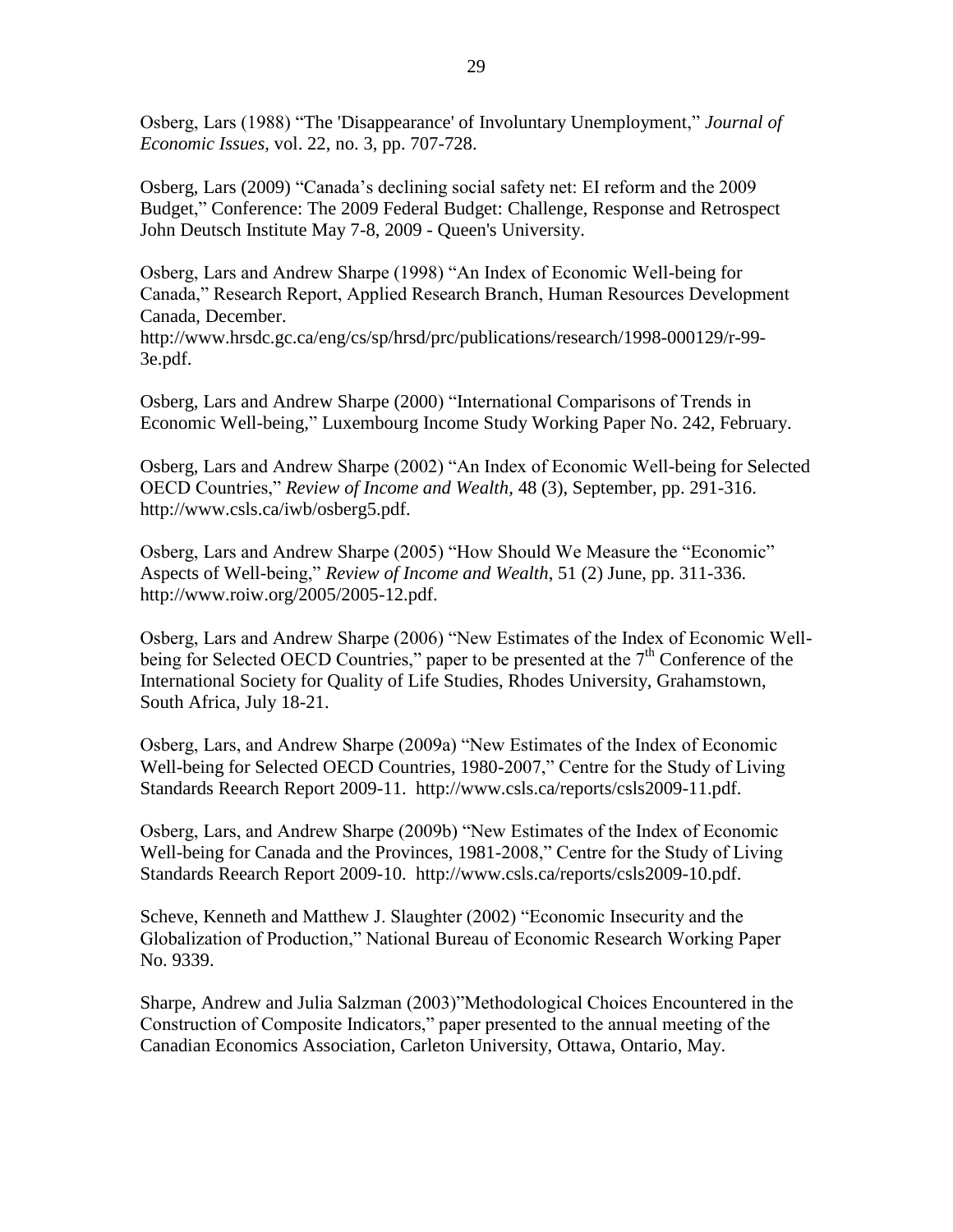Wolff, Edward (1991) "The Distribution of Wealth: Methodological Issues, Time Trends and Cross-Sectional Comparisons," in L. Osberg (ed.) *Economic Inequality and Poverty: International Perspectives* (M.E. Sharpe: Armonk), pp. 92-133.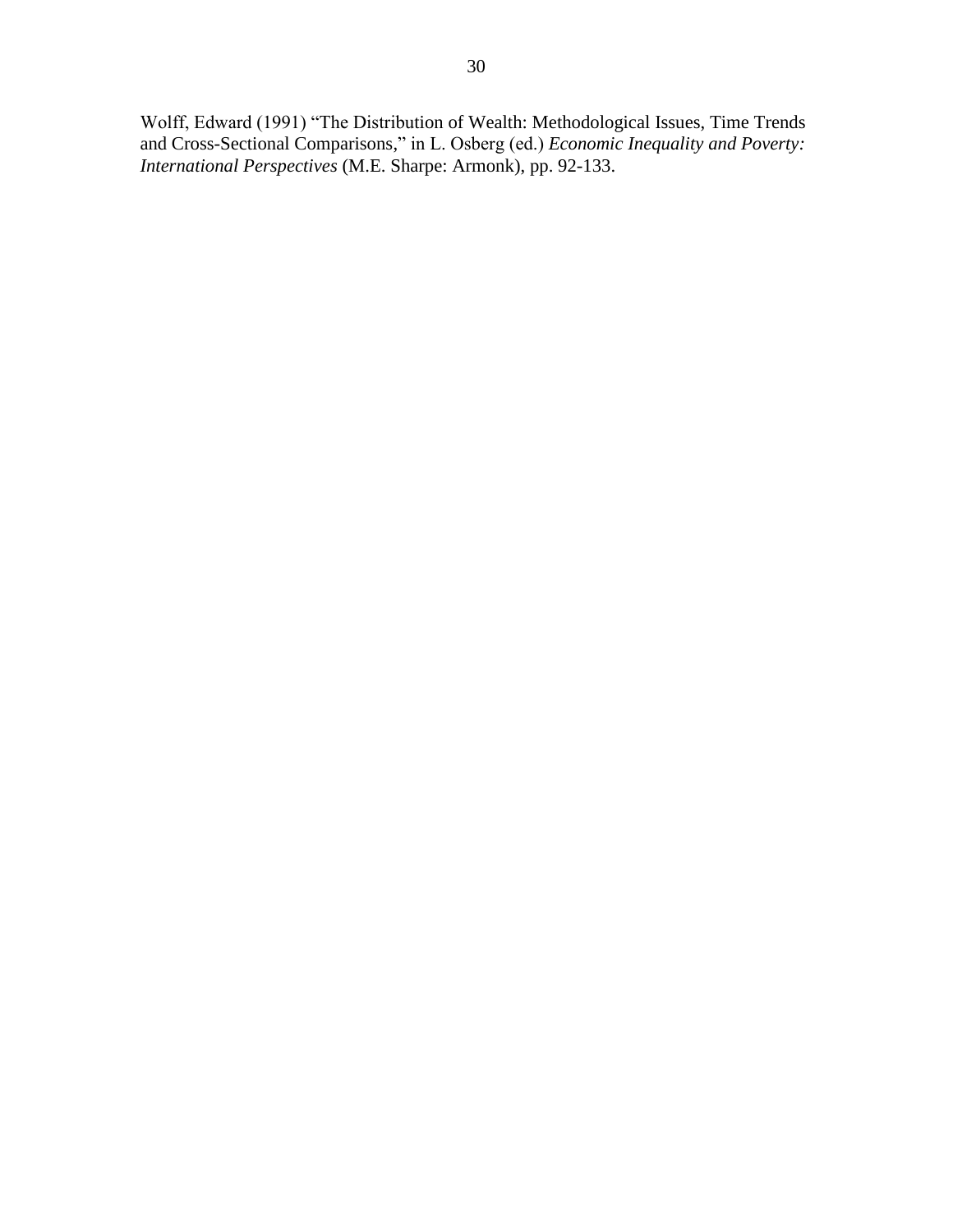# <span id="page-43-0"></span>**Appendix 1: Relating Out-of-Pocket Health Care Expenditures to Bankruptcy**

Assume that health care expenditures  $H_{ijt}$  for the i<sup>th</sup> person in period t in country j (who has income equal to  $Y_{ijt}$ ) can be classified either as "medically necessary"  $M_{ijt}$  or "Discretionary" *Dijt.*

Our basic identity is:

 $H_{ii} = M_{ii} + D_{ii}$ .

For most of this note, we suppress the notation for country j, period t, and refer to individual i as receiving medically necessary services  $M_i$  and making discretionary expenditures  $D_i$ , and having income of  $Y_i$ .

Discretionary expenditures are, in general, determined by the relative price of medical services and by personal income, but if all individuals face the same prices in a given country at a given time and if we assume demand to be iso-elastic, all the variation in demand for discretionary health care expenditure is determined by relative income. If discretionary expenditures are linearly related to personal income, we have:

$$
[1] \qquad D_i = \beta Y_i
$$

We assume that medically necessary expenditures arise because accidents and illnesses happen randomly to people and that they give rise to a probability distribution of medically necessary expenditures whose frequency distribution is described by:

$$
[2] \qquad M_i = g(m)
$$

We define  $\overline{M}$  and  $\overline{D}$  as mean medically necessary and discretionary expenditure for a population of size n.

[3A] 
$$
\overline{M} = \sum_{i=1}^{n} M_i g(m)
$$
  
[3B]  $\overline{D} = \beta \overline{Y}$ 

#### Insurance Coverage

Assume that individual *i* is reimbursed for a proportion of health care costs, or (equivalently) that some proportion of identical individuals are covered under health insurance, and that the insurance coverage of medically necessary and discretionary expenditure is given by:

 $[4]$   $a_i = a(M_i)$ 

 $[5]$  *d<sub>i</sub>* = *d* (*D<sub>i</sub>*)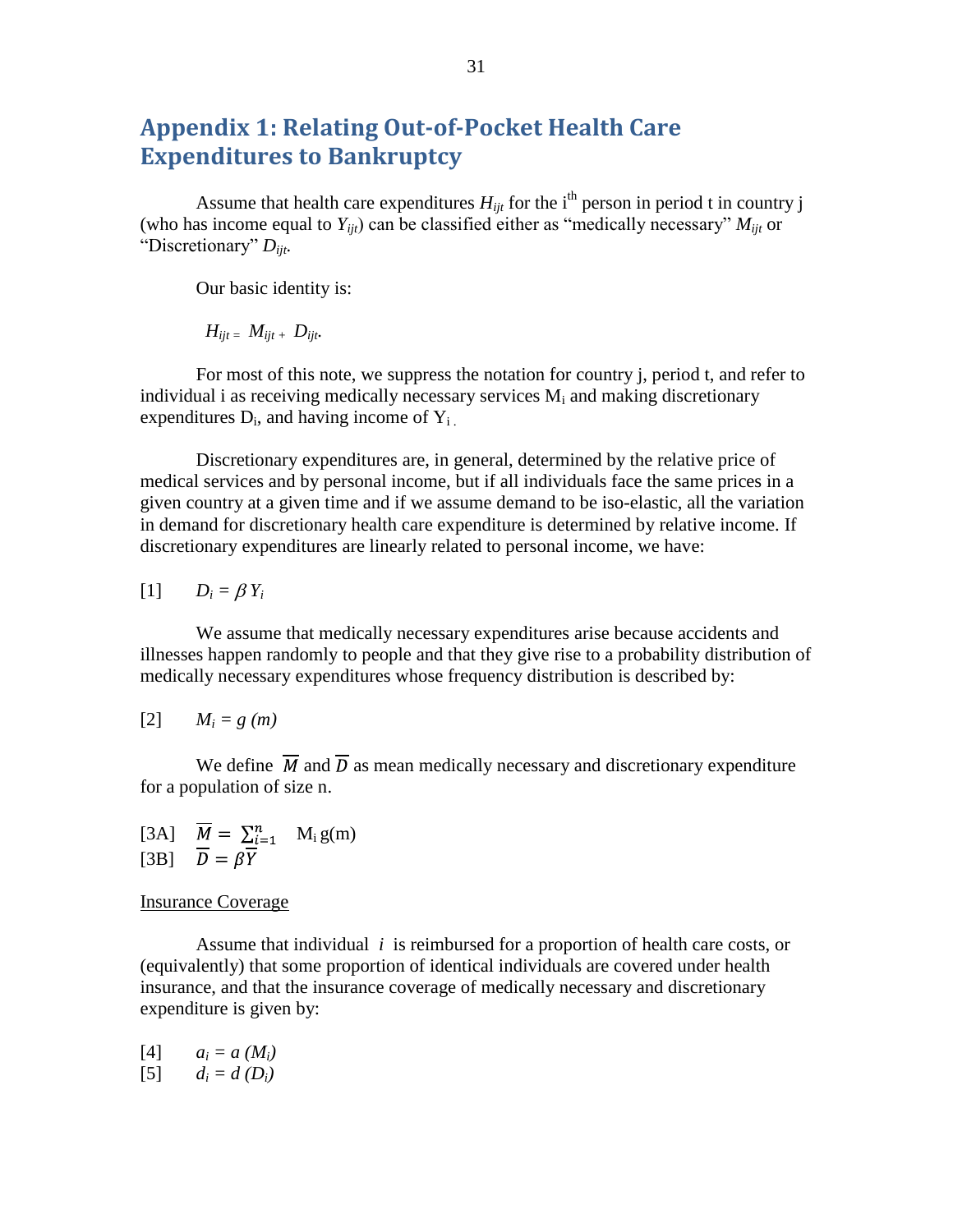The out of pocket, non-reimbursed portion of health care costs  $H_i^*$  for individual i is then given by:

[6] 
$$
H_i^* = (1 - a)M_i + (1 - d)\beta y_i
$$

In total, unreimbursed health care costs are:

$$
[7] \qquad \sum_{i=1}^{n} H_i^* = [(1-a)\overline{M} + (1-d)\beta \overline{Y}]n
$$

In the "health care cost security" sub-component of the IEWB we use average unreimbursed health care costs as a percentage of average personal disposable income. We can call this IEWB and compute it as in:

[8] 
$$
\text{IEWB} = \frac{\sum_{i=1}^{n} [(1-a)M_{i+} + (1-d)D_{i}]}{\sum_{i=1}^{n} y_i}
$$

$$
= \frac{(1-a)\overline{M}}{\overline{Y}} + (1-d)\beta
$$

If we are comparing two countries at a point in time, we will be interested typically in the difference between health security scores, as [9].

$$
\begin{aligned} \text{[9]} \qquad & IEWB_j - IEWB_j\\ &= \left[ \frac{(1-a_j)\overline{M}_j}{\overline{Y}_j} - \frac{(1-a_j)\overline{M}_{j'}}{\overline{Y}_{j'}} \right] + \left[ \left( 1 - d_j \right) \beta_j - \left( 1 - d_j \right) \beta_j \right] \end{aligned}
$$

The first term in square brackets is what we want to measure, while the second squared bracket term is the error introduced by the fact that measured health care spending includes both medically necessary and discretionary components. It disappears if  $\beta_j = \beta_j$  and  $d_j = d_{j'}$  [i.e., the income effect and the insurance coverage of discretionary health spending are the same across nations]. If we just assume that  $\beta_i = \beta_{i'}$  (which can be called the "equal hypochondriatic income elasticity" assumption and can be defended as the standard economic assumption when we have no evidence to suggest unequal preferences) then the error reduces to:

$$
[\beta_j d_j - \beta_{j'} d_j] = \beta_j [d_j - d_j]
$$

Since  $\beta_i$  is likely to be a number of the order of 0.05, and  $\overline{d_i - d_i}$  is unlikely to be large, their product (i.e., the error) will be small.

The question remains as to whether average per capita uncovered costs are an adequate proxy for "insecurity" if people are in fact worried about the probability of "medical disasters" that they cannot pay for. Let us call this  $Prob(B) - i.e., probability$ of medical bankruptcy.

Define  $f(y)$  frequency density of income y.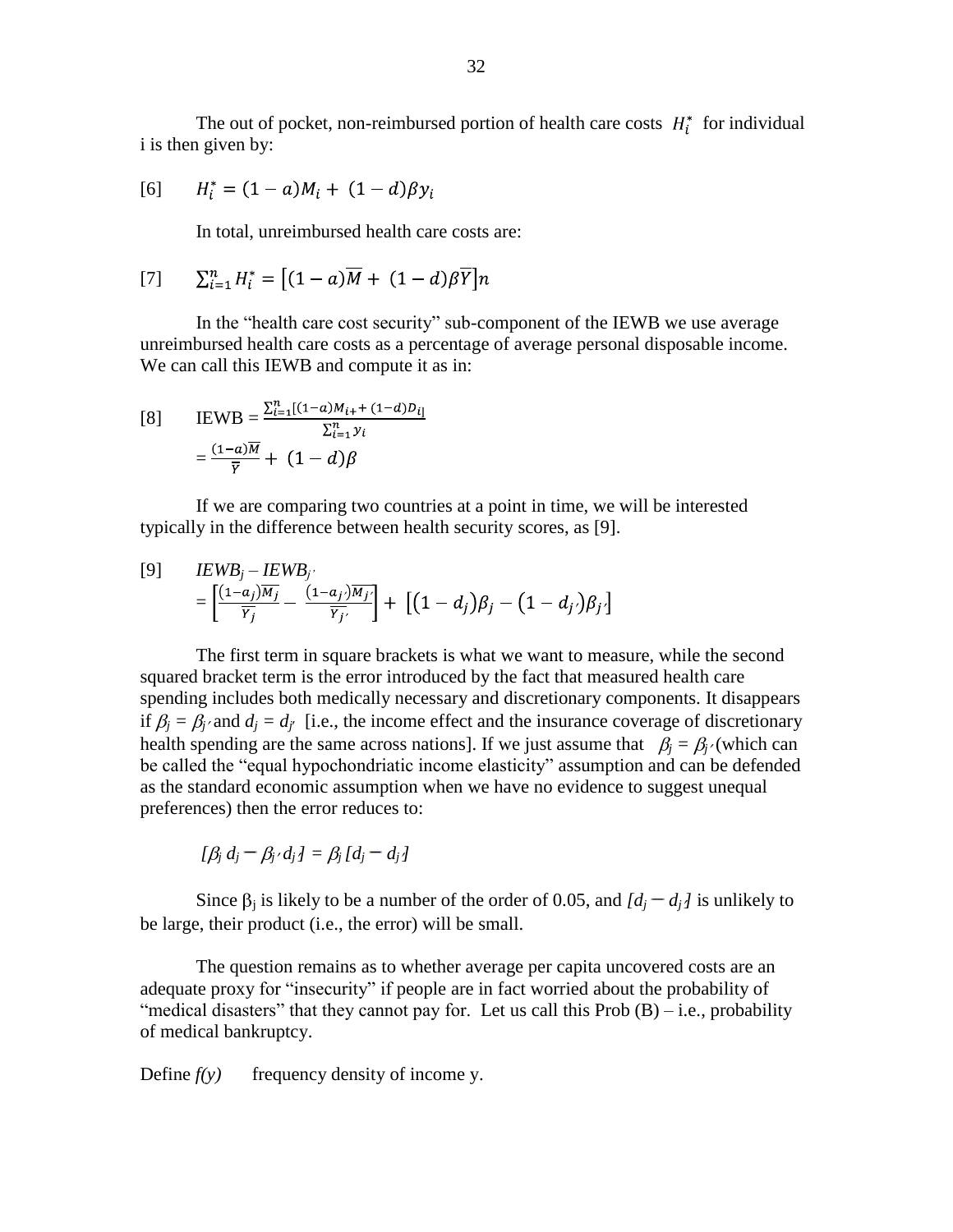$F(y) = \int_0^y f(y) dy$  = cumulative distribution function of income y

We assumed a probability distribution of medically necessary expenditures  $g(M)$ with corresponding cumulative distribution function *G(M).*

Suppose that a financially disastrous medical event is defined as having uncovered expenditures greater than some multiple c of an individual's income  $-$  i.e.  $(1 - a)M_i \ge cy_i$ . The critical incident is defined by  $M_i \ge \frac{cy_i}{(1-a)}$ . Note that if coverage of costs is complete, a=1 and the critical health incident is impossible, i.e., happens only if  $M_i \geq \frac{cy}{0} = \infty$ .

So, for any individual, at income level Yi the probability of a financially disastrous event is:

$$
PROB (B|yi) = 1 - G \left(\frac{cy_i}{1-a}\right)
$$

If we are willing to assume that  $g(M)$  is similar across nations (perhaps because we assume similar efficiency of treatment and probability of illness), and if we are also willing to assume c is the same (equal access to credit) then across countries the insecurity faced by a person at income level  $y_i$  depends only on  $(1-a)$  – which is what we measured in equation [9].

Note that this is NOT the same as saying equation [10] will measure crosscountry differences in risk of medical bankruptcies. The average probability of bankruptcy depends on both  $f(y)$  – the distribution of income – and  $g(M)$  (1-a) the risk of uncovered health care costs.

[11]  

$$
\bar{B} = \int_0^\infty f(y) (PROB (B)|y) dy
$$

$$
= \int_0^\infty f(y) \left[1 - G\left(\frac{cy}{1-a}\right) dy\right]
$$

The practical meaning of this, when we compare the United States with other countries, is that our sub-index for "security in the event of sickness" captures the difference in economic security from the risk of uncovered health care costs *for people at a given income level.* What we do not measure – and arguably should not measure in the security component of the IEWB, since the IEWB has a separate Income Distribution component – is the greater number of people who, in a more unequal society, will experience medical bankruptcy because their incomes are lower than they would have been in a more equal society.

For two individuals (1 and 2) with the same income y and same access to capital c, the expense of the critical "bankruptcy inducing medical event" is determined only by their respective insurance coverage rates  $a_1$  and  $a_2$ .